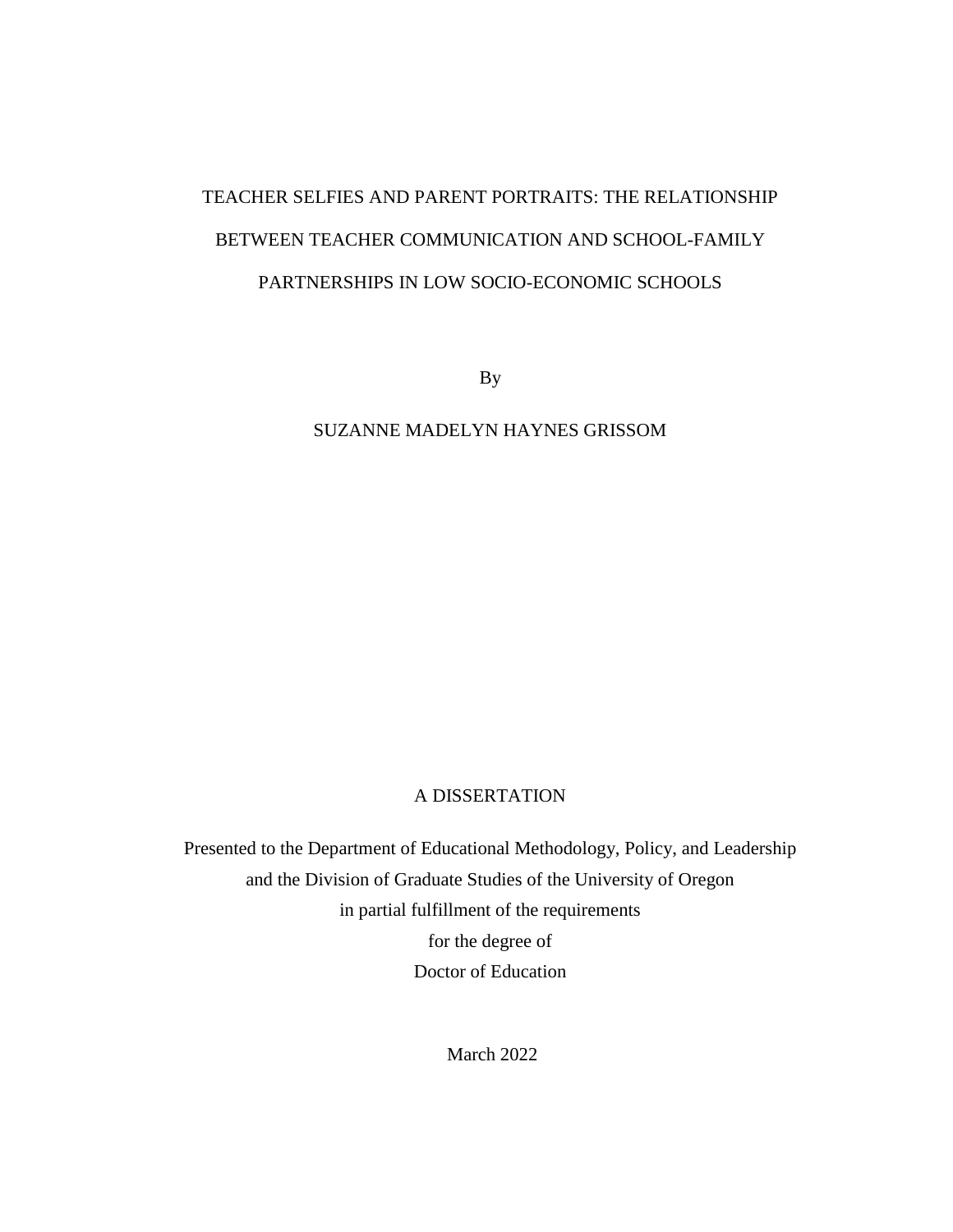#### DISSERTATION APPROVAL PAGE

Student: Suzanne Madelyn Haynes Grissom

Title: Teacher Selfies and Parent Portraits: The Relationship Between Teacher Communication and School-Family Partnerships in Low Socioeconomic Schools

This dissertation has been accepted and approved in partial fulfillment of the requirements for the Doctor of Education degree in the Department of Educational Methodology, Policy, and Leadership by:

| Julie Alonzo          | Chairperson                         |
|-----------------------|-------------------------------------|
| Shawn Irvin           | Core Member                         |
| Marvin Davisson       | Core Member                         |
| <b>Beth Stormshak</b> | <b>Institutional Representative</b> |

and

Krista Chronister

Vice Provost for Graduate Studies

Original approval signatures are on file with the University of Oregon Division of Graduate Studies.

Degree awarded March 2022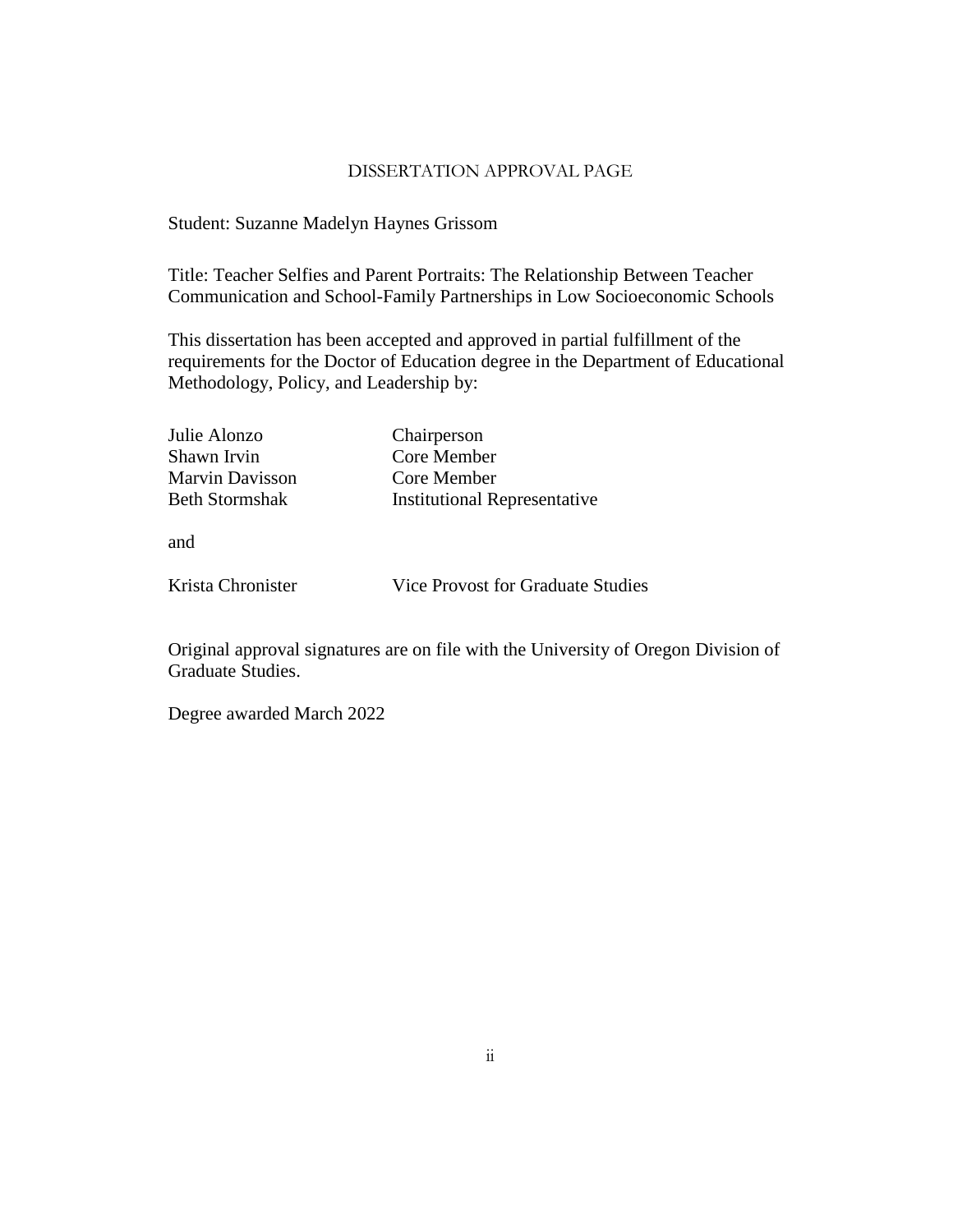© 2022 Suzanne Madelyn Haynes Grissom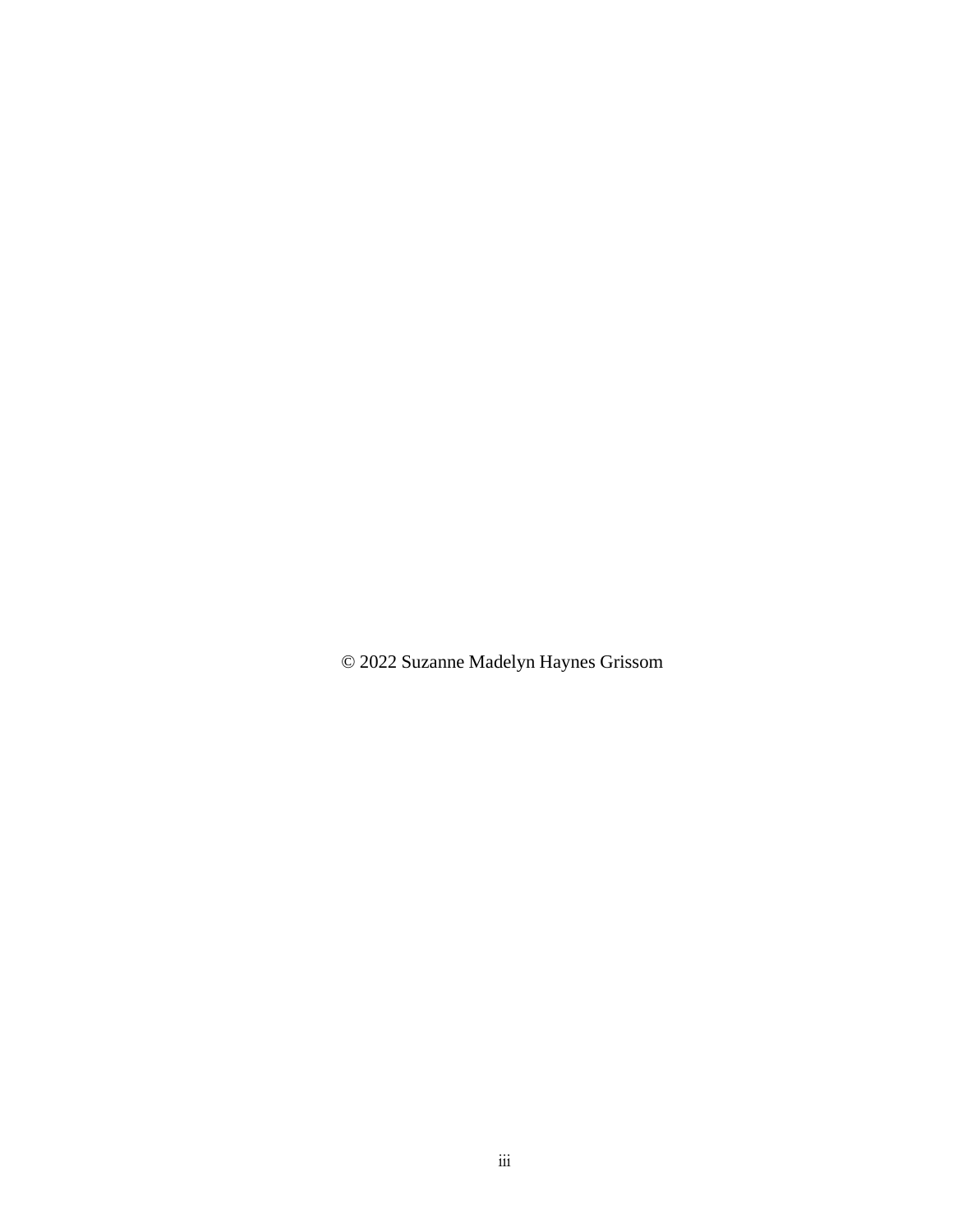# DISSERTATION ABSTRACT

Suzanne Madelyn Haynes Grissom

Doctor of Education

March 2022

Title: Teacher Selfies and Parent Portraits: The Relationship Between Teacher Communication and School-Family Partnerships in Low Socio-Economic **Schools** 

Research indicates that school-family partnerships improve student academic achievement, yet forming those partnerships can be challenging in any school. While the importance of those partnerships has been researched and recognized, schools struggle with outreach and implementation, and school-family partnerships continue to be elusive. In schools serving low socio-economic communities, the challenges for implementation of School-Family partnerships are compounded. The additional challenges faced by English Learner (EL) families exacerbate that issue.

In this descriptive study, three surveys were conducted at a rural, remote Pre-K to  $4<sup>th</sup>$  grade elementary school with 35% EL students, 67 Spanish-speaking parents, and 98% low socio-economic status. Teachers were surveyed as well as two parent groups: the parents of EL students, and parents identified as "involved" in either the school's Parent Teacher Organization or School Site Council. Questions in all three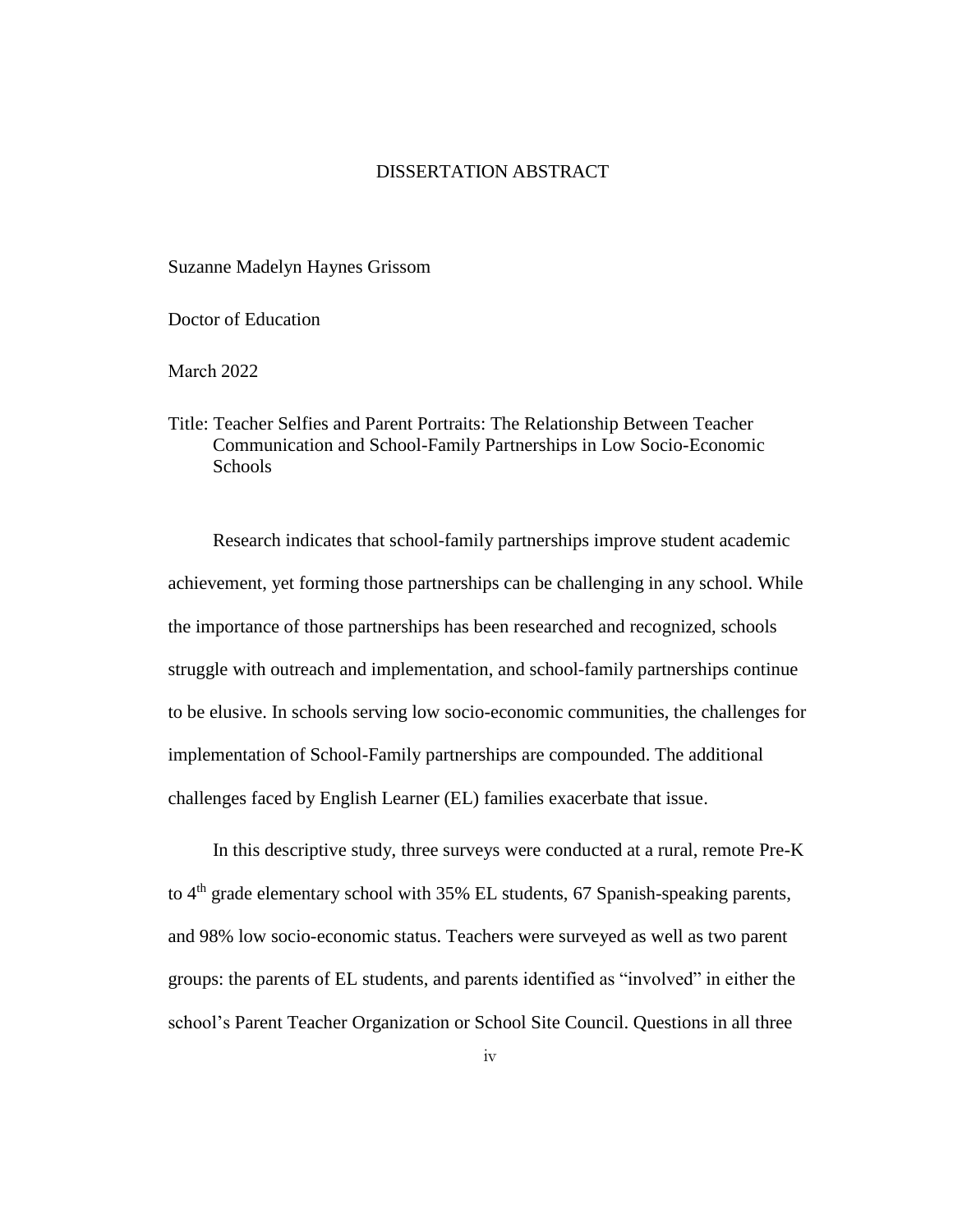surveys centered around the role of the teacher and teacher communication in schoolfamily partnerships and the role of the school and school leadership. Interviews conducted with EL parents further explored the questions on the survey. The samples were small and thus statistically under-powered for group comparisons. However, responses from English Learner families suggest that they may feel less of a partnership with the school than the other two groups. Some English Learner families felt that there was insufficient communication from the teacher and the school. Interviews conducted with two English Learner parents also provided evidence that they did not feel connected with the school or teacher and they did not feel that they had a partnership with their child's teacher and the school. Implications for practice are discussed.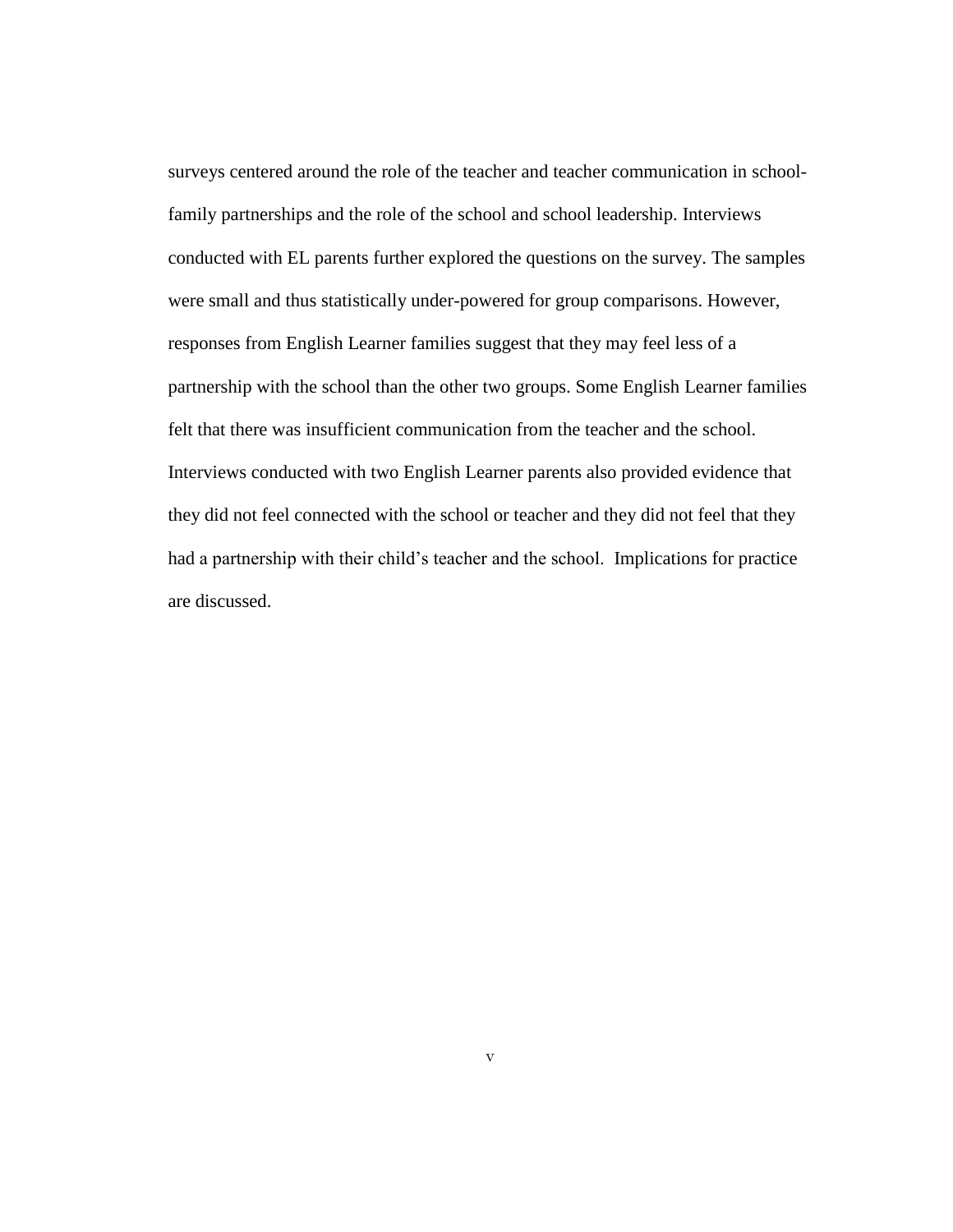# CURRICULUM VITAE

#### NAME OF AUTHOR: Suzanne Madelyn Haynes Grissom

# GRADUATE AND UNDERGRADUATE SCHOOLS ATTENDED:

University of Oregon, Eugene University of LaVerne, LaVerne, California California State University, Bakersfield, California California State University, Northridge, California

## DEGREES AWARDED:

Doctor of Education, 2022, University of Oregon Masters of Education, 2014, University of LaVerne Bachelors Degree, English Major, 1987, California State University, Northridge

#### AREAS OF SPECIAL INTEREST:

Educational Leadership Writing

#### PROFESSIONAL EXPERIENCE:

Principal, Challenger Middle School, Vista San Gabriel Elementary School, Wilsona School District, 2018-Present

Vice Principal, Rosamond Elementary School, Southern Kern Unified School District, 2015-2018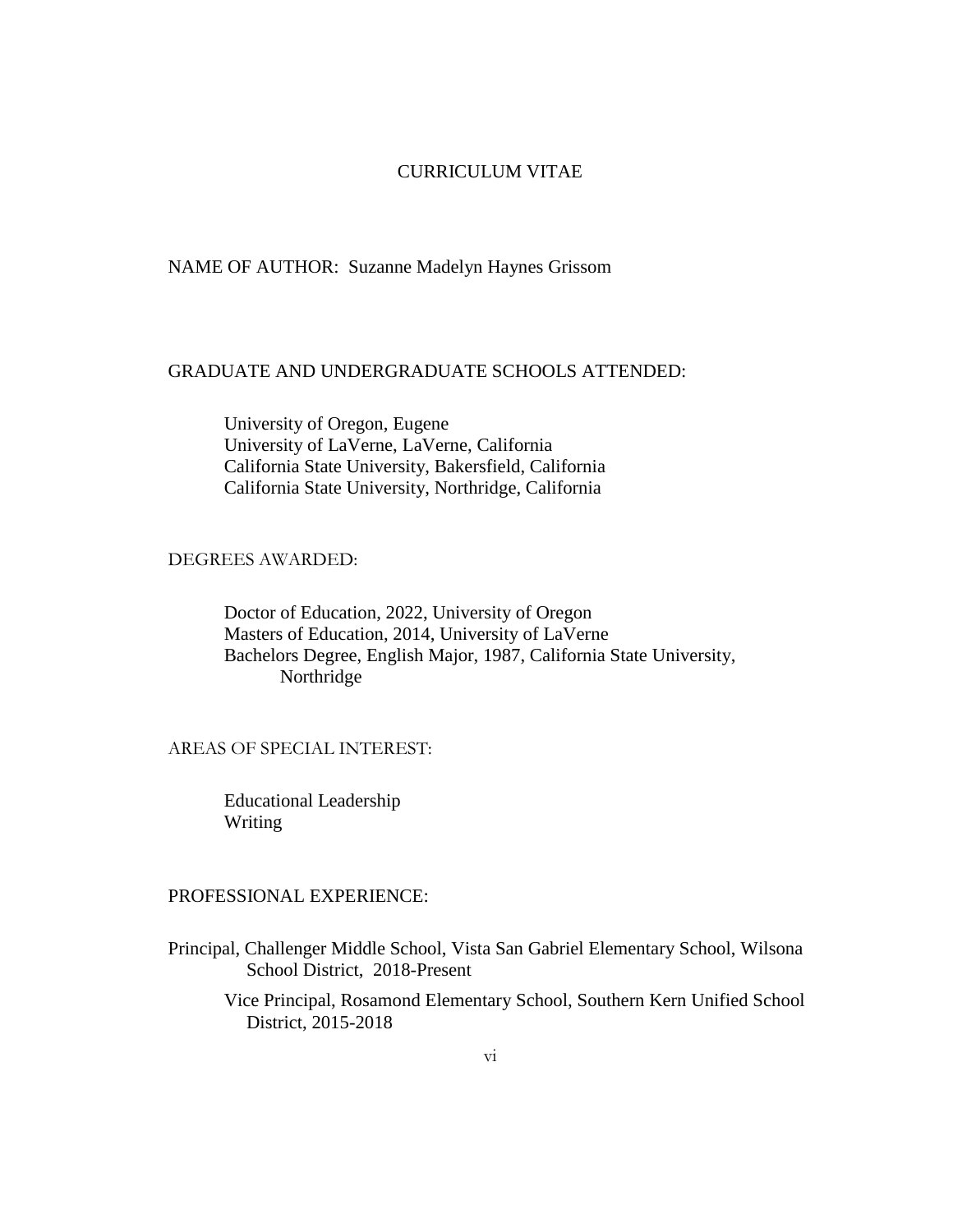- Teacher, Mojave Junior-Senior High School, Mojave Unified School District, 2013-2015
- Teacher, Valley Oaks Charter School, Kern County Superintendent of Schools, 2004-2013

Teacher, Granada Hills High School, Los Angeles Unified School District,

1988-1994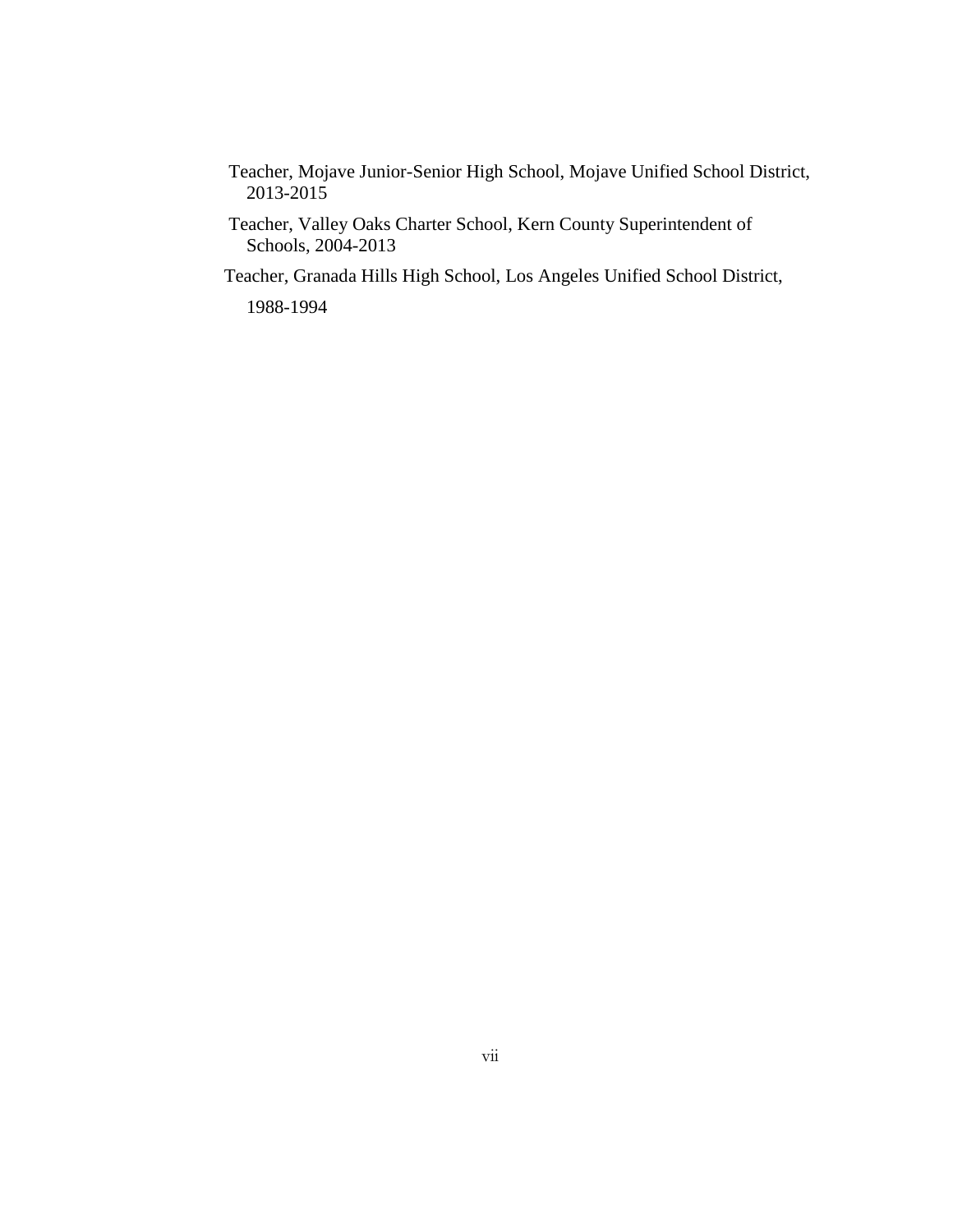#### ACKNOWLEDGMENTS

I wish to express my sincere appreciation to my Advisor, Julie Alonzo, for her assistance in the preparation of this manuscript and her support throughout the past year. On many occasions, she was my reality check and the voice of reason. I am also appreciative of my Committee Members: Dr. Marvin Davisson, Dr, Philip Irvin, and Dr. Beth Stormshak. I would like to acknowledge the Wilsona Elementary School District, and the Superintendent, Dr. Suzie Andres-Bervel, for allowing me to use school data and conduct my study at Vista San Gabriel Elementary School. I would like to express my appreciation to my Translator, Nolverto Mendoza, Bilingual Instructional Aide for Vista San Gabriel Elementary School. I am very appreciative of the 2020-2021 Faculty of Vista San Gabriel Elementary School for their participation in my survey and to Chief Academic Officer Debbie Lopez who, as former principal of Vista San Gabriel Elementary School, provided valuable input.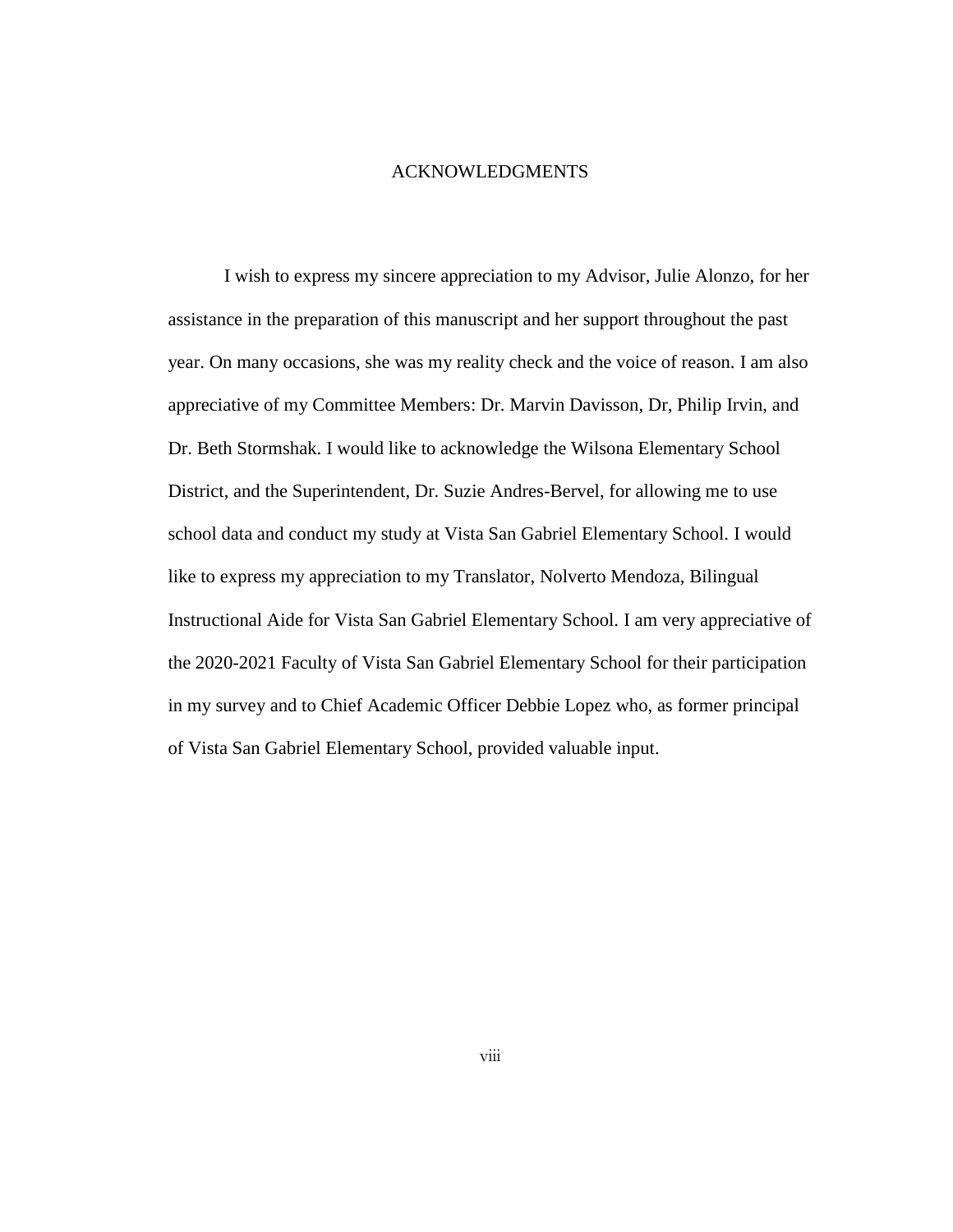#### DEDICATION

I would like to dedicate my study to my family and events that happened while I was in the U of O Doctoral Program. First, I give thanks to God for always directing my path (I don't always listen but He still directs). I dedicate this work and give thanks to my husband of 32 years, Jim Grissom, for tireless encouragement, some Statistics tutoring, and putting up with a lot of crazy. I dedicate this work to my parents, John and Reb Haynes, for providing six decades of wisdom, inspiration, and being incredible role models. I dedicate this work to our five amazing and enthusiastic children: Britt Forbes, Lauren Powell, Landon Grissom, Allison Baker, and Kathryn Grissom and sons-in-law Jack Forbes, Zach Powell, and David Baker. I would also like to thank Dr. Richard Bishop and Dr. Robert Haynes, two of my uncles who encouraged me and told me I wasn't too old to do this.

While pursuing my Doctorate, a lot of life has happened including one wedding, one Master's Degree recipient, two university graduates, three job changes, four Christmases, and the births of five of our eight grandchildren: Daisy, Jack-Jack, and Dixie Forbes; Aaron and Eli Powell; Raelynn, Tucker, and Oakleigh Baker. I am grateful for this opportunity and all the support I received throughout this chapter in my life.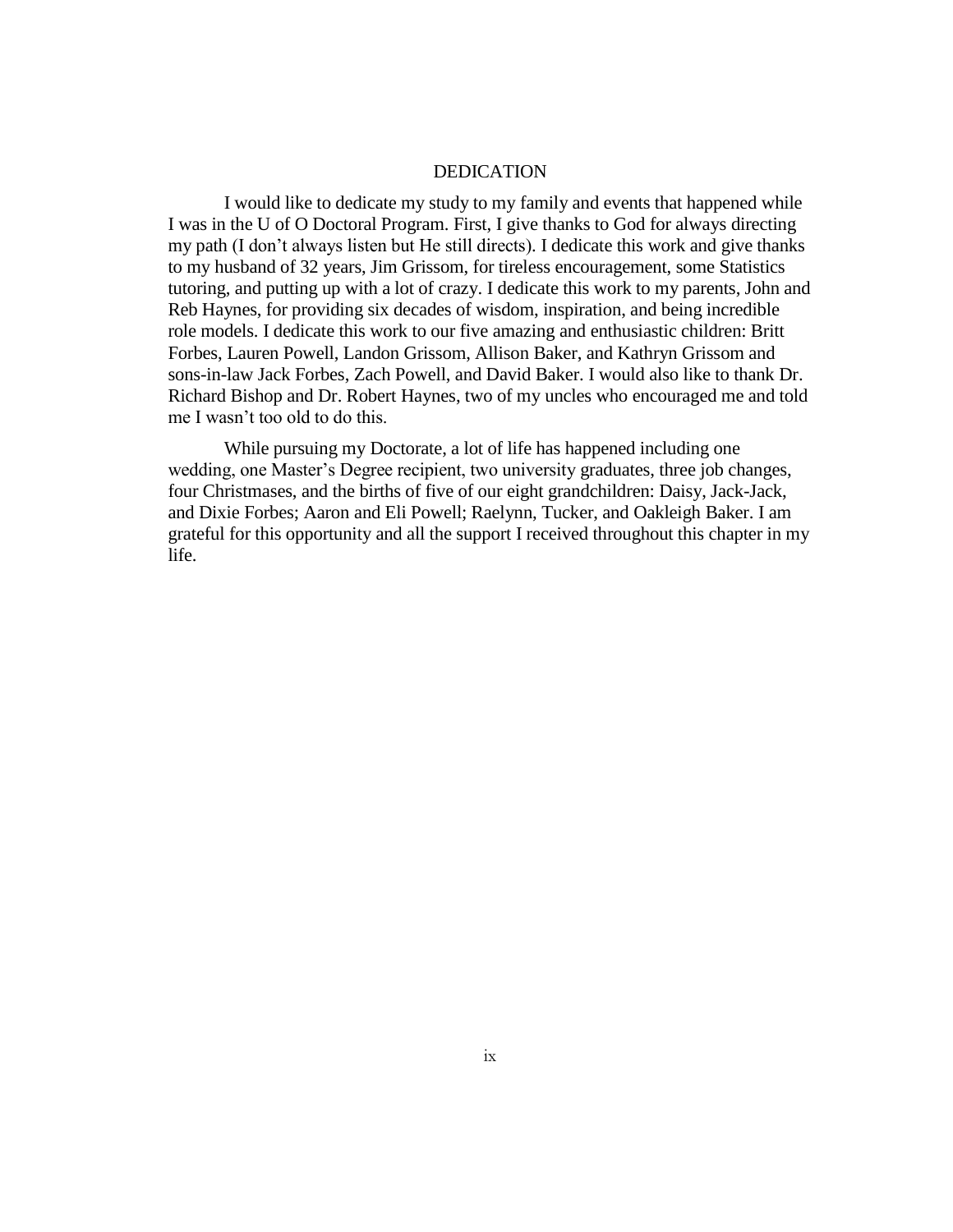# **TABLE OF CONTENTS**

| Chapter | Page |
|---------|------|
|         |      |
|         |      |
|         |      |
|         |      |
|         |      |
|         |      |
|         |      |
|         |      |
|         |      |
|         |      |
|         |      |
|         |      |
|         |      |
|         |      |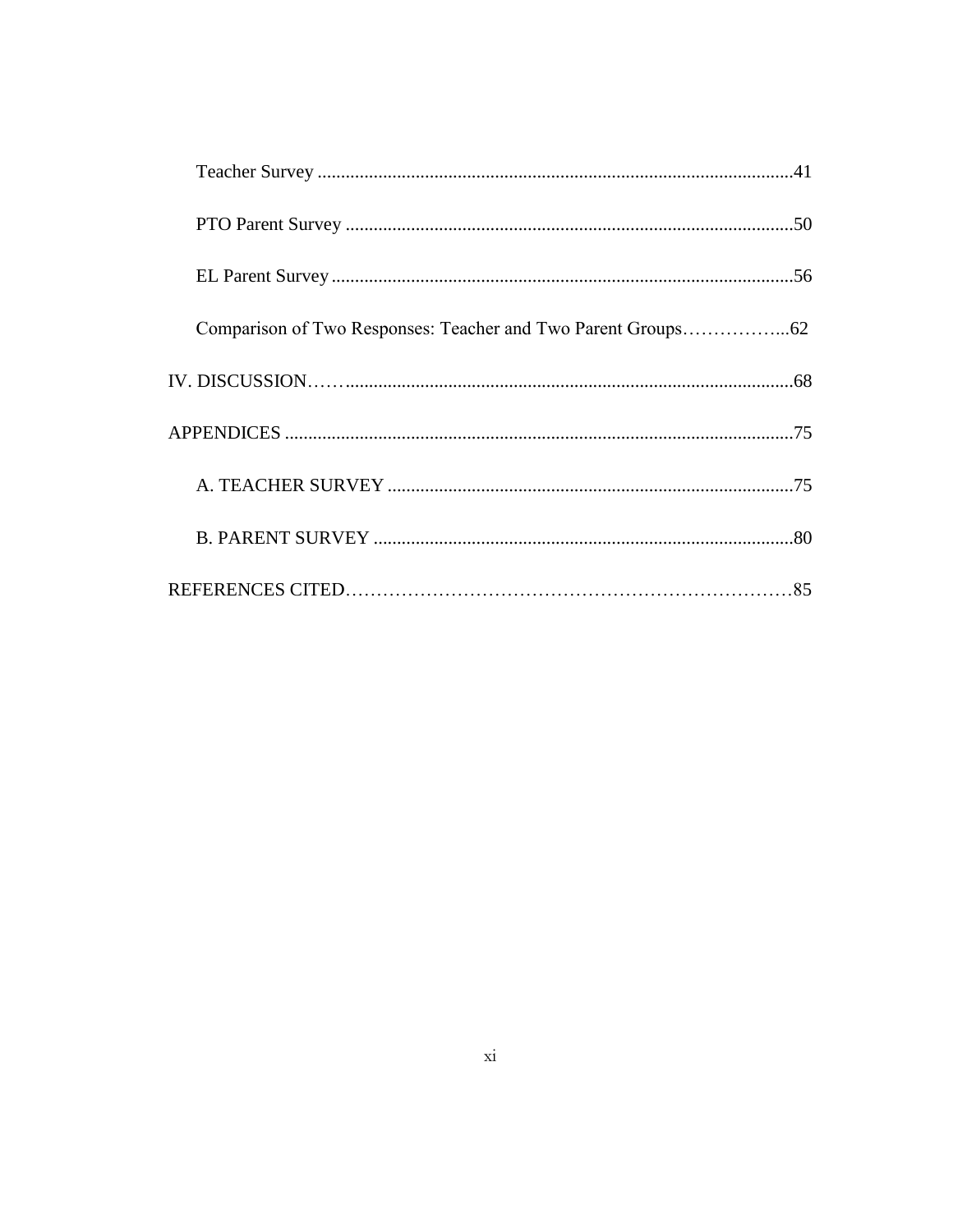# LIST OF TABLES

| Table<br>Page                                                                      |
|------------------------------------------------------------------------------------|
| 1. The Teachers Communicate with Families (Teacher Survey) 42                      |
|                                                                                    |
| 3. Involvement Opportunities Reflect the Diversity of Families (Teacher Survey)44  |
|                                                                                    |
| 5. School or Teacher provides Educational or Community Resources (Teacher          |
|                                                                                    |
| 6. The Teachers Communicate with Families (PTO Parent Survey)50                    |
|                                                                                    |
| 8. Involvement Opportunities Reflect the Diversity of Families (PTO Parent Survey) |
|                                                                                    |
|                                                                                    |
| 10. School or Teacher provides Educational or Community Resources (PTO Parent      |
|                                                                                    |
|                                                                                    |
|                                                                                    |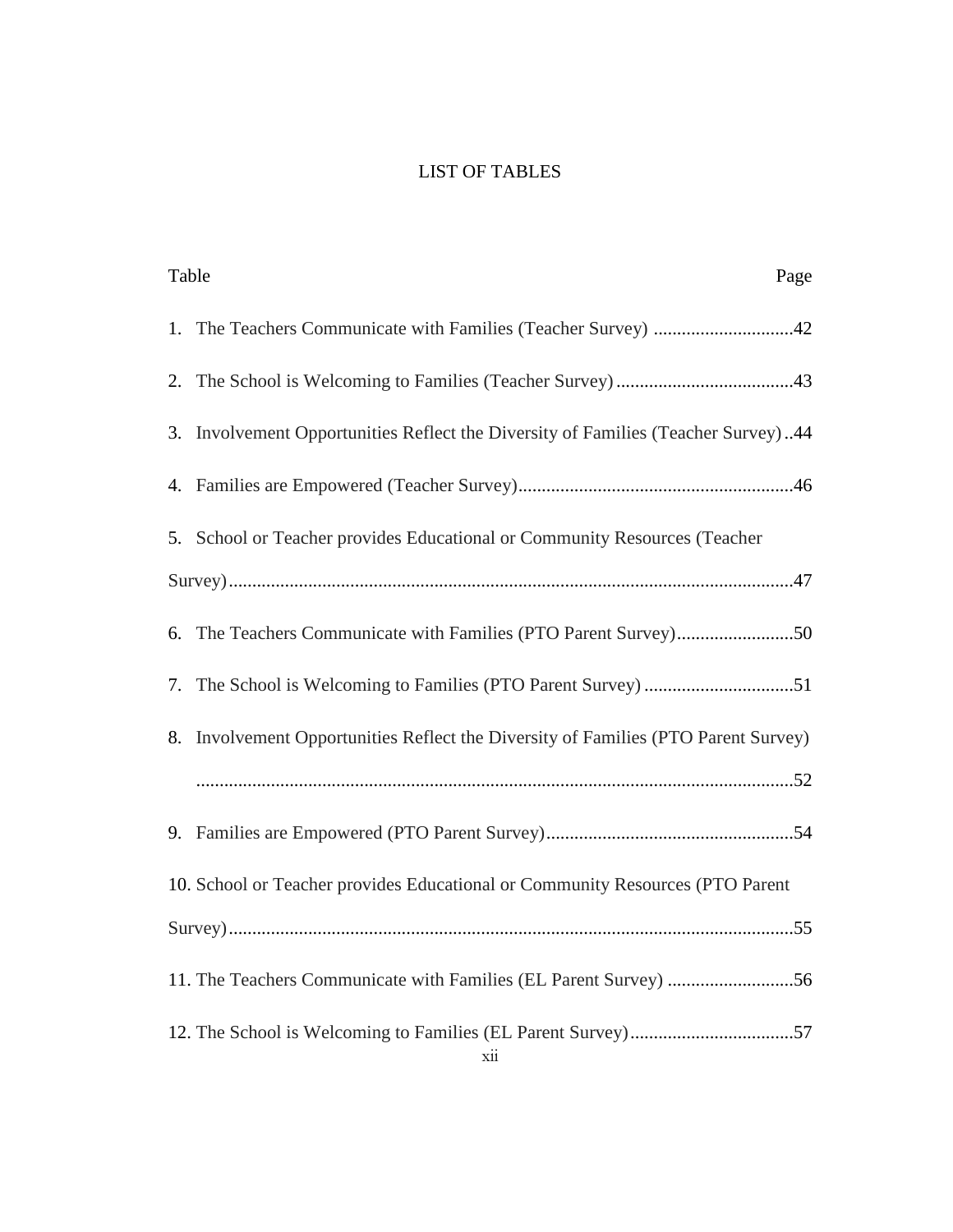| 13. Involvement Opportunities Reflect the Diversity of Families              |  |
|------------------------------------------------------------------------------|--|
|                                                                              |  |
|                                                                              |  |
| 15. School or Teacher provides Educational or Community Resources (EL Parent |  |
|                                                                              |  |
|                                                                              |  |
|                                                                              |  |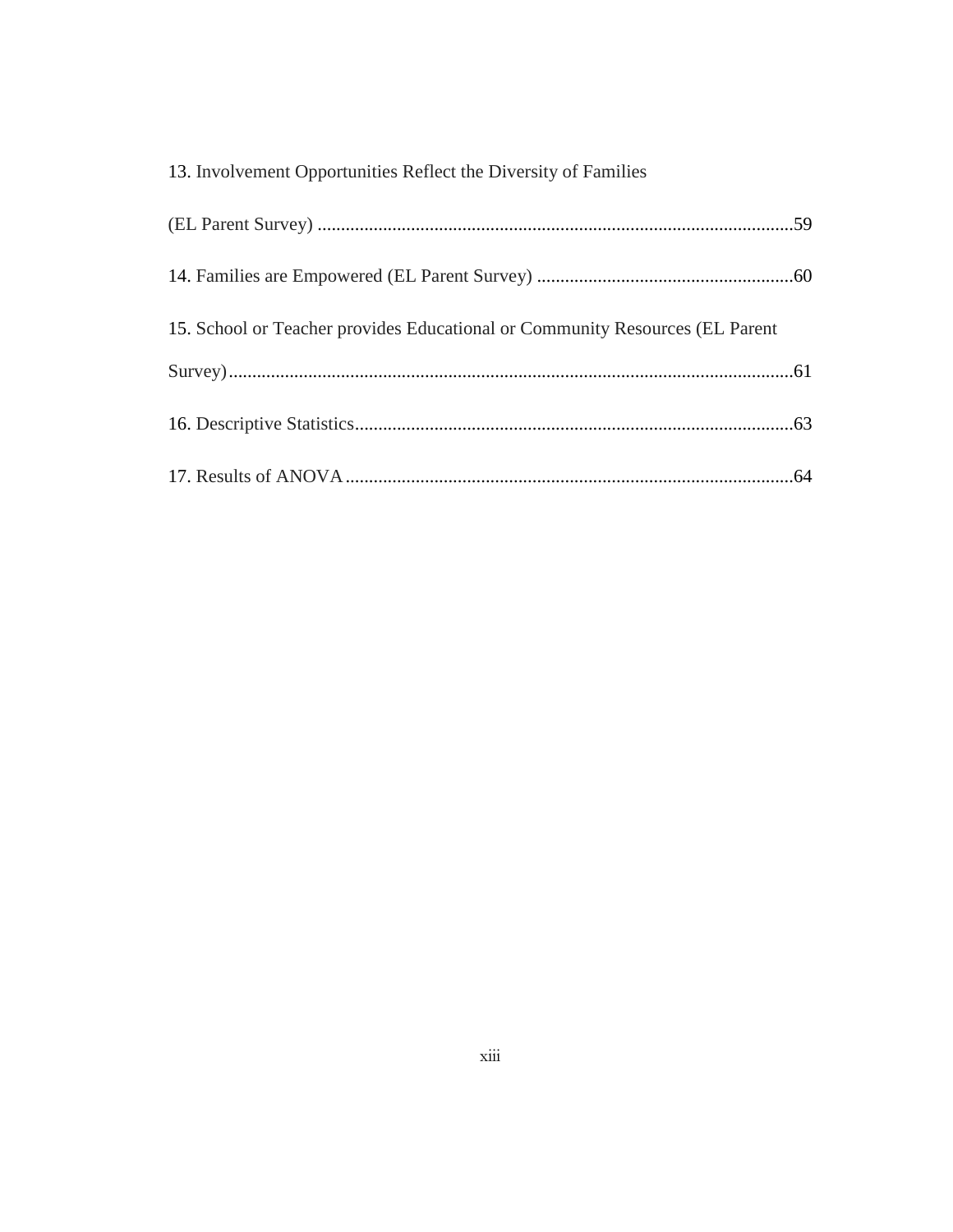#### **CHAPTER I**

#### **INTRODUCTION AND LITERATURE SYNTHESIS**

Families are the first educators of their children, and families continue to influence their children's learning and development during the school years and beyond, yet educators in low socio-economic schools and schools with a high percentage of English Learners may lament, "You know how our parents are…they don't care." The additional challenges facing English Learner families and families of low socio-economic status may marginalize those families when it comes to their children's education.

Policy makers and educators have studied school-family partnerships as a method of improving educational success and socially-accepted behavior for children. The children of parents who have a partnership with the school tend to perform at higher rates academically than students whose parents are less involved, resulting in positive results for schools (Majerus, 2011). Additional studies suggest that "building ties between families and schools are important for higher rates of school attendance" (Jung et al., 2020, p. 10). Unfortunately, low socioeconomic status is associated with lower levels of family partnerships with schools. Low socioeconomic status can impede or prevent access to basic vital resources, such as food and shelter; low educational backgrounds can also negatively affect that access. When families are struggling to provide basic vital resources, academic achievement can be adversely affected. These background factors create additional stress at home (Jeynes, 2007).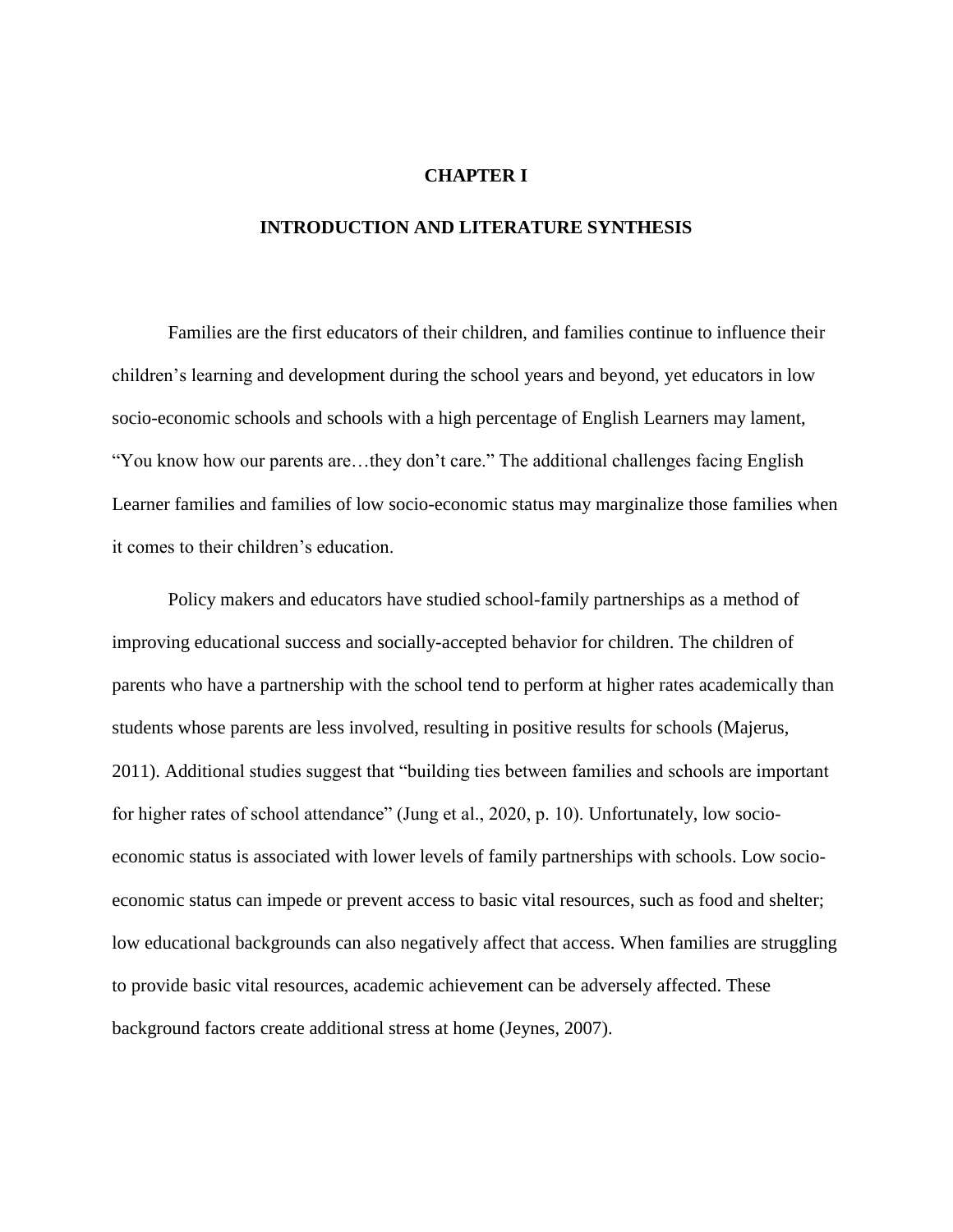In schools serving students from low socio-economic backgrounds, reaching out to parents to improve those low levels of involvement becomes even more important, and it is the administrator (or leadership) who prioritizes that communication. "The evidence is now beyond dispute. When schools work together with families to support learning, children tend to succeed not just in school, but throughout life" (Henderson & Berla, 1994, p. 1). Given decades of research on the importance of School-Family Partnerships relative to student success, School-Family Partnerships have the potential to be the glue that bonds students and families to the schools (Dauber & Epstein, 1993). That is especially true for low socio-economic schools and additionally for low socio-economic schools with a high percentage of English Learner students and families. In order to serve the schools that are economically disadvantaged, school personnel, from school leaders to teachers to all staff, need to build relationships with families. The relationship between teachers and families may be the most important of those relationships and communication between teacher and families is critical. English Learner families may feel intimidated to engage in School-Family partnerships, possibly due to the perceived language barrier or the challenge of entering the bureaucracy of the school system (Housel, 2020, p. 187).

School Family Partnerships, especially in low socio-economic schools, face many barriers. Those barriers include: no time to move beyond the current state of poverty as resources are spent to address basic needs such as food, shelter, employment, child care, transportation, and elder care (Rubio, 2015). Those challenges can be barriers to school-family partnerships. Barriers to healthy school-family partnerships are most prevalent in low socio-economic schools;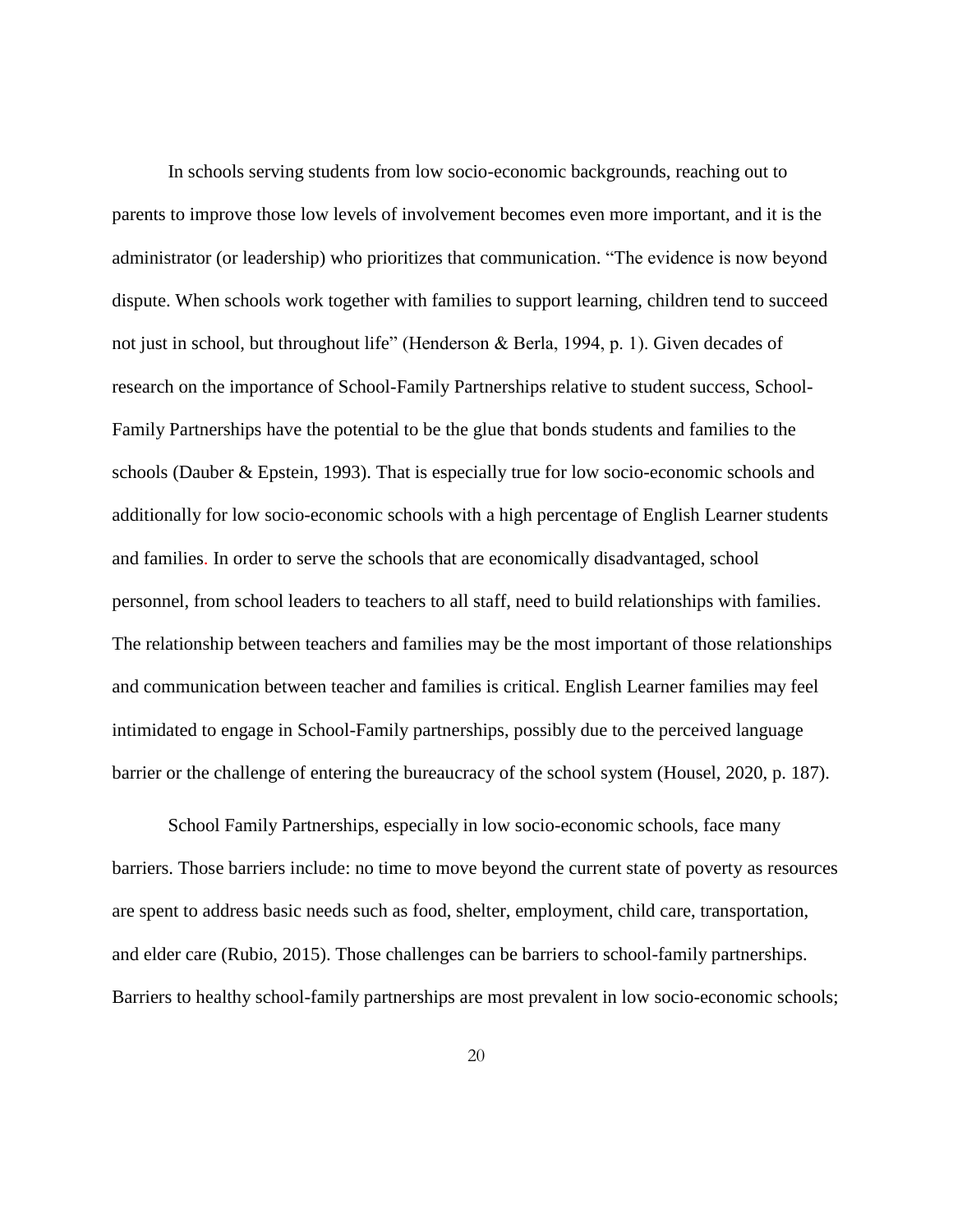those barriers exist between the school and the community the school serves (Rubio, 2015). Effective teachers who communicate consistently and equitably can topple those barriers and build the bridge from the school, thus making the school welcoming to parents, strengthening the School-Family partnership, and improving student academic achievement and behavior. Teachers who provide parents with the opportunity to make important contributions with their time increase the likelihood that their requests will be met with approval from parents (Majerus, 2011). "School commitment to working effectively with families (e.g., engaging parents in meaningful roles; offering substantive, specific, and positive feedback on the importance of parents' contributions) was also identified as a critical component of effective school invitations" (Hoover-Dempsey et al., 2005, p. 110).

An additional challenge to the forming and strengthening of School-Family partnerships can be the barrier of language. The percentage of English Learners in United States' schools is ever-increasing and the diversity of English Learner families also increases (Protacio et al., 2020, p. 211). For immigrant families, the norms and culture of the schools in their country of origin may affect the perception of the role of parents in United States' schools (Housel, 2020, p. 187).

Epstein and Dauber (1991) found that when teachers make parent involvement part of their regular teaching practice, parents increase their interactions with their children at home, feel more positive about their abilities to help their children in the elementary grades, and rate the teachers as better teachers overall. Students improve their attitudes and achievement.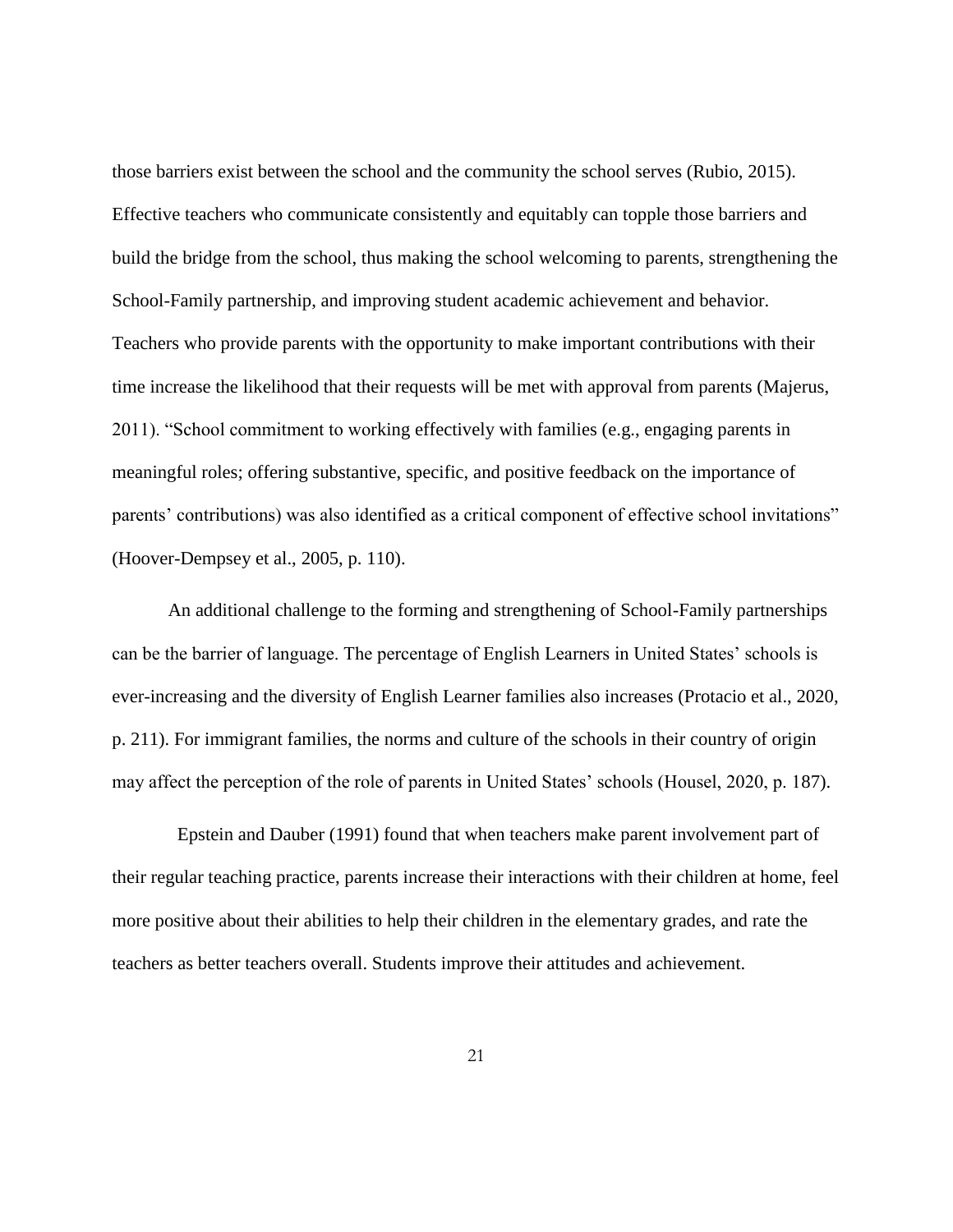In my dissertation, I examined the role of teacher' communication with parents in forming school-family partnerships. I also examined the importance of consistent teacher communication with families.

#### **School-Family Partnerships**

There are many benefits to forming School-Family partnerships. School-Family partnerships can improve student achievement and student attitude towards school (Epstein, 2015). The establishment of School-Family partnerships is a research-supported movement with numerous benefits for students. School-Family partnerships are associated with superior grade point averages and with improvements in standardized test scores, attendance, home and school behavior, social skills, and graduation rates (Epstein & Sanders 2006; Epstein, 2015, Lasater 2016). In order to truly be effective, those partnerships must reflect the diverse population of the school and community (Epstein, 2001).

As Epstein (2001) explains, families and schools are "ever-changing" and, just as there are changes in the family structure, there are changes in the structures of the schools that serve those families. School programs need to meet the evolving needs and interests of the students and families served at the school; families need to feel welcome as part of the whole school community. Increases in frequent and high-quality interactions between teachers and parents yield greater trust and respect and provide more support for student success (Baker et al., 2016). Families' special interests or needs must be met (e.g., information in understandable languages,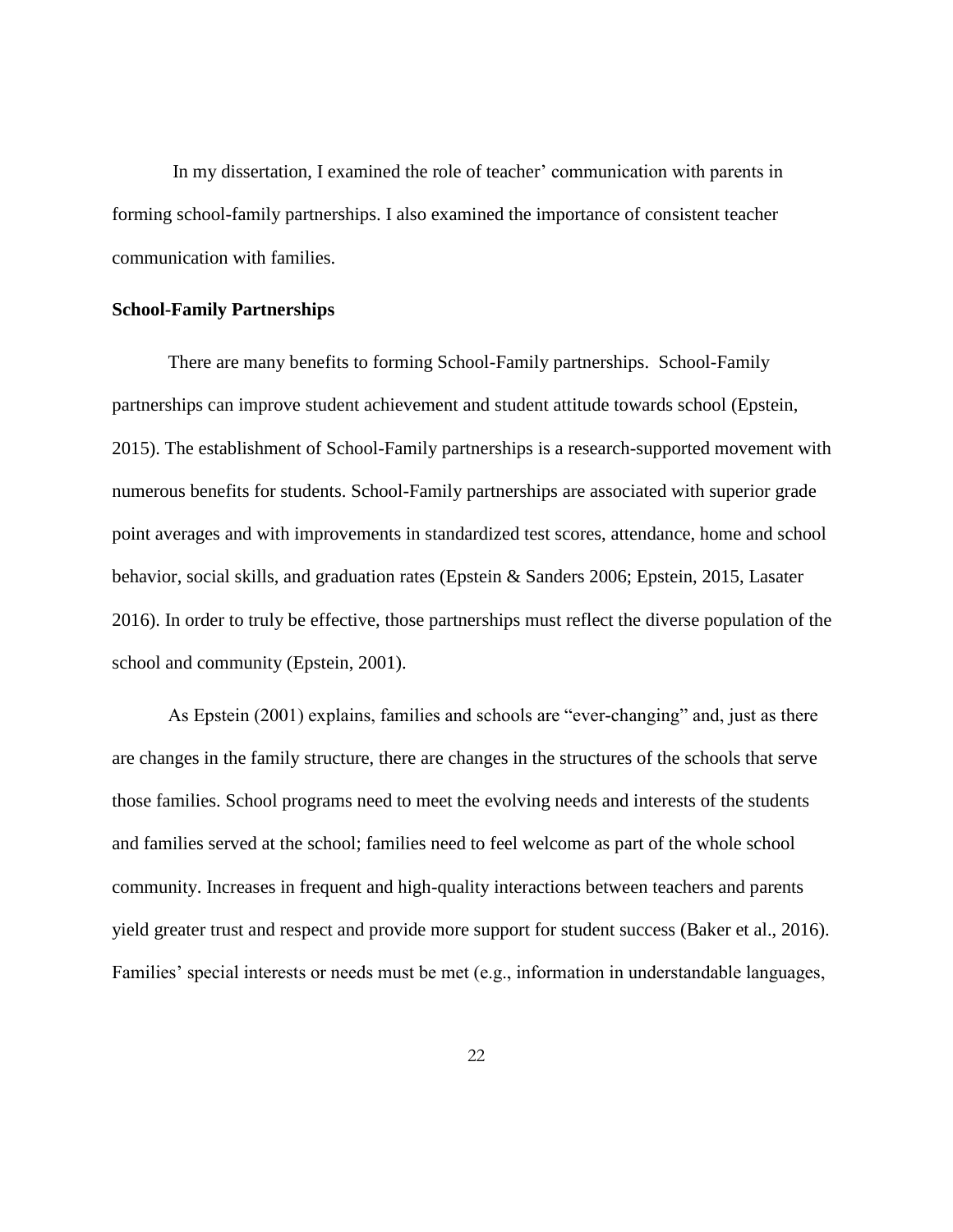translations, interpreters at school meetings, teacher and school site communication) (Epstein 2001). It is the responsibility of school leadership to ensure families' needs are met.

School leadership sets the priorities for teachers. Communicating with parents in order to strengthen School-Family partnership should be a top priority (Rogers 2019). The classroom teacher is responsible for delivering specific communication with the parent regarding their child. Effective communication and collaboration is at the very core of effective teaching (Rogers, 2019). The effective teacher understands the importance of reaching out to parents, families, and communities; creates connections among school, family and community; and thus improves student behavior and overall academic success. School and family partnerships are a major component of a successful and effective school (Pansiri & Bulawa, 2014). Specifically, it is the teacher who reaches out to the family to form that partnership, to make that connection, and then, through continued communication, to strengthen that connection (Hoover-Dempsey et al., 1997). Teacher attitudes toward parents are key in parents choosing to participate in their child's school. (Eccles & Harold, 1993). Hoover-Dempsey et al. noted that in one survey (conducted by Epstein in 1986) of elementary parents, for example, a comparison was made between teachers who engaged in many parent involvement activities (high-involvement teachers) with teachers who engaged in few such activities (low-involvement teachers); teachers were matched for experience, grade level, student achievement, and average parental education. Epstein found that parents whose children had high-involvement teachers were more positive about school and more aware of teachers' interest in their involvement than were parents with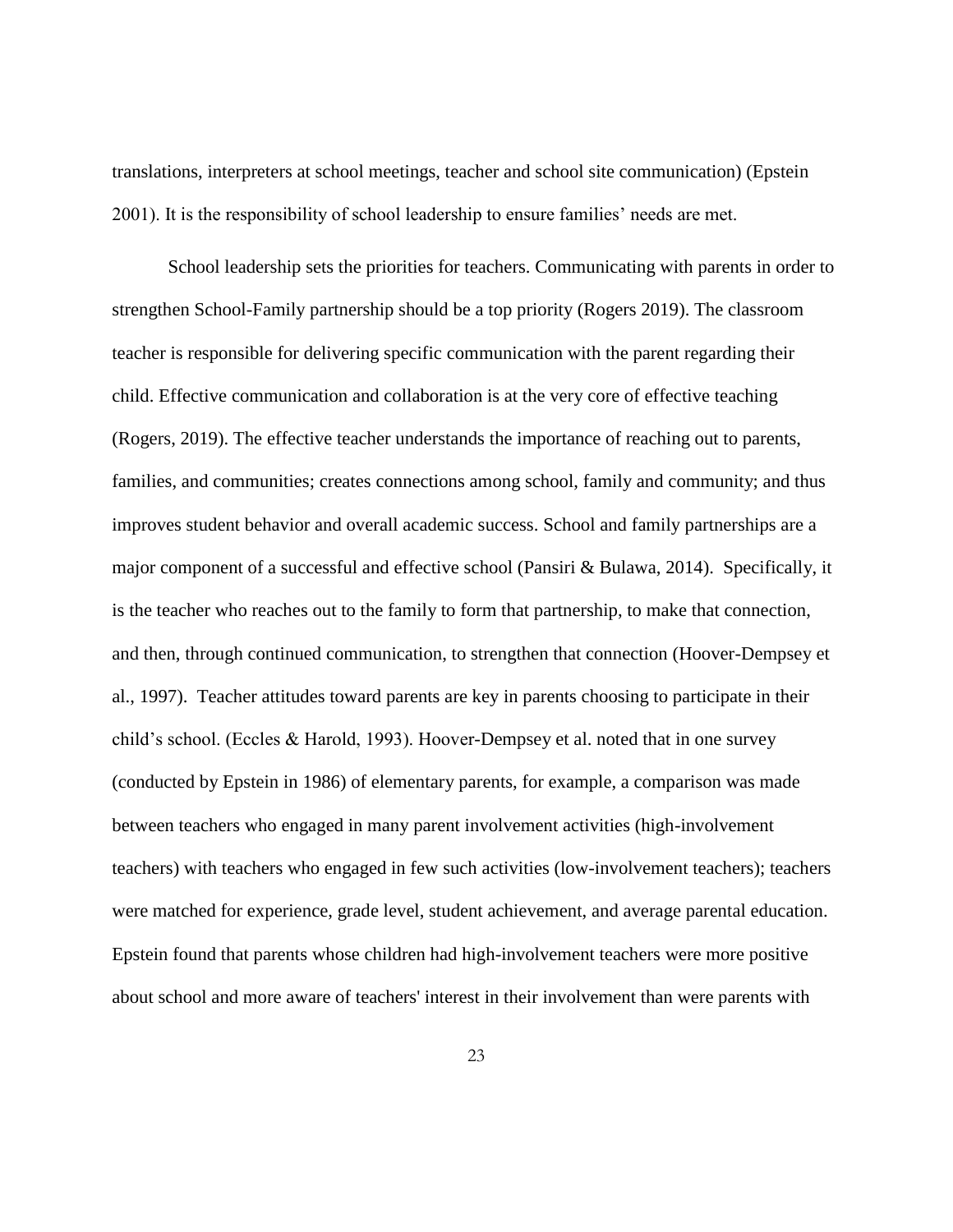low-involvement teachers. Further, the high-involvement teachers themselves, unlike their lowinvolvement counterparts, worked to involve all parents (Hoover-Dempsey et al., 1997).

Different types of family and community involvement have been shown to result in student success in school, including positive attitudes toward school, better attendance and behavior in school, higher rates of homework completion, and better achievement in academic subjects. (Lunenburg 2002). The term "school, family, and community partnerships" is a better term than "parent involvement," for it recognizes schools as equals in the partnership and also encompasses the influence of all family members and of the many social and geographical communities that provide a context for the student's academic life (Lunenburg, 2002). In a 2019 empirical study of middle school teachers in four Georgia schools, Rogers found that the effective teacher communicates regularly with family members. and that the effective family member has greater educational aspirations for their children. That family member also has improved communication with their child and has a more positive attitude toward their child's teacher. That family member also has greater confidence in their abilities to help their children and has a better understanding of both formal and informal rules of the school and an appreciation and a greater knowledge about the importance of their role in their child's education (Rogers, 2019). Rogers found that effective teachers understood the importance of reaching out to parents, families, and communities to improve student behavior and overall academic success (Rogers, 2019). Ideally, the *effective teacher* and the *effective family and community member*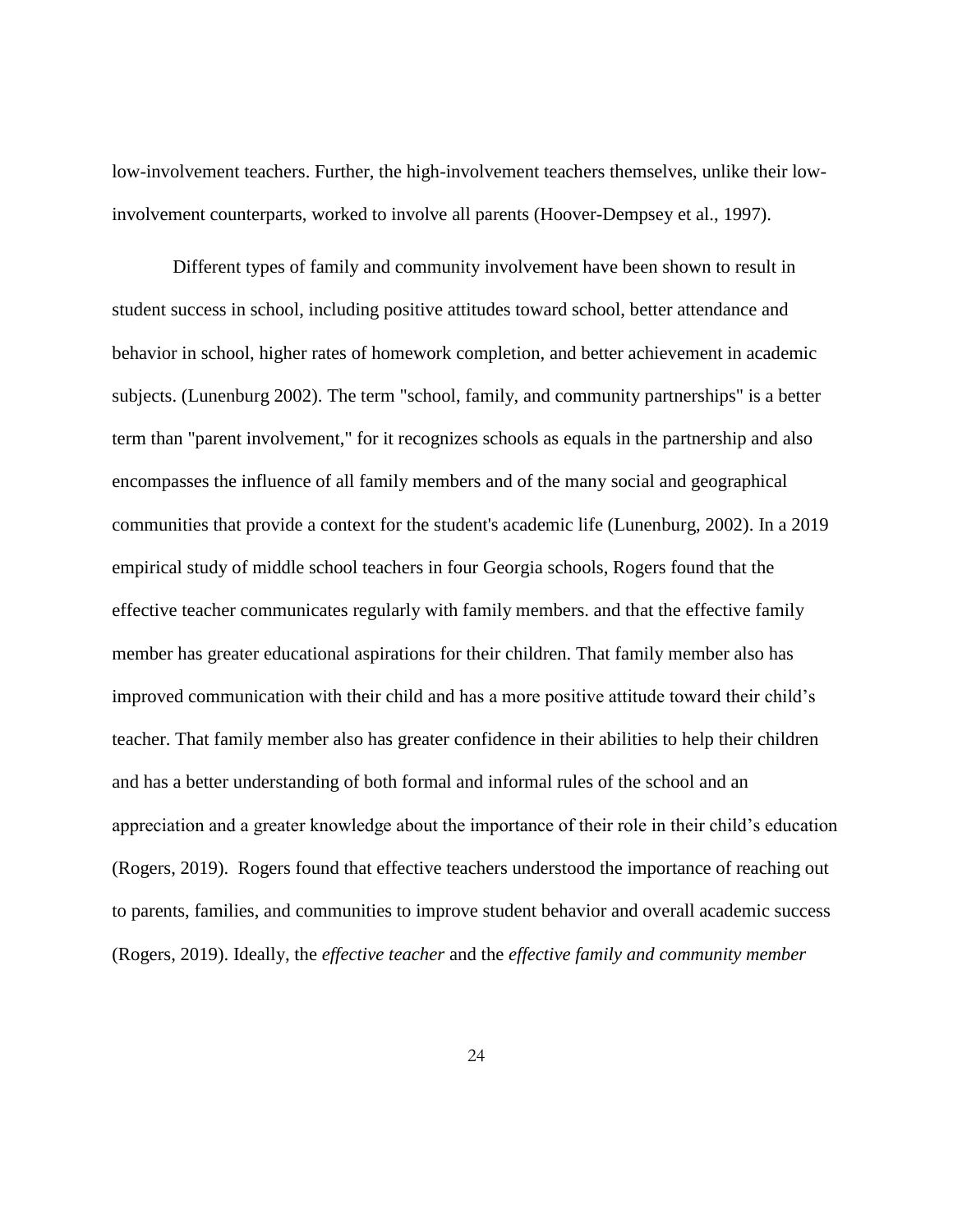work in concert in order to improve student academic achievement and student behavior; however, families today face many barriers.

#### **Barriers to Forming School-Family Partnerships**

Barriers to School-Family partnerships in low SES schools are substantial. Low income families generally have different relationships or interactions with their child's teacher and the school as a whole than their middle-class counterparts (Pansiri & Bulawa, 2014). Throughout previous research, parents in middle-class communities were observed to act powerfully in their children's schools because they have relationships with each other centered on the school, and they possess the education and other resources that give them the confidence to relate to teachers as equals. In contrast, Warren et al. (2009) found that working-class parents and parents in lower SES schools are not typically connected to other parents at the same school, and these parents often lack the education and status to "stand up" to school authorities as equals. In that study, Warren et al. compared three schools in low-income, urban communities; those communities were in New Jersey, Illinois, and California. The schools were similar in that staff at each school was perceived as "warm" and "welcoming." The schools were similar in demographics and degrees of parent involvement but differed in what parent involvement looked like at each campus. At the New Jersey school, all staff were very welcoming and parents served as leaders, but parents did not realize the extent to which they could influence decisions. At the California campus, teachers were committed to the community, and parents signed a contract that included school-family partnerships. Parent involvement was significantly on the rise at that school. At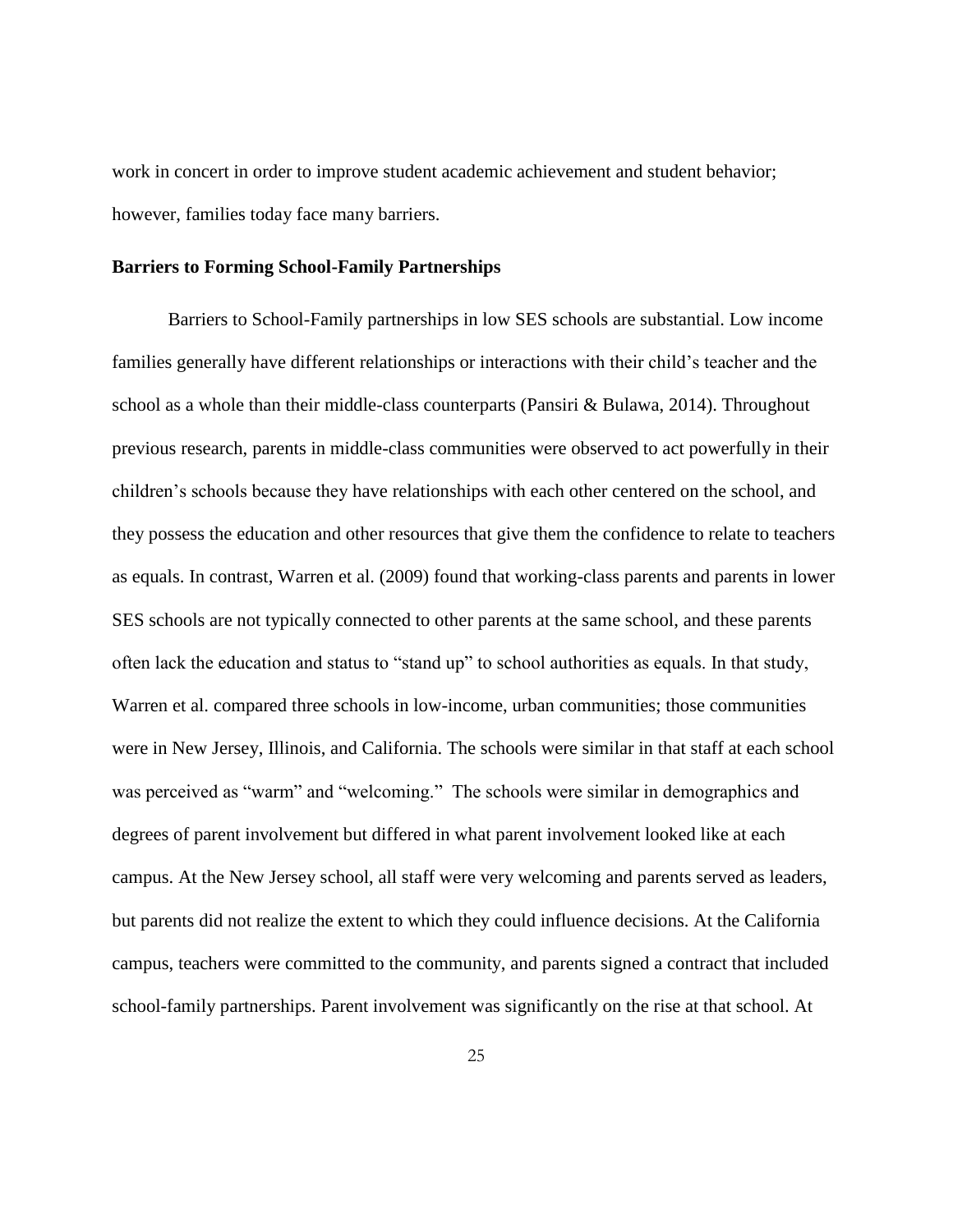the Illinois school, parent leadership was systematically developed through a parent mentor program in which parents mentored other parents and worked with educators. Because those three schools are far-flung geographically, they each use different measurements to chart student achievement; at each campus, there has been marked improvement in student academic achievement (Warren et al., 2009).

Parents' beliefs about various issues can act as barriers to effective school-family partnerships. Family barriers that interfere with positive School-Family partnerships include: assuming a passive role in the educational process, distrust of educators, and educator unresponsiveness to family needs and wishes. Educator barriers include: fear of conflict with parents, concerns about families' abilities to assist with school-related issues, negative communication with families regarding a child's academic progress, and difficulty seeing parents as partners in the educational process. Finally, barriers related to the family–school relationship include: communication that occurs strictly when problems arise, lack of information and resources about how collaboration between families and schools should occur, lack of perspective-taking from both parties, failure to accept a partnership orientation, a win–lose attitude when presented with a conflict, and varying perceptions of a child's performance (Christenson, 2004). First, the way that parents view their role in their children's education is crucial. Parents who believe that their role is only to get children to school, which then takes over responsibility for their education, will not be willing to be actively involved in either school-based or home-based school-family partnerships (Hornby & Lafaele, 2011). The belief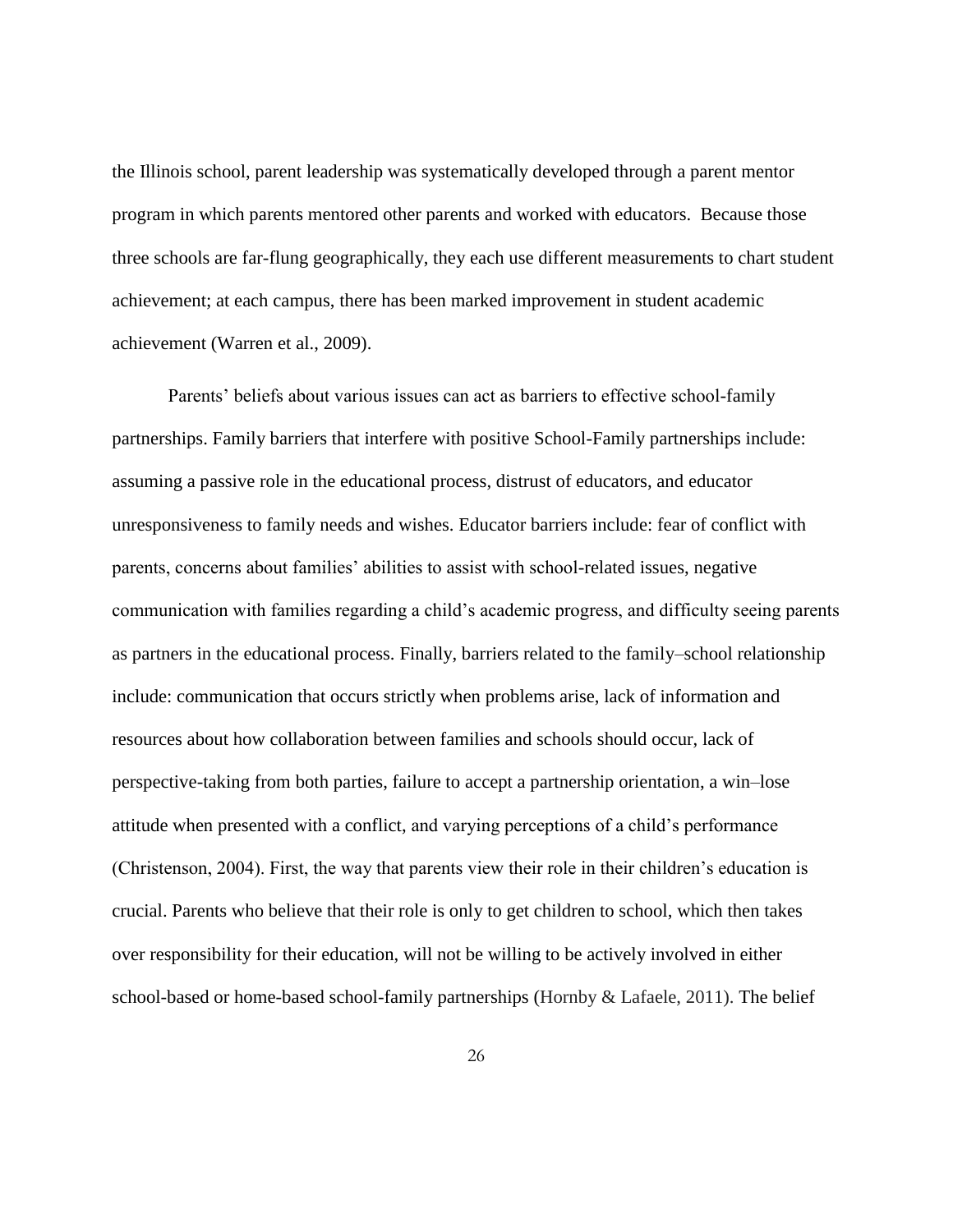that parents have in their own ability to help their children succeed at school is also crucial to school-family partnerships (Hornby & Lafaele, 2011).

The reality of two-way teacher-parent communication is that there are both inconsistencies and barriers that thwart healthy communication. One barrier noted by parents/guardians is a lack or poor timing of communication between the school and home so that parents are unaware of school events and activities (Baker et al., 2016). For families for whom English is not the first language, language barriers may contribute to the difficulty of communication between school and home (Baker et al., 2016). "It is necessary for language minority parents to be involved in their children's education for reinforcement of native language development and for communication of high expectations and emotional support regarding academic achievement" (Lunenberg et al., 2002, p.11).

Parents with a low level of belief in their ability to help their children are likely to avoid contact with schools because of their view that such involvement will not bring about positive outcomes for their children (Hornby & Lafaele, 2011). Parents lacking confidence in helping their children, perhaps because the language of instruction is not their first language, feel they cannot communicate effectively with teachers. Another issue for parents is they may have had negative experiences with their children's previous schools, or negative experiences in their own educational background. (Hornby & Lafaele, 2011). Lack of confidence may also come from parents taking the view that they have not developed sufficient academic competence to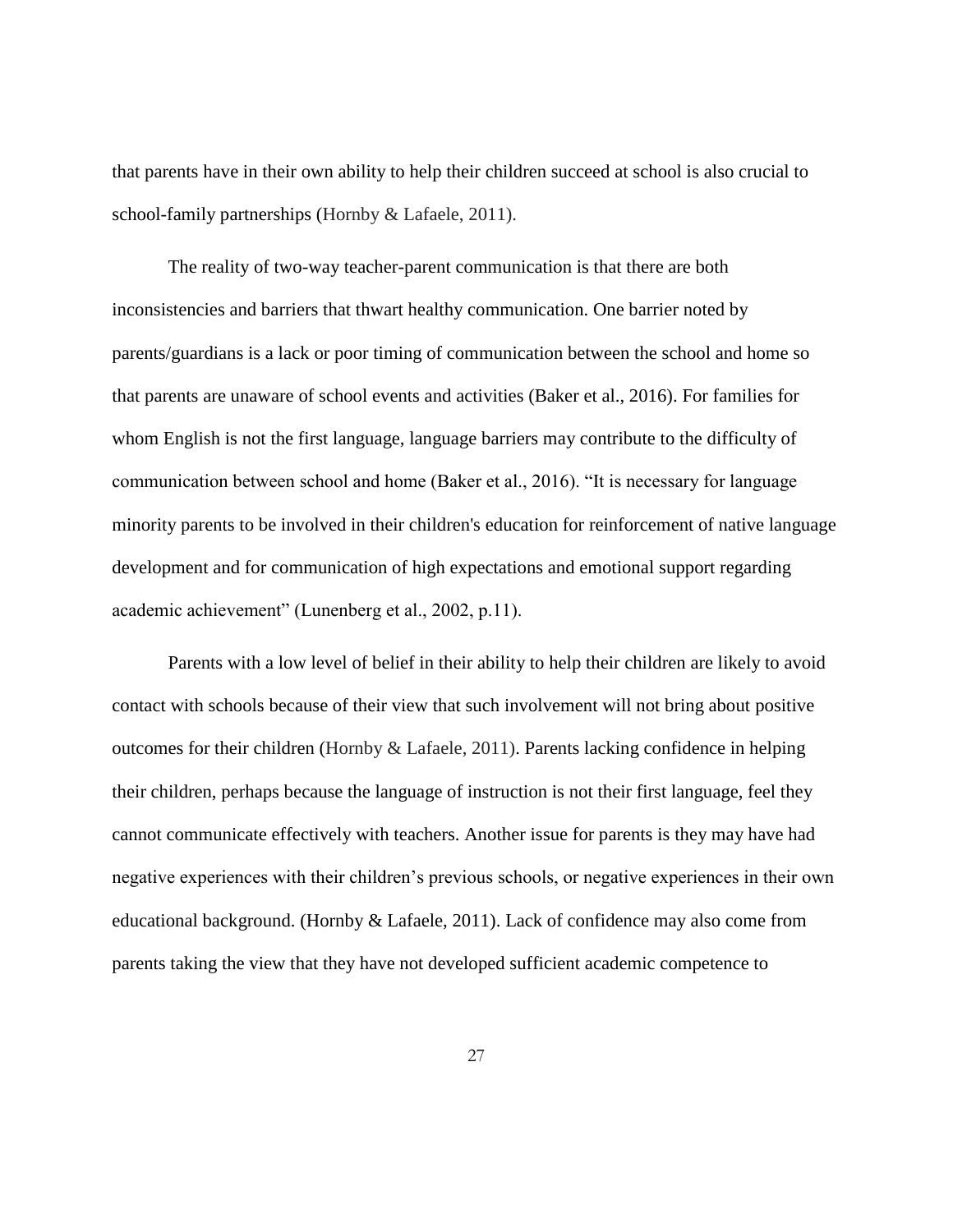effectively help their children (Hornby & Lafaele, 2011). There are other perceived barriers to school-family partnerships.

The perception that parents' have of their children can either be a barrier or an asset to school-family partnerships. Parents who believe children's intelligence is "fixed" and that school achievement is "mainly due to children being lucky enough to have high ability," may not see the benefit getting too involved in their children's education (Hornby & Lafaele, 2011, p. 39). They believe that "children's innate ability will set a limit on their achievement," so that such things as encouraging children to do their homework, or attending parent–teacher meetings at school, are viewed as a waste of time (Hornby & Lafaele, 2011, p.40). Alternatively, parents who believe that achievement at school depends as much on effort as ability, and that children's abilities can always be developed, are more likely to be positive about school-family partnerships (Hornby & Lafaele, 2011).

An additional barrier to school-family partnerships is parents' perceptions of the level of explicit and implicit invitations for involvement. When parents think that school-family partnerships are not valued by teachers or schools, they are less likely to get involved (Hoover-Dempsey & Sandler, 1997). The school and the teacher need to provide parents with data about all of the various events and activities that are taking place at school (Kolbert et al., 2014). When parents know what is going on at school, they tend to feel more connected and informed about what is going on in their children's lives (Kolbert, 2014). Moreover, improved communication ensures that parents and families are able to participate in events because they are informed in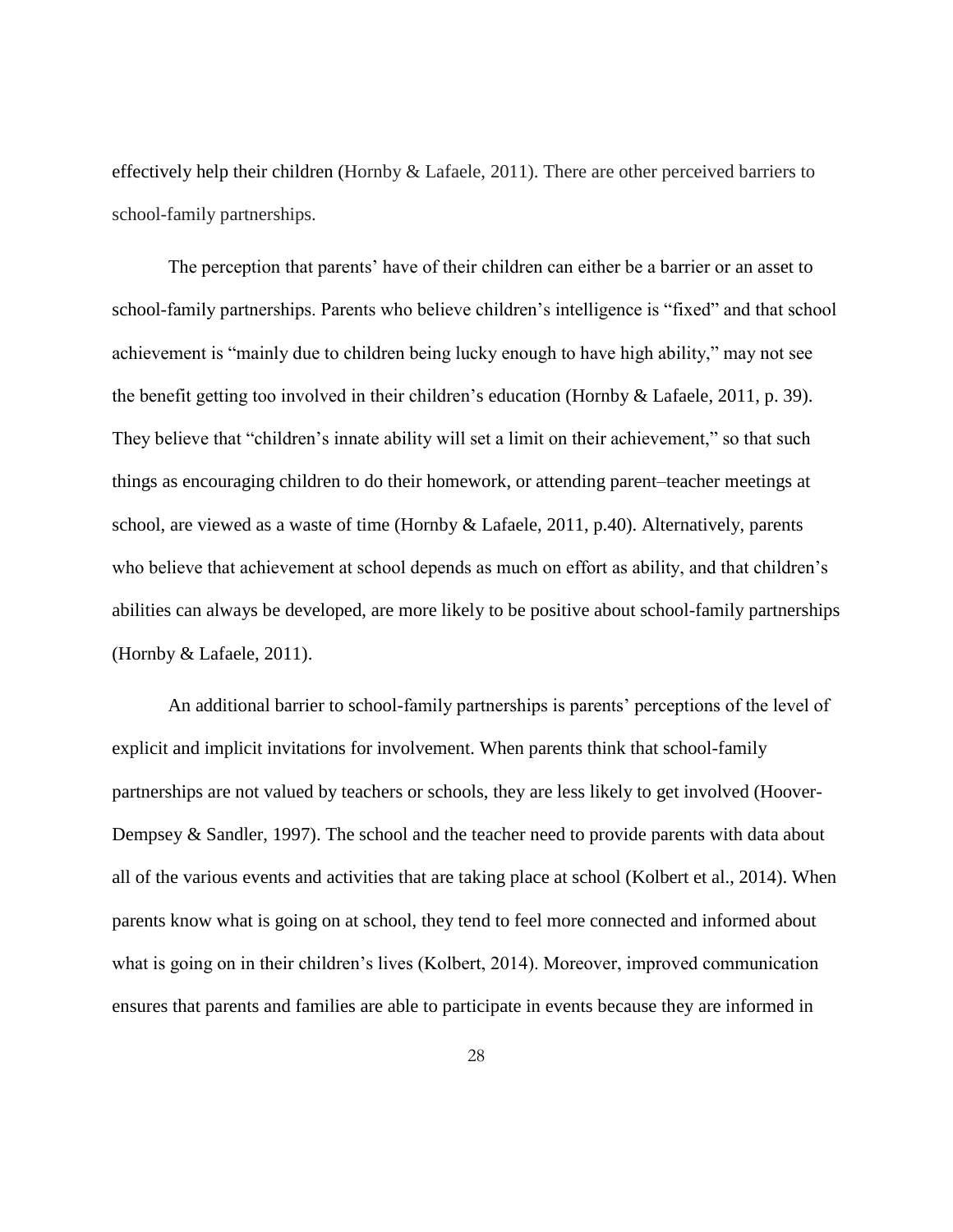advance (Kolbert et al., 2014). Therefore, parents' perceptions of invitations from schools are considered crucial in developing effective school-family partnerships.

Yet another possible barrier to successful school-family partnerships can be the parents' current life situation or educational level. Parents' level of education will influence their views on whether they have sufficient skills and knowledge to engage in different aspects of schoolfamily partnerships (Green et al., 2007). For example, parents who did not complete high school may be diffident about helping their children with homework once they get to secondary school. Also, parents without university degrees may feel in some ways inferior to teachers, whom they may believe to be "better qualified than them" and therefore be reluctant to work closely with teachers. This situation is especially true when the community does not reflect the educational level of the faculty. Family circumstances can also be major barriers to school-family partnerships. Single parents and those with young or large families may find it more difficult to get involved in their children's education because of their caretaking responsibilities. Parents' work situations can also be a factor. When parents are unemployed, finances could be an issue as parents may not be able to afford a car or to pay babysitters in order to get to school meetings. For parents with jobs, whether both parents work, and the kind of jobs they have may be issues. When both parents work, there will be less time available for both home-based and school-based partnerships.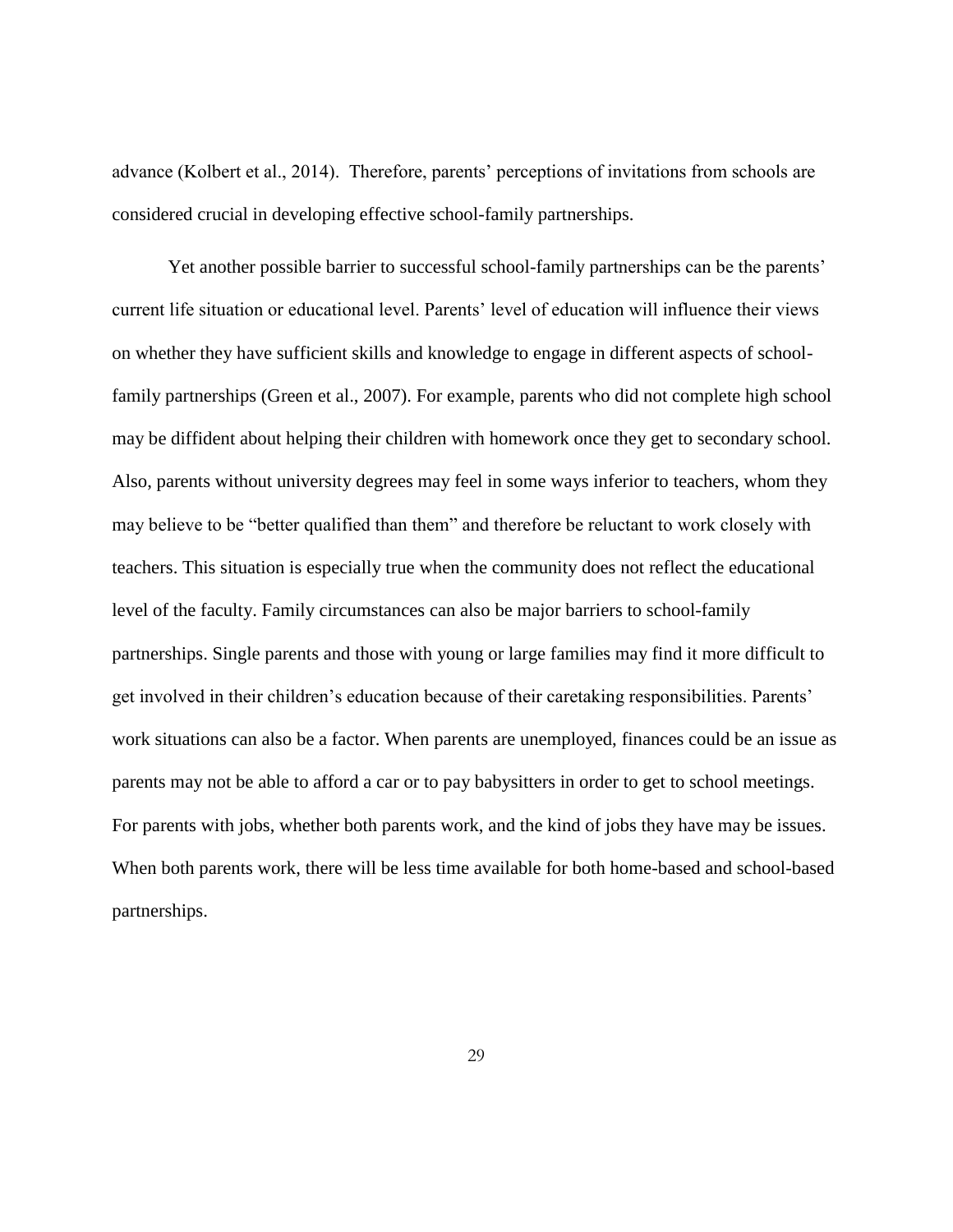#### **Parent Perceptions**

Parents are most effectively involved when teachers actively encourage school-family partnerships (Epstein, 2001). Teachers with positive, facilitating attitudes toward involving parents encourage more parents to become involved and increase the effectiveness of schoolfamily partnerships (Eccles & Harold 1993). Students from "dominated" minority groups can be either "empowered" or "disabled" by their interactions with educators (Henderson & Berla 1994). Similarly, schools which are welcoming to parents and make it clear that they value the partnership develop more effective school-family partnerships than schools that do not appear inviting to parents (Epstein, 2001). Parents are most involved when teachers actively encourage that involvement (Epstein & Dauber, 1991), and stronger teacher involvement practices are positively related to higher reading achievement among children (Epstein, 1991). Parents who record stronger beliefs in the school's efforts to involve them also believed strongly in the "goodness" of school (Dauber & Epstein, 1993). Similarly, Eccles and Harold (1994) reported that parents who held more positive views of the school's concern, accountability, and desire for parents' involvement were more involved in the school. When parents perceive that teachers are not open to involving parents, it acts as a major barrier to school-family partnerships.

#### **Epstein's Parent Involvement Model**

In Epstein's Parent Involvement Model, the home, school, and community are referred to as "overlapping spheres," which influence both children and the conditions and relationships in the three contexts. The internal model refers to the interactions and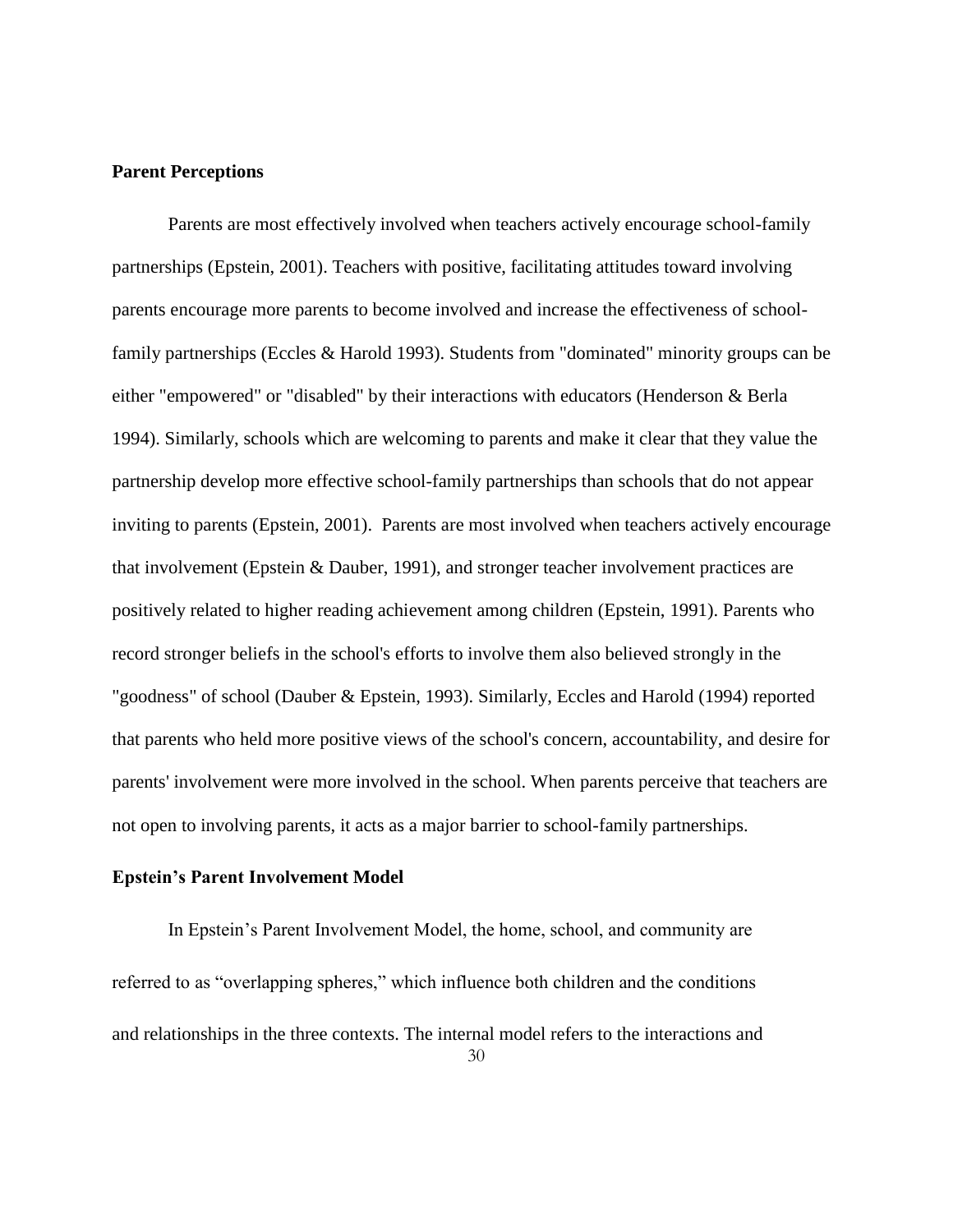patterns of influence that occur between individuals at home, at school, and in the community (Sheldon & Epstein, 2002). Conversely, the external model is comprised of the external contexts in which the students live (e.g., home, school, and community), and the theory assumes that student achievement is enhanced when these external contexts collaborate in promoting student achievement.

Sheldon and Epstein (2002) used longitudinal data from elementary and secondary schools, analyses indicate that, regardless of schools' prior rates of discipline, the more family and community involvement activities were implemented, the fewer students were disciplined by being sent to principals' offices or given detention or in-school suspension. Both elementary and secondary schools that "improved the quality of their partnership programs" reported fewer discipline issues (Sheldon & Epstein, 2002).

The results of the Sheldon and Epstein (2002) longitudinal study suggest that creating more connections and greater cooperation among the school, family, and community contexts may be one way for schools to improve student behavior and school discipline. In many schools, there are efforts to promote improved school-family partnerships through a variety of methods centered on teacher-parent communication. Recent experimental research has documented how "two-way teacher-parent communication can lead to greater parental involvement, improved student engagement and academic achievement" (Kraft, 2014). Sadly, there are barriers to communication between teachers and the families they serve.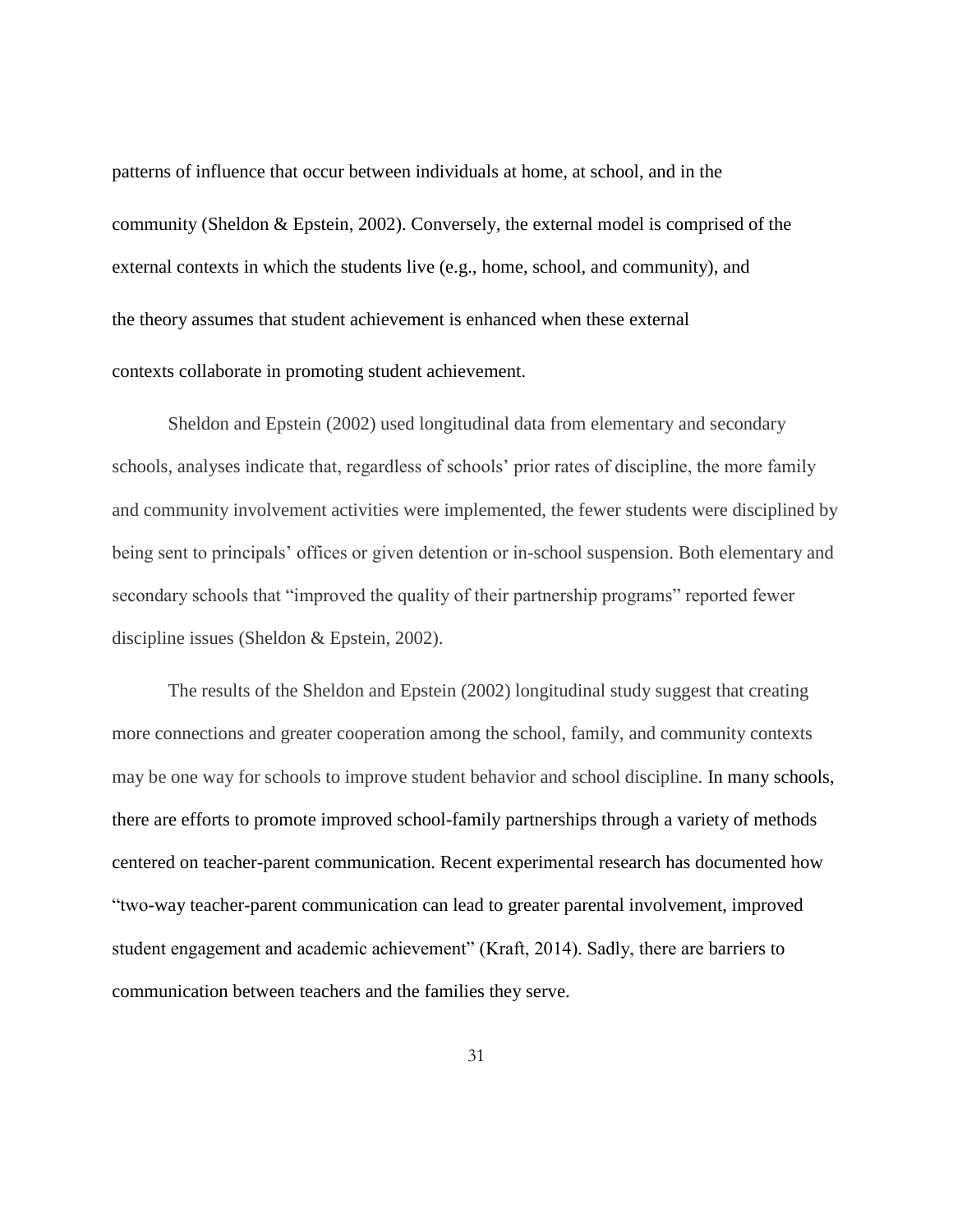## **CHAPTER II**

## **METHODS**

I conducted a convergent parallel mixed methods descriptive case study to investigate educators' methods of communication and families' perceptions of educator communication and how that communication affects school-family partnerships in a TK-4th grade school serving a community with substantial poverty and trauma challenges. A convergent parallel mixed methods study is one in which the researcher concurrently conducts the quantitative and qualitative elements in the same phase of the research process, weighs the methods equally, analyzes the two components independently, and interprets the results together (Creswell & Pablo-Clark, 2011). I researched the types of teacher communication parents find most and least useful for encouraging them to work in partnership with the school. I surveyed parents to find what methods of communication from teachers are most effective; I surveyed teachers and recorded their methods of communication with families. I conducted a focus group of parents online (via Zoom) to discuss methods of teacher communication. The focus group of parents was parents from the school's English Learner Advisory Council (ELAC). I attempted to survey the parents of chronically absent students and students with discipline issues but was unsuccessful in getting their input. Only the ELAC parents expressed interest in participating in a Focus Group.

#### **Qualitative Methods**

"A qualitative study is defined as a query or study in the understanding of a social or human issue, based on developing a complex narrative, including relevant details, and typically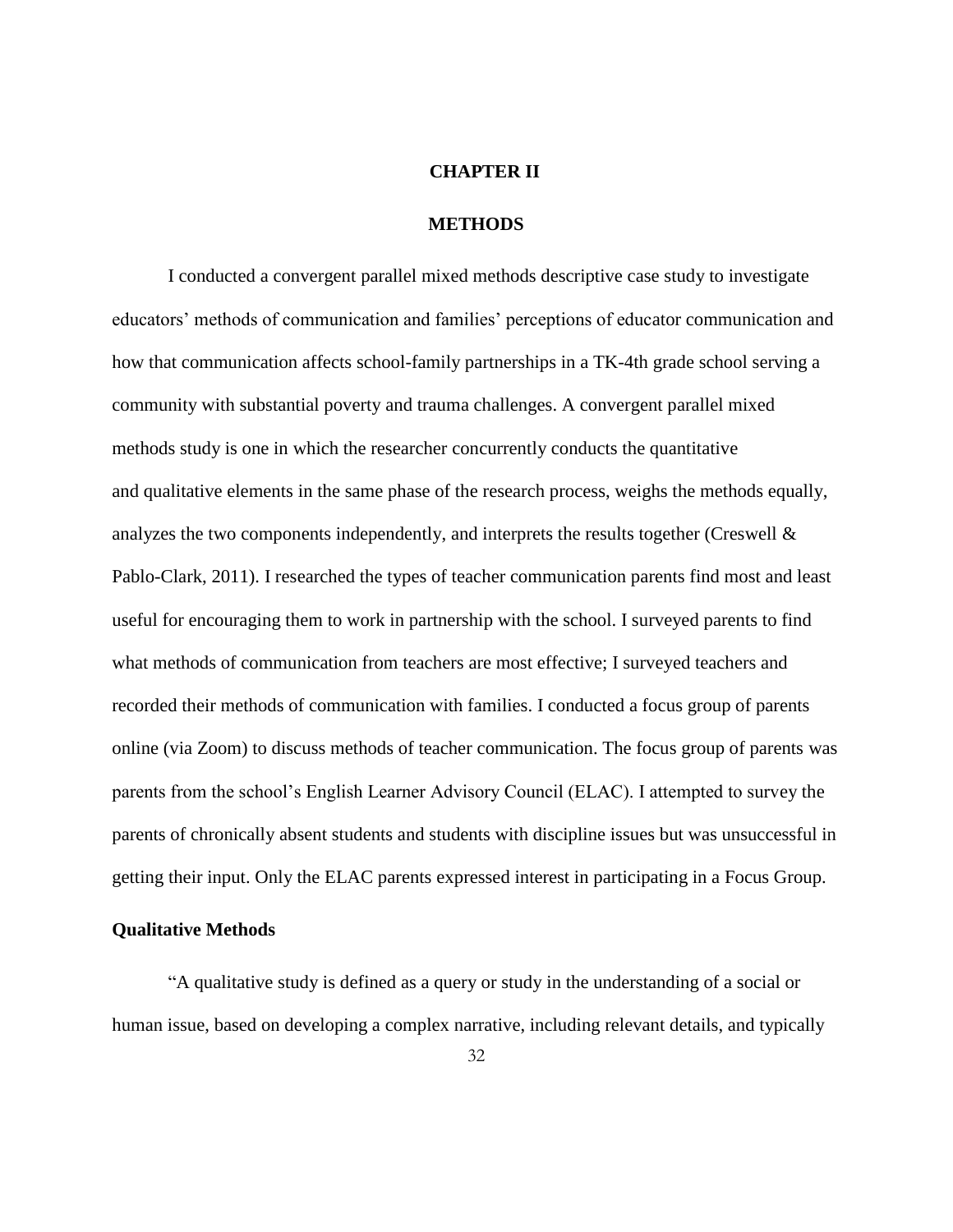conducted in a natural setting" (Creswell, 1994). In a qualitative study, the findings are not arrived at by statistical methods. Rather, qualitative research can refer to life experiences, behaviors, and emotions (Strauss & Corbin, 1990). There are some benefits of using qualitative research approaches and methods. A qualitative research approach produces a detailed description of participants' feelings, opinions, and experiences and interprets the meanings of their actions (Denzin, 1989). A qualitative research approach enables a researcher to analyze different people's voices, meanings, and events.

There are also disadvantages to qualitative research. One shortcoming of qualitative research is that qualitative research typically involves a smaller sample size, which could affect generalizability (Harry & Lipsky, 2014; Thompson, 2011). For the purposes of this study, qualitative approaches allowed me to interview various sub-groups of parents and gain understanding of their perspectives on school-family partnerships and teacher communication in focus groups. Focus groups may be used to explore new research areas, explore a topic that is difficult to observe, explore a topic that does not lend itself to observational techniques, explore sensitive topics, when the researcher wants to collect a concentrated set of observations in a short time span, or to ascertain perspectives and experiences from people on a topic, particularly when these are people who might otherwise be marginalized. In combination with other methods, focus groups might help to clarify research findings gleaned using quantitative approaches. Focus groups were an appropriate data collection method for this study because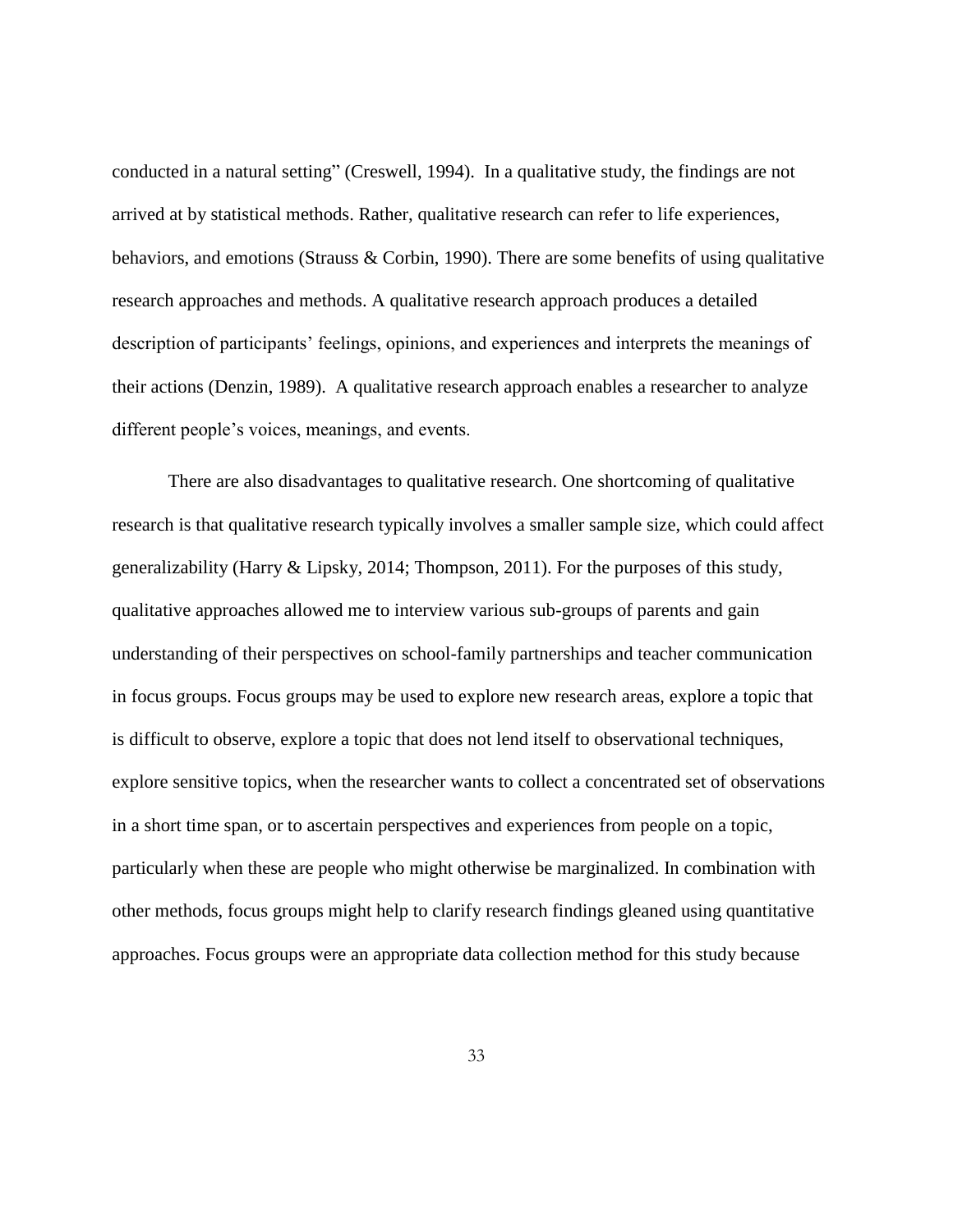the perspectives of different groups of parents, with a particular focus on parents who might otherwise be marginalized, needed to be heard.

#### **Quantitative Methods**

Quantitative research involves the collecting, statistical analyzing, interpreting, and writing the results of a study. The focus of quantitative research is measuring something or variables that exist (Creswell, 2002). Quantitative methods follow deductive logic, seek regularities in human lives, and separate the social world into variables. Those variables can be represented numerically (as frequencies or rate, for example). Associations between those variables can be explored by statistical techniques, then assessed through researchers' systematic measurement (Payne & Payne, 2004). Quantitative findings are frequently generalized to a whole population or a sub-population because they often include larger, randomly-selected samples (Carr, 1994) in contrast to the purposive sampling common in qualitative approaches. There are disadvantages to quantitative research in that it leaves out the common meanings of social phenomenon (Denzin & Lincoln, 1998). It measures variables at a specific moment in time and disregards whether the moment was typical (Schofield, 2007).

Combining qualitative and quantitative research in a convergent parallel mixed methods study lessened the disadvantages of each method and provided both in-depth experiential and statistical data**.**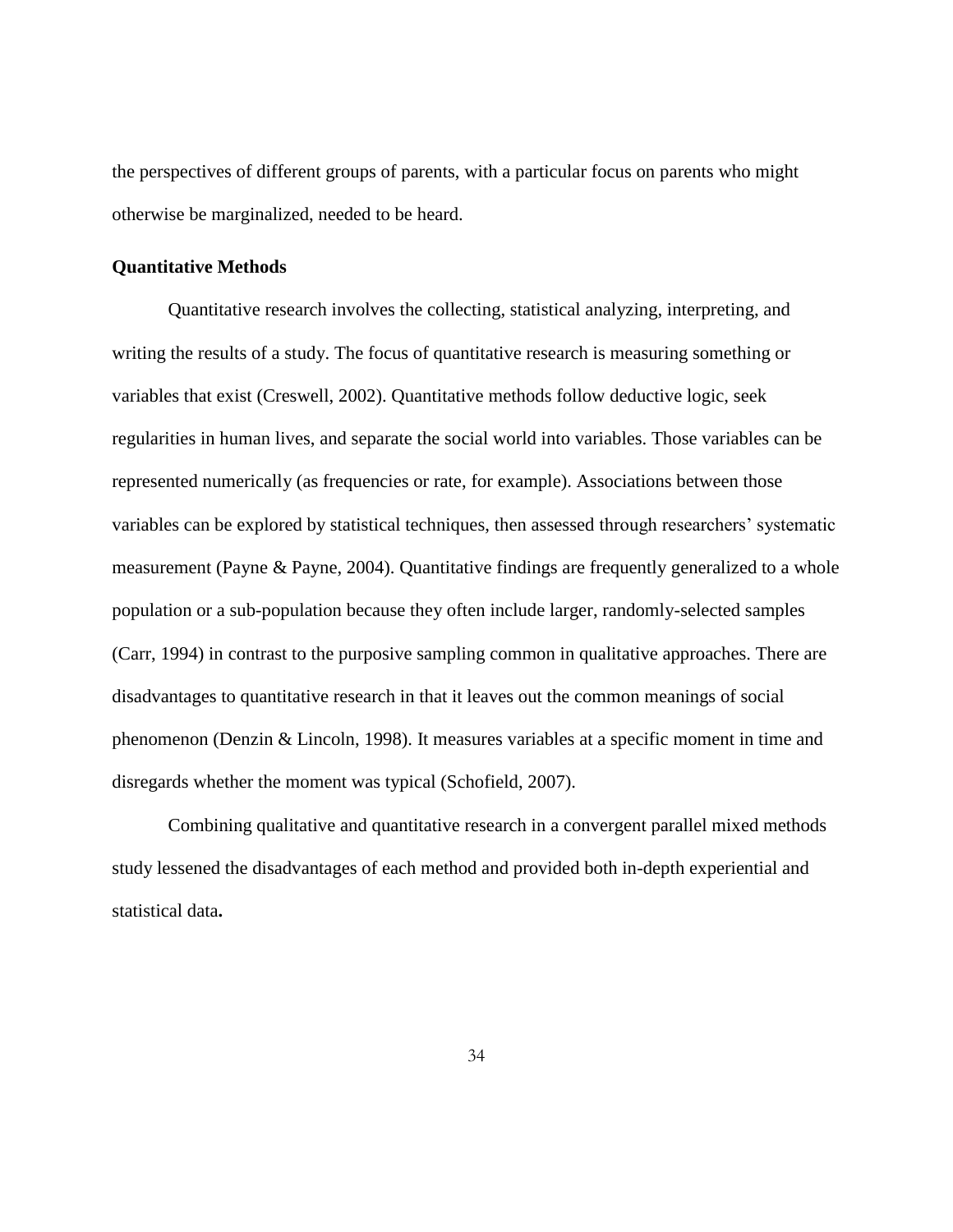#### **Setting and Participants**

The study took place at the end of the 2020-2021 school year at a rural, remote TK-4th grade school serving a community with substantial poverty and trauma challenges located in the northeast corner of Los Angeles County in California. The elementary school is one of three schools located in the district in an unincorporated area of Los Angeles County. During the 2020-2021 school year, the school served 685 students from transitional kindergarten through fourth grade, as determined by the October 2020 pupil count on the California Department of Education website. The school currently has 657 students enrolled. The school's demographics in 2020 included 79% Hispanic, 9.4% White, 12.0% African-American, with 31.8% English Learners (with 45.5% English Learners in First Grade), 10.35% Students with Disabilities, 4.1 % Homeless Students and 2.58% Foster Youth. The elementary school is a school-wide Title I site with 100% participation in the free lunch program. A significant proportion of the school population (93%) lives below the poverty level. The elementary school had a transient rate of 4.4% of the students who were enrolled in grades 2-4 for the 2020-2021 school year. In the district, 1% of parents are college graduates and 46% are high school graduates. That statistic is quite different, of course, than the educational level of the teachers. Every teacher at the school is fully credentialed and is teaching within their subject matter; 35% of the teachers have Master's Degrees.

The elementary school services 213 English Language Learners (EL) and 35 fluent English Language Learners (EL). Participants in the Migrant Education program comprise less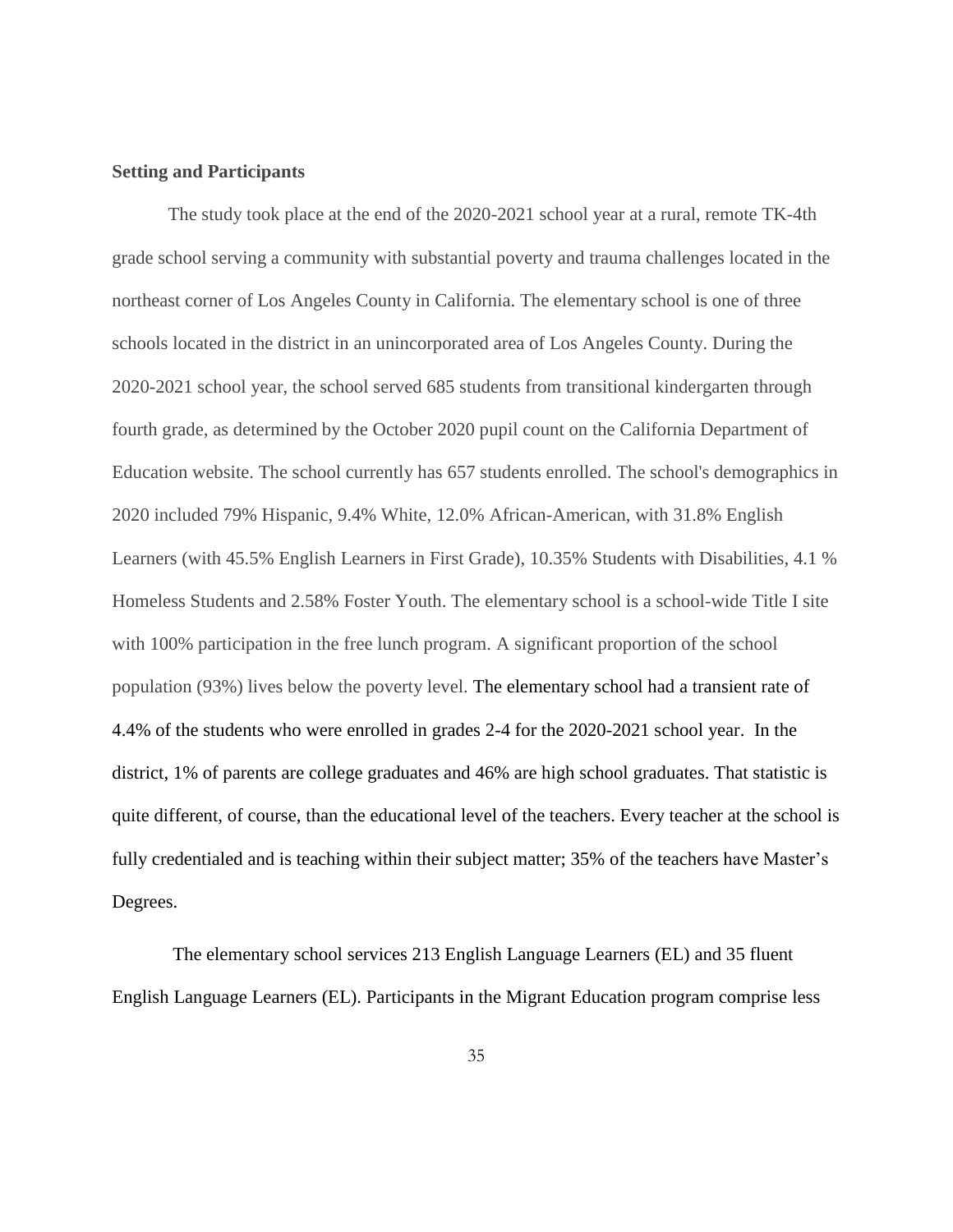than 1% of the student body. Spanish is the primary language of English Learner and Migrant students. To service those EL students, the elementary school has 33 teachers who hold specialty credentials. They either have a BCLAD, CLAD, SB1969/395 certificate, or SDAIE/ELD teaching authorization. In addition, the school employs two full-time bilingual instructional aides. According to the website citydata.com, 30.1% of community residents had an income below the poverty level, representing a poverty level 55.9% greater than the poverty level of 13.3% across the entire state of California.

All teachers employed at the school and parents from five different sub-groups who had students enrolled in the school during the 2020-2021 School Year were invited to participate. Parent participants were invited from the following sub-groups: parents of English learners, parents active in the school's Parent-Teacher Organization, parents on the School Site Council, parents of students with a history of chronic absenteeism, and parents whose students had a high percentage of discipline issues were invited to participate.

#### **Data Collection**

Data were collected via online survey and focus groups. Participation in the survey was voluntary and anonymous. All 35 teachers at the elementary school were asked to participate in the Teacher Survey. Ultimately, slightly more than half of the teachers completed the survey, with a response rate of 60%. Parents were recruited from the English Learner Advisory Council, Parent-Teacher Organization, and School Site Council in an e-mail containing a link to a survey using the online survey tool Survey Monkey. In addition, the parents of students who were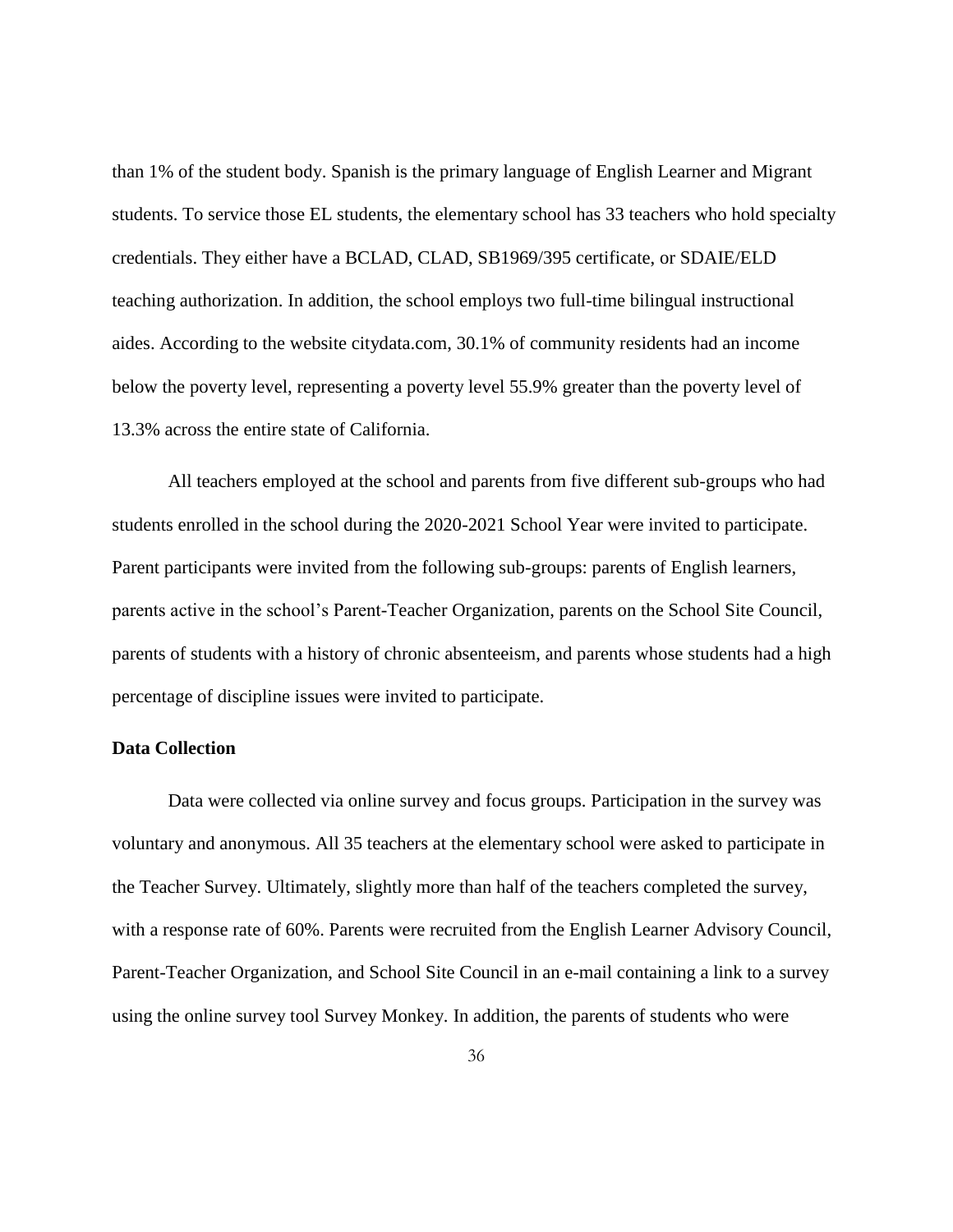chronically absent and those whose students had a high percentage of discipline issues were determined using the school database, and those parents received an e-mail invitation to participate in the study, again containing the link to Survey Monkey. The survey link sent to each of the above listed subgroups had a random code in the title of the survey so that the P.I. could determine the subgroup of parents from which the survey came, while also providing participant anonymity. In all, 18 parents completed the survey. The specific participation rates of parents from the different sub-groups are reported in the Results chapter.

#### **Survey Instruments**

Two surveys, developed by The Colorado Department of Education (CDE) to assess the outreach efforts of a school or district based on the perceptions of school personnel and families, were used in this study. According to the CDE, this is a free resource for any school or district to use to evaluate and improve family-school-community partnering (FSCP), aligned with the National Standards for Family-School Partnerships (PTA, 2008). The CDE explained that survey items were selected from surveys previously developed by education organizations, including the goals and indicators of the National Standards for Family-School Partnerships, the Kansas Parent Information and Resource Center (PIRC), and the Flamboyan Foundation. A team from the Colorado Department of Education (CDE) separately selected questions applicable to education in Colorado for each of the standards. Items selected by multiple reviewers were compiled into family and staff surveys. A "crosswalk" of the survey items and indicators for each standard was conducted to ensure alignment. National and state subject-matter experts, including the State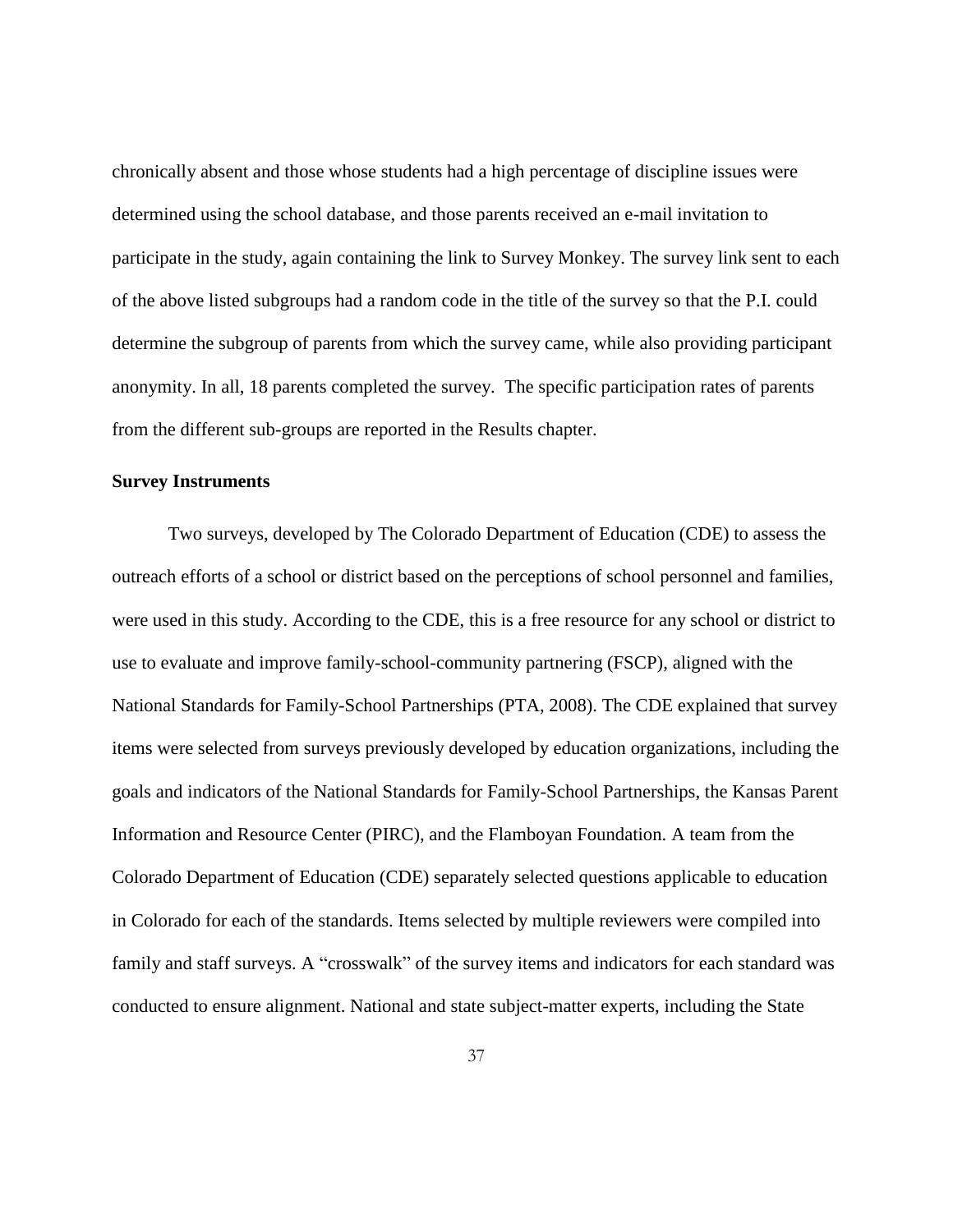Advisory Council for Parent Involvement in Education (SACPIE) provided feedback on the face validity, content, and wording of the selected questions. The CDE team also received approval from the Educational Data Advisory Committee (EDAC). Those surveys were selected because of the parallel structure of the teacher survey and the parent survey and because their purpose aligned well with this dissertation.

#### **Focus Groups**

To supplement the data collected through the surveys, I was going to conduct a focus group of parents representing English Learners. In that focus group, I was going to use semistructured interview protocols to further explore themes that emerged from the surveys. The focus group was going to meet on Zoom, with the Zoom setting set for participants to enter with their cameras off. Upon entry, the P.I. would rename the participants as A, B, C, and so on, on their screens, in an effort to maintain confidentiality.

Unfortunately, despite repeated efforts to recruit participants, representatives from only two families volunteered to participate in the focus group, both recruited from parents of English learners. Plans changed again, however, when one parent arrived late, arriving after the first parent had already been interviewed. As a result, I held two interviews, rather than focus groups, recruited from parents of English Learners. In both, the following questions were discussed and answered: (a) What communication approaches are effective at making you feel that you are a valuable part of your child's education? and (b) What communication approaches are ineffective at improving the School-Family partnership?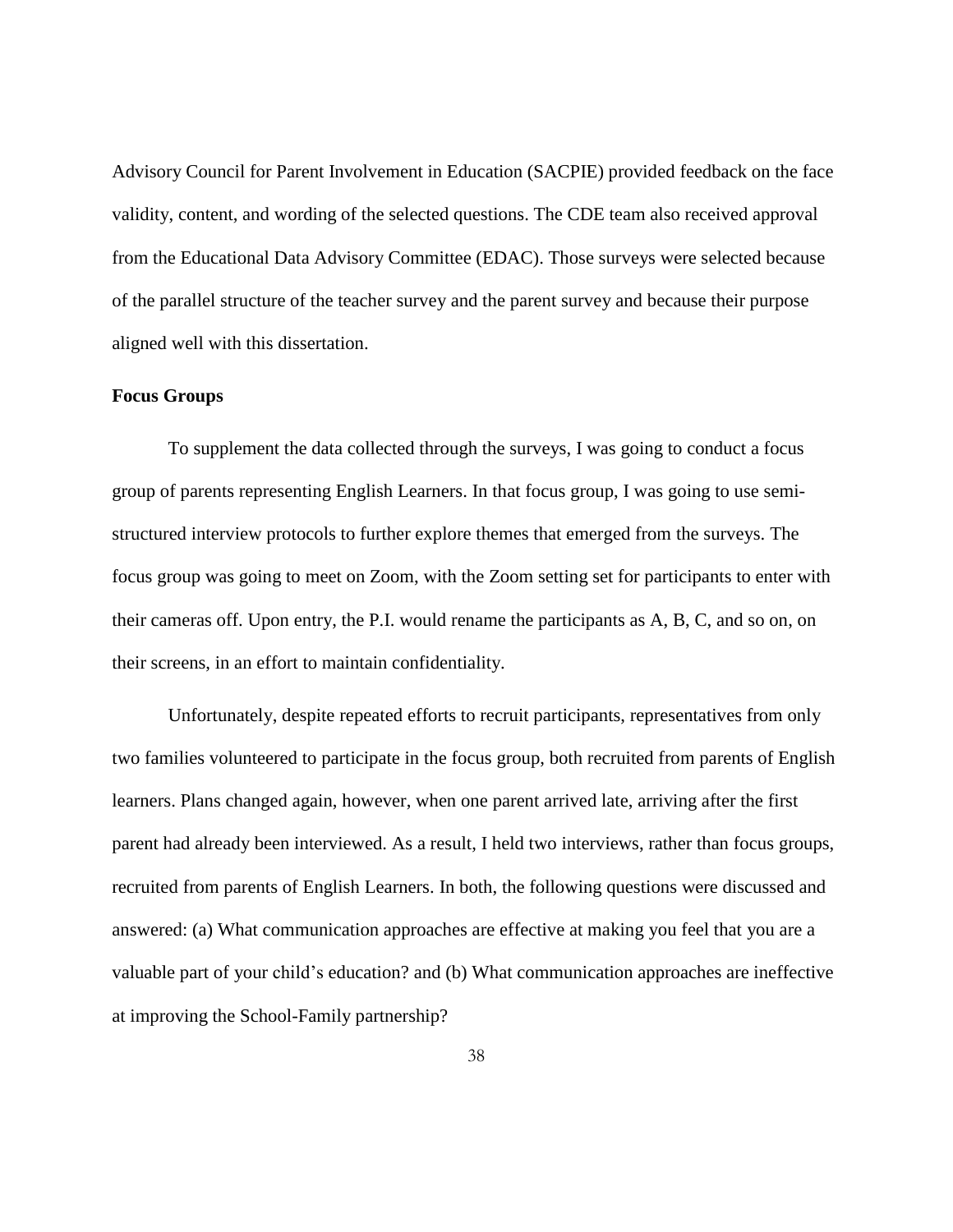#### **Procedures to Ensure the Protection of Human Subjects**

The Informed Consent form was sent out to each potential participant electronically with the survey link. The survey to parents was distributed electronically using e-mail addresses. The e-mail addresses were from the District database; the District granted permission to use the database information to acquire parent e-mail addresses, as the District viewed the results of this study as beneficial information for the District to strengthen School-Family partnerships. In an effort to include all sub-groups, the survey link was sent to members of the English Learner Advisory Council (ELAC), members of the School Site Council (SSC), PTO parents, parents of children who were chronically absent, and parents who had been summoned to school because of a discipline issue with their child. The surveys were completed anonymously. A question at the end of the survey asked: *Would you be interested in participating in a Focus Group on Zoom to further discus the relationship between Teacher Communication and School-Family partnerships?* Once the parent survey was administered, the teachers received a similar anonymous survey regarding their communication with parents. The teachers were not invited to a Focus Group but they were asked an open-ended question: *Do you have any other thoughts about School-Family partnerships or communication with families?* Both surveys were offered electronically on Survey Monkey, and the parent survey was offered in English and Spanish.

The required elements of informed consent were conveyed to participants in an e-mail containing the informed consent document and the link to the survey. The informed consent document was also read on Zoom prior to the interviews beginning. The informed consent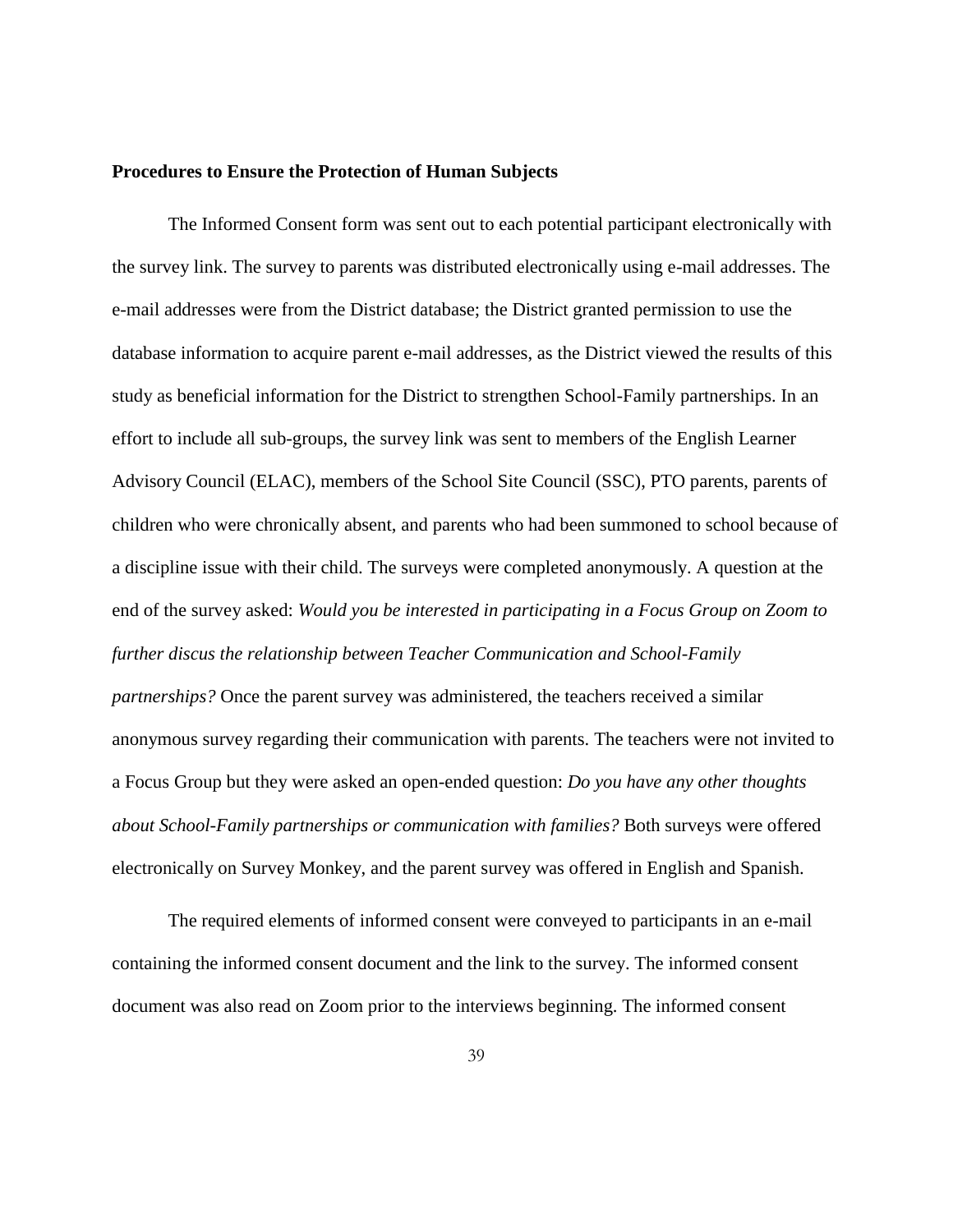document was read in Spanish to Spanish-speaking participants by the translator. Throughout the 2020-2021 school year, families of students attending the elementary school might have experienced technological barriers to participating in the study; however, the school district has provided every student with a device (Chromebook or laptop) and as many hotspots as needed for families to be connected. Because the district had provided technology to all families, connectivity to both take the survey and participate in the Focus Group was unlikely to have been a challenge.

The P.I. reviewed the consent procedures for the focus group at the start of the session. The translator translated the consent procedures. The translator, who is CITI certified, is employed as a translator with the school district and has established trust and rapport with many of the Spanish-speaking families. The translator read the consent procedures for the parents who had signed up to participate in the focus group. Because the two parents participated at different times, the translator read the consent procedures for each individually prior to the start of the interview. Every measure was taken to protect participants' privacy including turning cameras off while on Zoom, renaming participants A and B, and asking participants to refrain from using student or teacher names, and requesting that participants maintain confidentiality of the interview.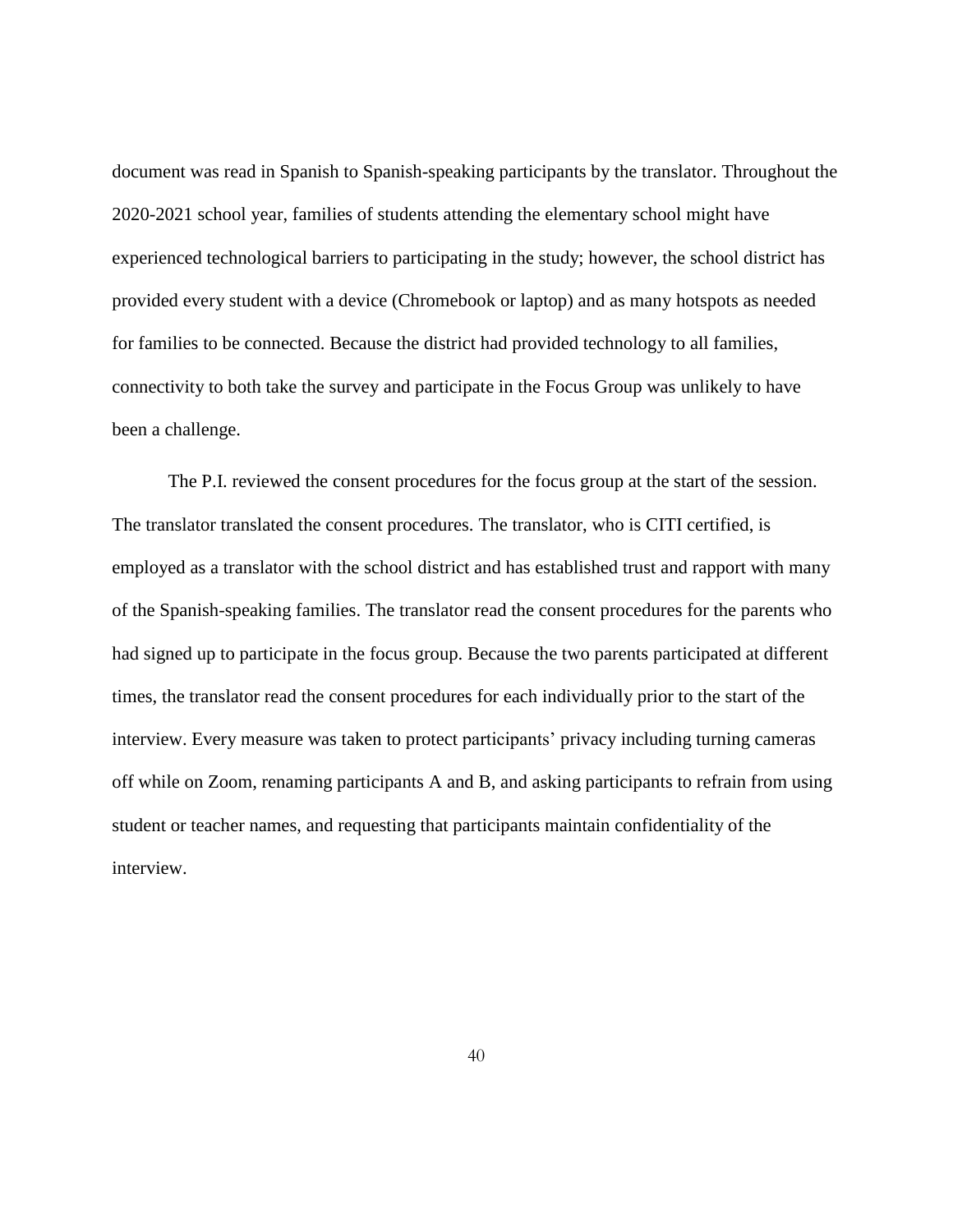# **CHAPTER III**

# **RESULTS**

Each of the groups of participants (teachers, parents from the PTO, and parents of English Learner students) were sent an invitation to complete an online survey. In all, 18 teachers, 3 parents from the PTO, and 16 parents of English Learner students completed the survey. The surveys were worded slightly differently for parents than they were for teachers, but were designed to solicit input about the same topics. To help make the results of the surveys more interpretable, I have organized them into four different thematic groups, based on the focus area of the questions. These thematic groups are based on my own interpretation of the content of the survey questions rather than being statistically derived. These results are presented below.

#### **Teacher Survey**

In all, 18 teachers completed the survey out of the 30 teachers invited to complete it. This represents a response rate of 60 %. The results of the Teacher Survey related to teachers communicating with families are presented in Table 1. These results came from questions 1, 7, 11, 12, 14, 17, and 18 on the survey. Generally speaking, teachers agree or strongly agree that they have good relationships with their students' families and that they communicate well with those families. The teachers also agreed that they provide guidance to their students' families … (provide a few summary statements about the survey results based on the Total for the table).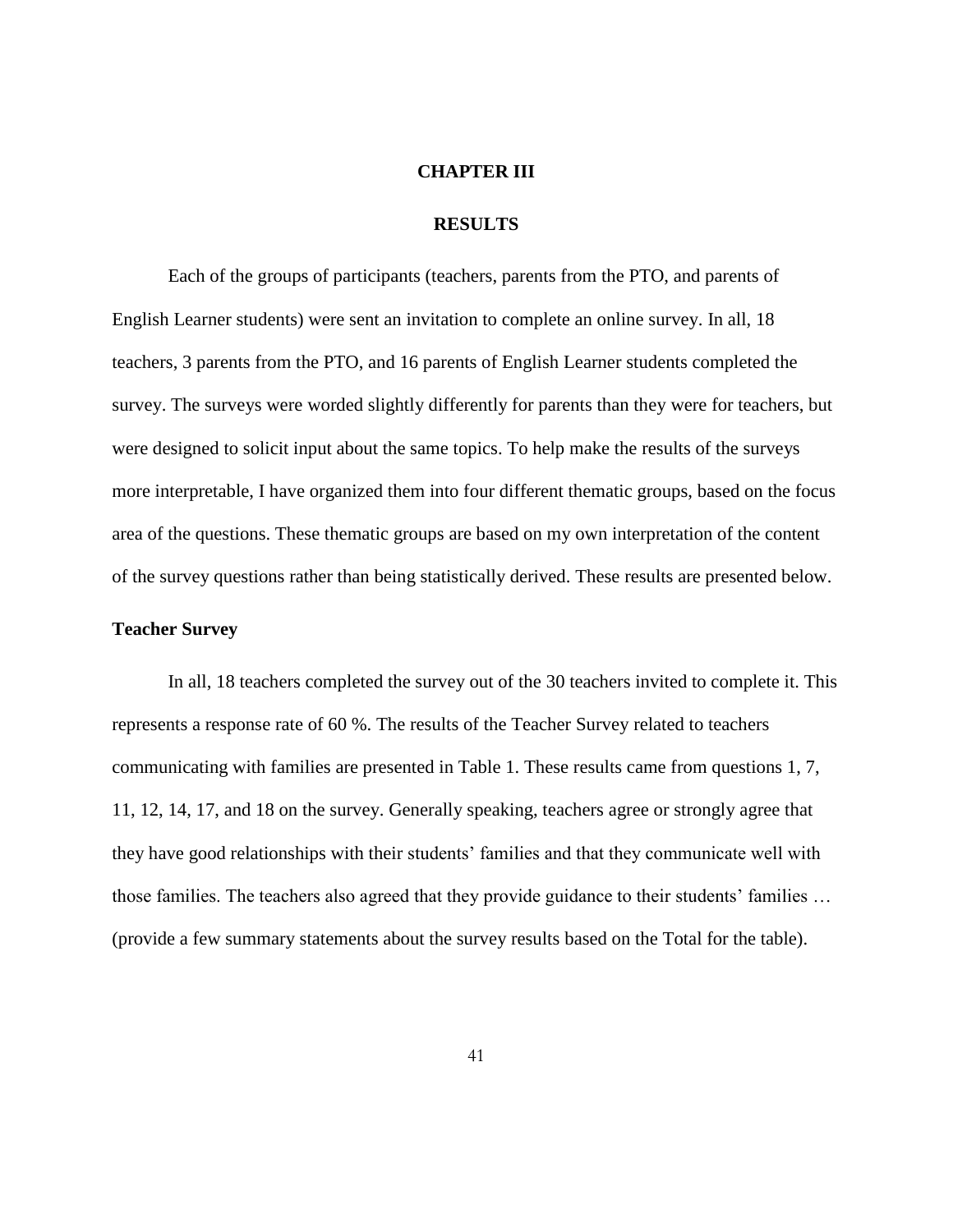| ×<br>I |  |
|--------|--|
|--------|--|

|  |  |  | The Teachers Communicate with Families (Teacher Survey) |  |  |  |  |
|--|--|--|---------------------------------------------------------|--|--|--|--|
|--|--|--|---------------------------------------------------------|--|--|--|--|

| Question                                                                                         | Strongly<br>Disagree | Disagree         | Neither<br>agree nor<br>disagree | Agree            | Strongly<br>Agree |
|--------------------------------------------------------------------------------------------------|----------------------|------------------|----------------------------------|------------------|-------------------|
| I have good relationships with my students'                                                      | $\mathbf{0}$         | $\boldsymbol{0}$ | $\mathbf{1}$                     | 11               | 6                 |
| families.                                                                                        | $(0\%)$              | $(0\%)$          | $(5.56\%)$                       | (61%)            | (33%)             |
| I communicate with families in multiple                                                          | $\overline{0}$       | $\mathbf{0}$     | $\boldsymbol{0}$                 | 10               | $\,8\,$           |
| ways, including calls, texts, or emails.                                                         | $(0\%)$              | $(0\%)$          | $(0\%)$                          | $(55.56\%)$      | $(44.44\%)$       |
| I provide information or guidance to families                                                    | $\mathbf{0}$         | $\boldsymbol{0}$ | $\overline{2}$                   | 12               | $\overline{4}$    |
| about how they can support their children's<br>learning at home.                                 | $(0\%)$              | $(0\%)$          | $(11.11\%)$                      | $(66.67\%)$      | (22.22%)          |
| I frequently communicate with families<br>about what their child is learning in my<br>classroom. | $\mathbf{0}$         | $\overline{2}$   | 3                                | $\boldsymbol{9}$ | $\overline{4}$    |
|                                                                                                  | $(0\%)$              | $(11.11\%)$      | (16.67%)                         | $(50.00\%)$      | (22.22%)          |
|                                                                                                  | $\Omega$             | $\mathbf{1}$     | $\mathbf{1}$                     | 8                | 8                 |
| I share student work with families.                                                              | $(0\%)$              | $(5.65\%)$       | $(5.56\%)$                       | $(44.44\%)$      | $(44.44\%)$       |
|                                                                                                  |                      |                  |                                  |                  |                   |
| I frequently invite family members to<br>volunteer in my classroom or at the school.             | $\mathbf{1}$         | $\sqrt{5}$       | 12                               | $\boldsymbol{0}$ | $\boldsymbol{0}$  |
|                                                                                                  | $(5.56\%)$           | (27.78)          | (66.67)                          | $(0\%)$          | $(0\%)$           |
| I share with family members how to help                                                          | $\boldsymbol{0}$     | $\boldsymbol{0}$ | $\boldsymbol{0}$                 | 16               | $\overline{2}$    |
| their child with homework or practice<br>academic skills at home.                                | $(0\%)$              | $(0\%)$          | $(0\%)$                          | $(88.89\%)$      | $(11.11\%)$       |
|                                                                                                  | 1                    | $\,8\,$          | 19                               | 66               | 32                |
| <b>TOTALS</b>                                                                                    | $(0.8\%)$            | $(6.32\%)$       | $(15.08\%)$                      | $(52.4\%)$       | $(25.4\%)$        |

The results of the Teacher Survey related to teachers' beliefs about the degree to which the school is welcoming to families are presented in Table 2. These results came from questions 2, 6, 8, 9, 16, and 25 on the survey. Generally speaking, teachers agreed that they see their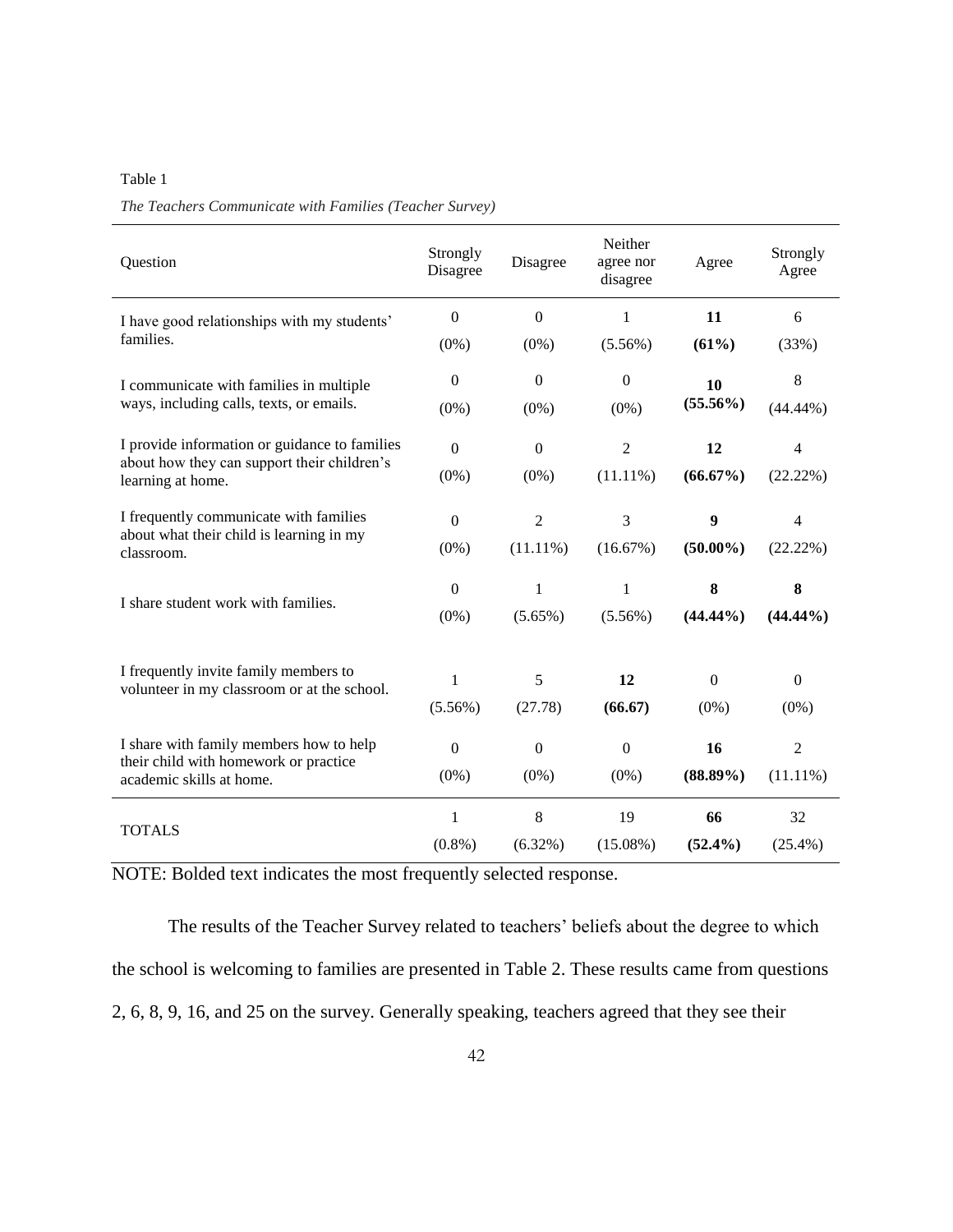colleagues interacting with families in a positive way. A majority of teachers agree that it is easy for families to meet with the principal, counselors, or teachers. Teachers were split (agree or disagree) regarding there being a process in place to welcome and orient new and incoming students and families. Teachers mostly disagreed that there was a family liaison employed by the school to bridge cultural and language differences.

#### Table 2

| Question                                                                      | Strongly<br>Disagree | Disagree       | Neither<br>agree nor<br>disagree | Agree          | Strongly<br>Agree |
|-------------------------------------------------------------------------------|----------------------|----------------|----------------------------------|----------------|-------------------|
| I see my colleagues consistently interact                                     | $\Omega$             | $\overline{2}$ | 3                                | 11             | $\overline{2}$    |
| with families in a positive way.                                              | $(0\%)$              | (11%)          | (17%)                            | (61%)          | $(11\%)$          |
| At my school, a family liaison helps                                          | 1                    | 6              | 5                                | $\overline{4}$ | $\overline{2}$    |
| teachers connect to families and bridge<br>barriers of language and culture.  | $(5.56\%)$           | $(33.33\%)$    | (27.78%)                         | (22.22%)       | $(11.11\%)$       |
| The school does an annual survey of                                           | $\Omega$             | 2,             | 5                                | 8              | 3                 |
| families to get their ideas about programs,<br>policies, issues, or concerns. | $(0\%)$              | $(11.11\%)$    | (27.78%)                         | $(44.44\%)$    | (16.67%)          |
| It is easy for families to meet with the                                      | 1                    | 2              | $\overline{2}$                   | 10             | 5                 |
| principal, teachers, or counselors.                                           | $(5.56\%)$           | $(11.11\%)$    | $(11.11\%)$                      | $(55.56\%)$    | (27.78%)          |
| The school reports to parents about student                                   | $\Omega$             | $\overline{2}$ | 1                                | 13             | $\overline{2}$    |
| and school progress.                                                          | $(0\%)$              | $(11.11\%)$    | $(5.56\%)$                       | $(72.22\%)$    | $(11.11\%)$       |
| The school has a process in place to                                          | $\overline{c}$       | 6              | 3                                | 7              | $\theta$          |
| welcome and orient new and incoming<br>students and families.                 | $(11.11\%)$          | $(33.33\%)$    | (16.67%)                         | $(38.89\%)$    | $(0\%)$           |
|                                                                               | 4                    | 20             | 19                               | 53             | 14                |
| <b>TOTALS</b>                                                                 | $(3.7\%)$            | $(18.5\%)$     | $(17.5\%)$                       | $(49.0\%)$     | $(12.9\%)$        |

## *The School is Welcoming to Families (Teacher Survey)*

NOTE: Bolded text indicates the most frequently selected response.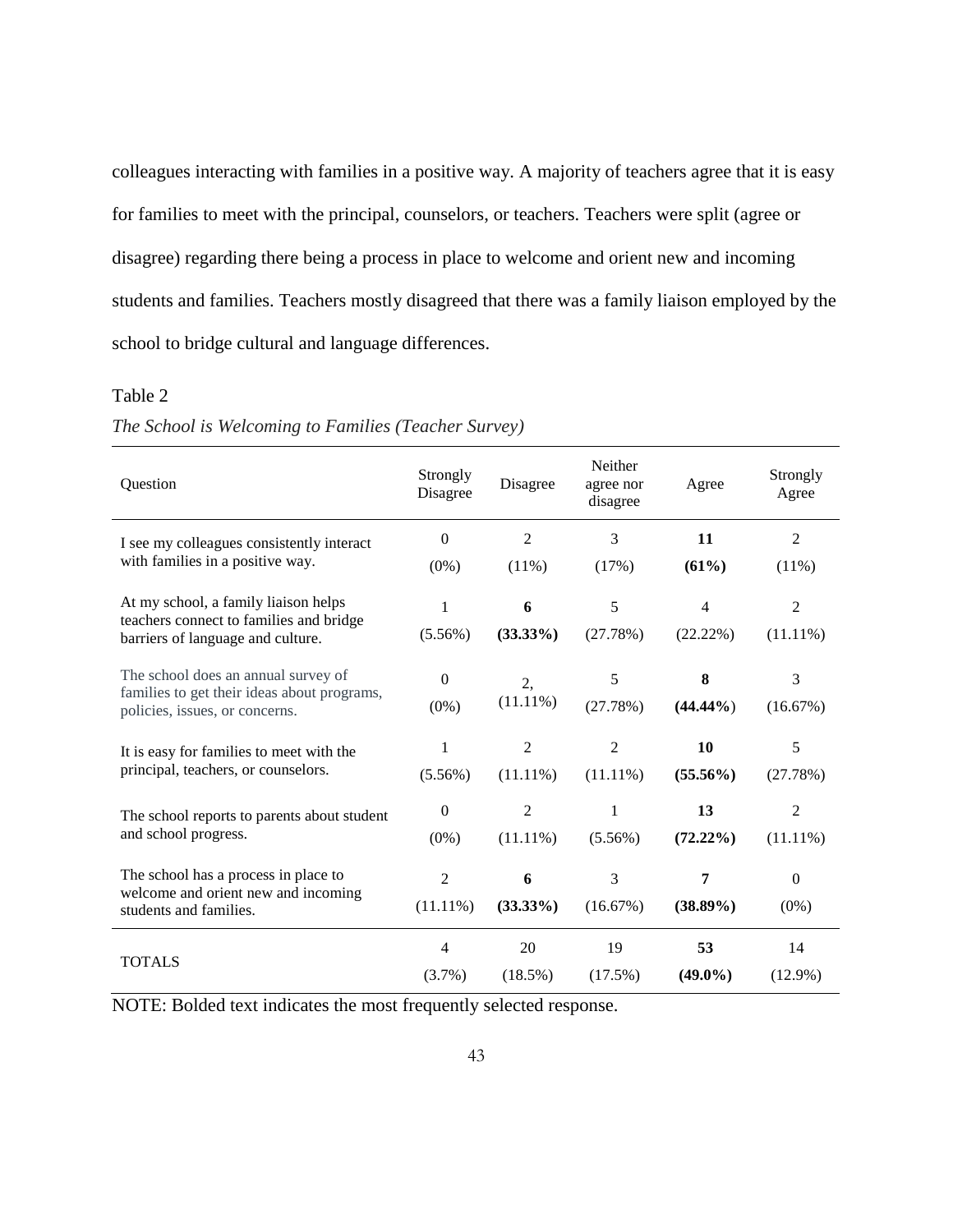The results of the Teacher Survey related to teachers' beliefs about the degree to which opportunities for families to become involved reflect the diversity of families are presented in Table 3. These results came from questions 3, 4, 5, 24, 27, and 30 on the survey. Generally speaking, teachers agree that the school provides flexible volunteer opportunities for families (e.g., during, before, and after school hours, various types of tasks). Teachers also agree that the school's policies and programs reflect, respect, and value the diversity of the families in the community. Teachers are also of the belief that the school removes economic or other obstacles for family participation at school events (e.g., by providing transportation, child activities for siblings, meals). Most teachers disagree regarding collaboration between teachers and families to improve student learning and achievement. The majority of teachers do not believe that committees and groups, such as PTO, actively recruit families from various backgrounds that reflect the diversity of the school community. Overall, most of the teachers agreed that the diversity of families is reflected in involvement opportunities.

#### Table 3

| <b>Ouestion</b>                                                                                                                                    | Strongly<br>Disagree | Disagree   | Neither<br>agree nor<br>disagree | Agree      | Strongly<br>Agree |
|----------------------------------------------------------------------------------------------------------------------------------------------------|----------------------|------------|----------------------------------|------------|-------------------|
| The school provides flexible volunteer<br>opportunities for families (e.g., during,<br>before, and after school hours, various<br>types of tasks). | 0<br>(0%)            | 4<br>(22%) | 4<br>(22%)                       | 4<br>(22%) | 6<br>$(33.33\%)$  |

*Involvement Opportunities Reflect the Diversity of Families (Teacher Survey)*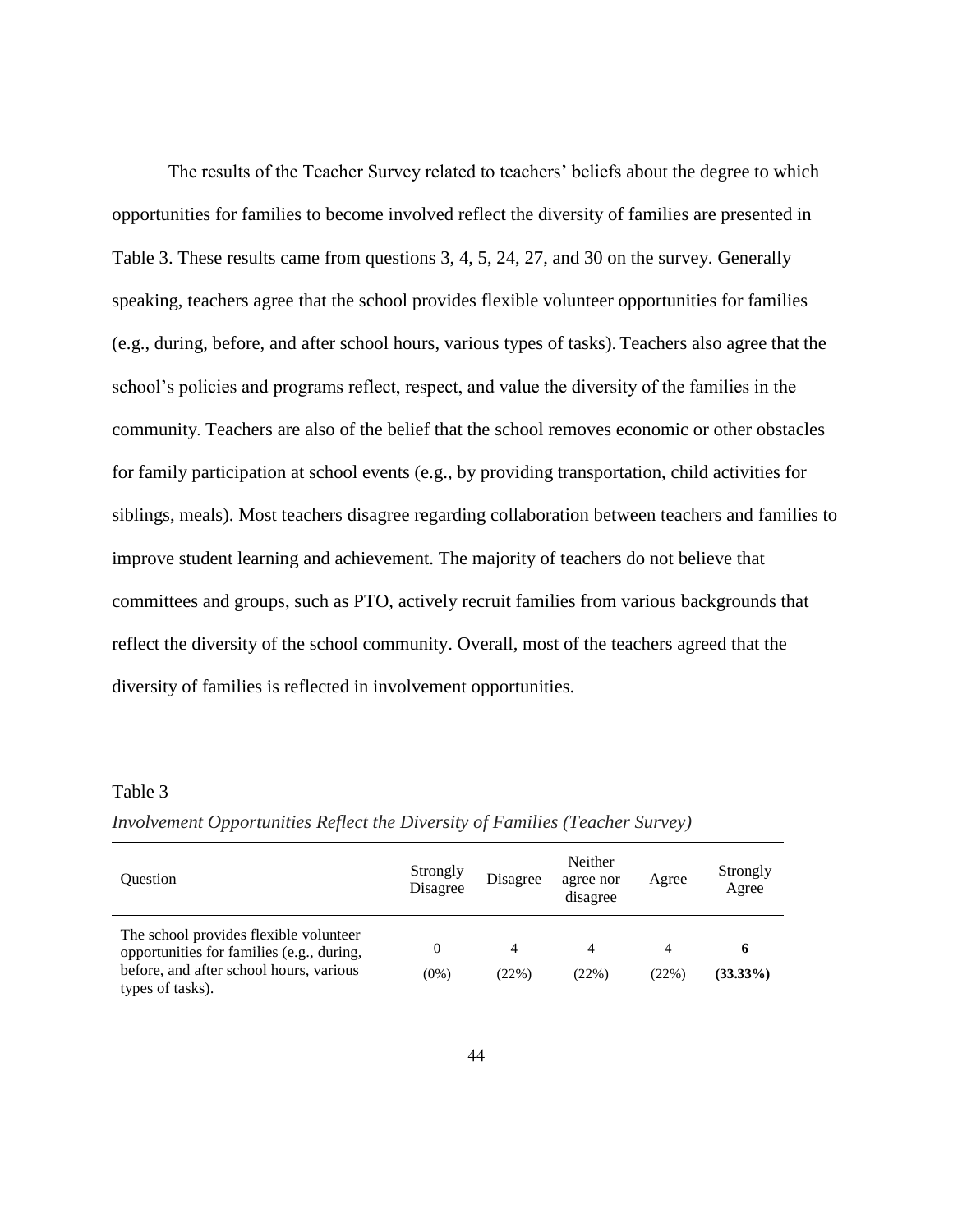| The school's policies and programs reflect,                                                                                                             | $\overline{0}$ | 1              | $\overline{4}$ | 6           | 7           |
|---------------------------------------------------------------------------------------------------------------------------------------------------------|----------------|----------------|----------------|-------------|-------------|
| respect, and value the diversity of the<br>families in the community.                                                                                   | $(0\%)$        | (6%)           | (22%)          | (33.33%)    | $(38.89\%)$ |
| The school removes economic or other<br>obstacles for family participation at school                                                                    | $\mathbf{0}$   | $\overline{c}$ | 3              | 6           | 7           |
| events (e.g., by providing transportation,<br>child activities for siblings, meals).                                                                    | $(0.0\%)$      | $(11.11\%)$    | (16.67%)       | $(33.33\%)$ | $(38.89\%)$ |
| Families and staff have opportunities to                                                                                                                | $\mathbf{1}$   | 7              | 2              | 7           | 1           |
| learn together how to collaborate to<br>improve student achievement.                                                                                    | $(5.56\%)$     | $(38.89\%)$    | $(11.11\%)$    | $(38.89\%)$ | $(5.56\%)$  |
| The school's racial and cultural diversity is<br>recognized and openly discussed in a                                                                   | $\mathbf{0}$   | $\overline{4}$ | 5              | 7           | 2           |
| constructive way that includes staff and<br>families (e.g., at family group and faculty<br>meetings, school council meetings, and<br>discussion groups. | $(0.0\%)$      | $(22.22\%)$    | (27.78%)       | $(38.89\%)$ | $(11.11\%)$ |
| School committees (such as PTO) actively                                                                                                                |                | 6              | 8              |             |             |
| recruit families from various backgrounds<br>that reflect the diversity of the school                                                                   | $\mathbf{0}$   |                |                | 3           | 1           |
| community.                                                                                                                                              | $(0.0\%)$      | (33.33%)       | $(44.44\%)$    | (16.67%)    | $(5.56\%)$  |
| <b>TOTALS</b>                                                                                                                                           | 1              | 20             | 26             | 33          | 28          |
|                                                                                                                                                         | (.93%)         | $(18.51\%)$    | (24.07%)       | $(30.56\%)$ | (25.93%)    |

The results of the Teacher Survey related to teachers' beliefs about the degree to which families are empowered are presented in Table 4. These results came from questions 10, 15, 20, 21, 23, and 26 on the survey. Generally speaking, teachers agree that families are encouraged to bring up issues or concerns. Teachers also agree that the school provides information to families regarding their rights and responsibilities under federal and state education laws and that families are part of the decision-making process about the placement of their student in school programs.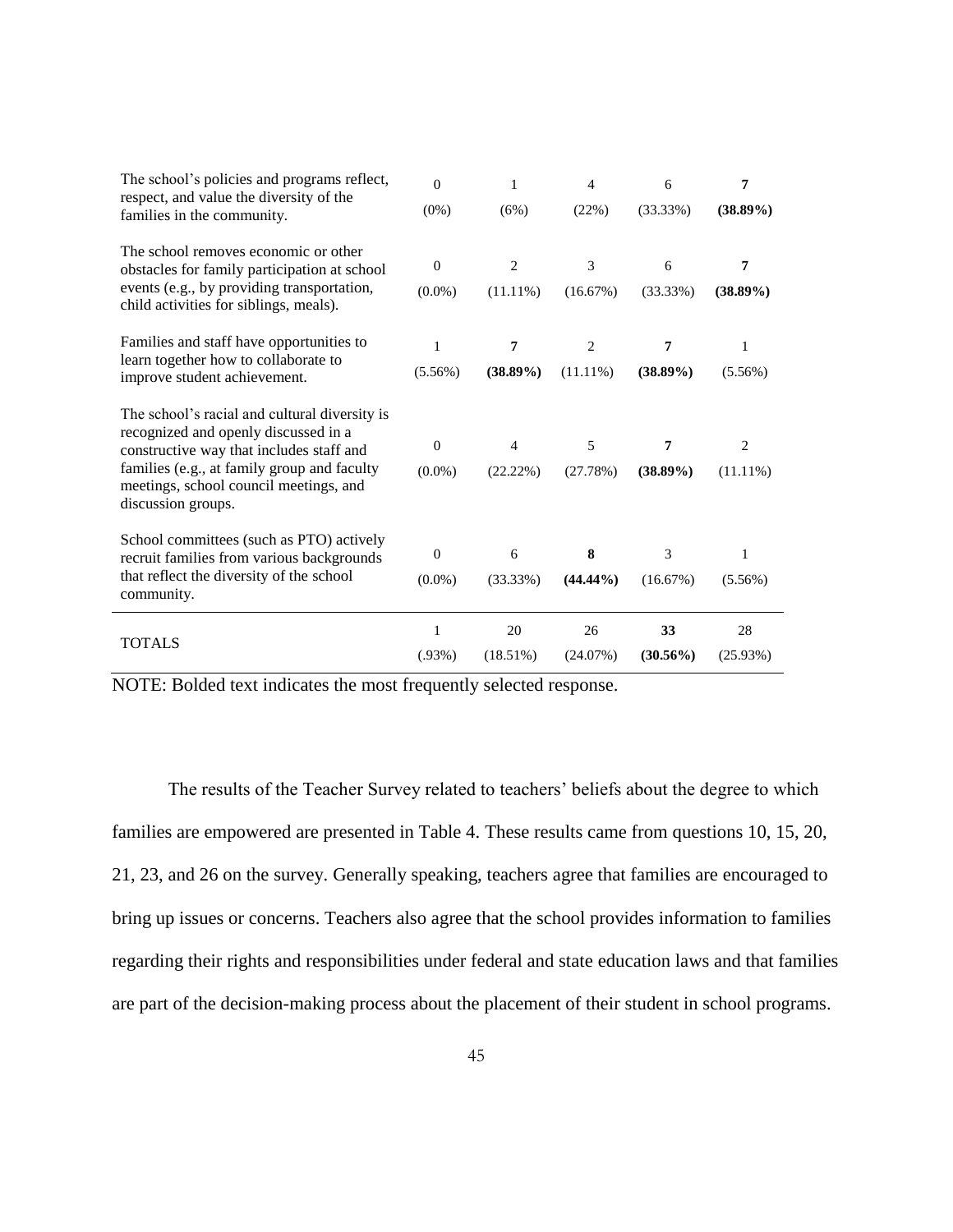There is less agreement amongst teachers on the issue of a clear written process for resolving families' complaints or problems with the school, and the abilities of families to use that process.

## Table 4

| Question                                                                                           | Strongly<br>Disagree | Disagree       | Neither<br>agree nor<br>disagree | Agree          | Strongly<br>Agree |
|----------------------------------------------------------------------------------------------------|----------------------|----------------|----------------------------------|----------------|-------------------|
| Families are encouraged to bring up<br>issues or concerns.                                         | $\overline{0}$       | 1              | $\overline{2}$                   | 10             | 5                 |
|                                                                                                    | $(0.0\%)$            | $(5.65\%)$     | $(11.11\%)$                      | $(55.56\%)$    | (27.78%)          |
| Student achievement data are<br>shared with families in ways that                                  | $\Omega$             | 7              | 6                                | 4              | 1                 |
| solicit their ideas about how to<br>improve achievement.                                           | $(0.00\%)$           | $(38.89\%)$    | (33.33%)                         | (22.22%)       | $(5.56\%)$        |
| The school helps families learn how<br>the school system works and how to                          | $\boldsymbol{0}$     | 5              | $\boldsymbol{9}$                 | $\overline{2}$ | $\overline{2}$    |
| advocate for their child.                                                                          | $(0.0\%)$            | (27.78%)       | $(50.00\%)$                      | $(11.11\%)$    | $(11.11\%)$       |
| The school provides information to                                                                 |                      |                |                                  |                |                   |
| families about their rights and<br>responsibilities under federal and                              | $\boldsymbol{0}$     | $\mathbf{0}$   | 3                                | 11             | $\overline{4}$    |
| state education laws.                                                                              | $(0.0\%)$            | $(0.0\%)$      | (16.73%)                         | $(61.11\%)$    | (22.22%)          |
| There is a clear written process for                                                               | 3                    | $\overline{4}$ | 8                                | $\overline{2}$ | 1                 |
| resolving families' complaints or<br>problems with the school, and<br>families know how to use it. | (16.67%)             | (22.22%)       | $(44.44\%)$                      | $(11.11\%)$    | $(5.56\%)$        |
| Families are part of the decision-                                                                 | $\mathbf{1}$         | $\mathbf{1}$   | $\tau$                           | 8              | 1                 |
| making process about student<br>placement in school programs.                                      | $(5.56\%)$           | $(5.56\%)$     | (38.89%)                         | $(44.44\%)$    | $(5.56\%)$        |

## *Families are Empowered (Teacher Survey)*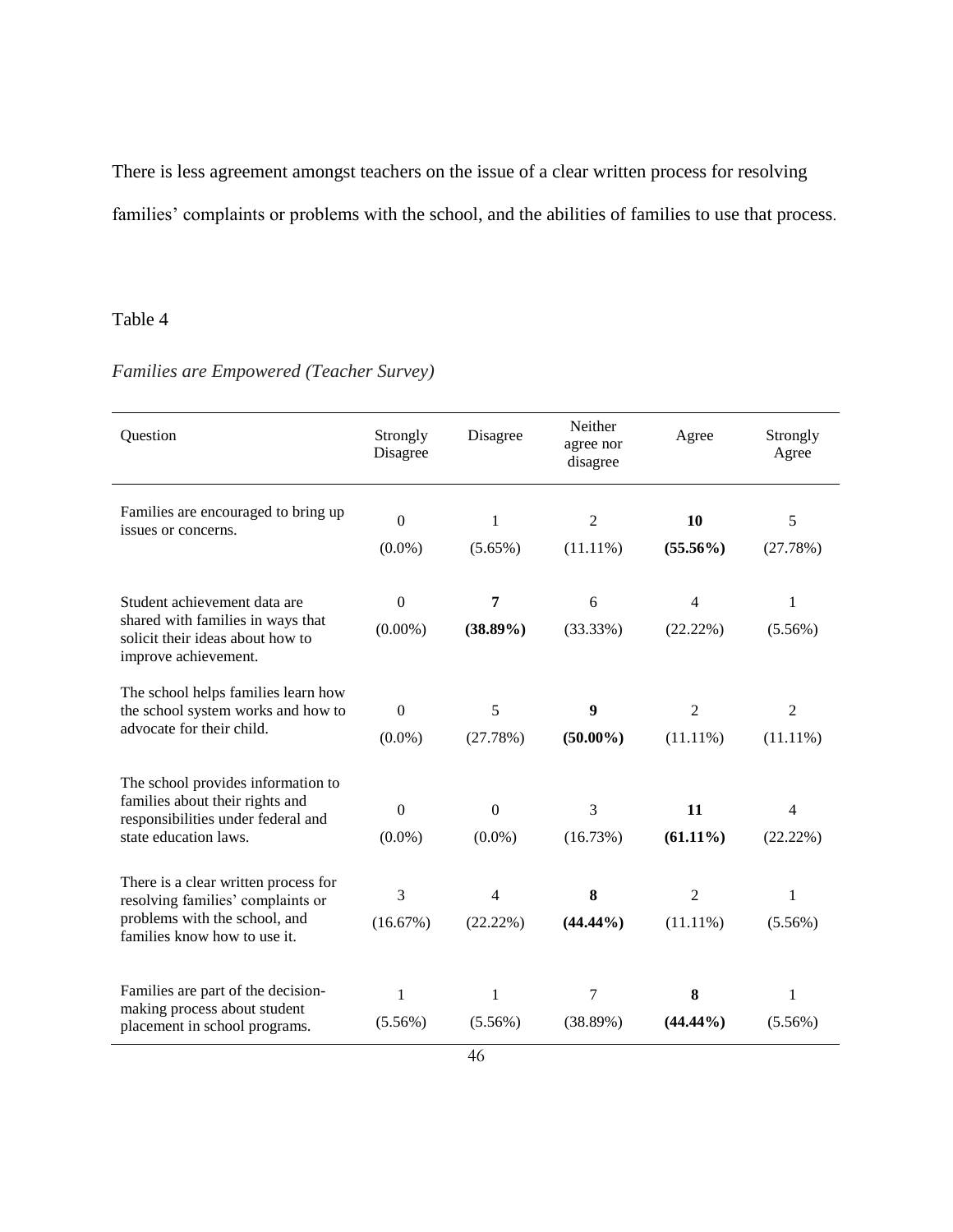|        | 18                               | 35 | 37                      | 14 |
|--------|----------------------------------|----|-------------------------|----|
| TOTALS | $(3.7\%)$ $(16.67\%)$ $(32.4\%)$ |    | $(34.25\%)$ $(12.97\%)$ |    |

The results of the Teacher Survey related to teachers' beliefs about the degree to which the school or teachers provide parents with educational or community resources are presented in Table 5. These results came from questions 13, 19, 22, 28, 29, and 31 on the survey. Generally speaking, teachers agree that families get information about academic and after-school programs and how to apply for them. The teachers agreed that they generally communicate information to families about available resources, including recreation and community resources. About onethird of the teachers agreed that they or the school provide resources, yet one-fourth of the teachers disagreed.

Table 5

*School or Teacher Provides Educational or Community Resources (Teacher Survey)*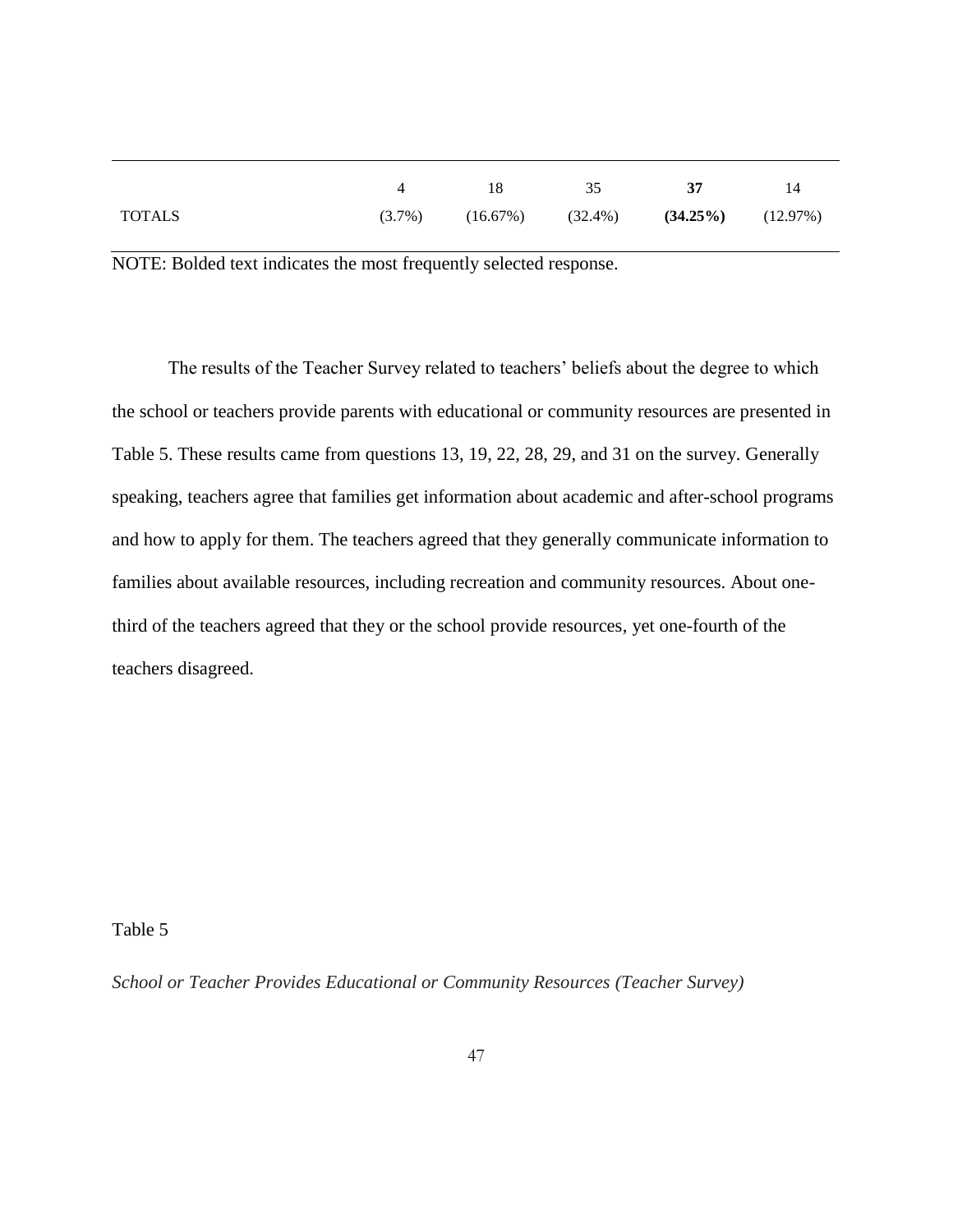| Question                                                                                                                           | Strongly<br>Disagree          | Disagree                       | Neither<br>agree nor<br>disagree | Agree                         | Strongly<br>Agree                    |
|------------------------------------------------------------------------------------------------------------------------------------|-------------------------------|--------------------------------|----------------------------------|-------------------------------|--------------------------------------|
| Programs and activities for families<br>focus on student achievement by<br>helping families understand what                        | $\boldsymbol{0}$              | 3                              | 8                                | 5                             | $\overline{2}$                       |
| their children are learning.                                                                                                       | $(0.0\%)$                     | (16.67%)                       | $(44.44\%)$                      | (27.78%)                      | $(11.11\%)$                          |
| Families get information about<br>academic and after-school                                                                        |                               |                                |                                  |                               |                                      |
| programs for students and how to                                                                                                   | $\boldsymbol{0}$              | $\overline{2}$                 | 1                                | 10                            | 5                                    |
| apply for them.                                                                                                                    | $(0.0\%)$                     | $(11.11\%)$                    | $(5.56\%)$                       | $(55.56\%)$                   | (27.78%)                             |
| I frequently send families<br>information about educational<br>resources available to them.                                        | $\mathbf{0}$<br>$(0.0\%)$     | $\boldsymbol{0}$<br>$(0.00\%)$ | 3<br>(16.73%)                    | 11<br>$(61.11\%)$             | $\overline{\mathcal{L}}$<br>(22.22%) |
| At workshops and other<br>information sessions, parents learn<br>how to ask the right questions about<br>their child's progress.   | 1<br>$(5.56\%)$               | 7<br>(38.89%)                  | 10<br>$(55.56\%)$                | $\boldsymbol{0}$<br>$(0.0\%)$ | $\boldsymbol{0}$<br>$(0.0\%)$        |
| Family Leadership training is<br>offered, either by the school or by<br>community groups in collaboration<br>with the school.      | $\mathbf{1}$<br>$(5.56\%)$    | 9<br>$(50.00\%)$               | 6<br>(33.33%)                    | $\overline{c}$<br>$(11.11\%)$ | $\boldsymbol{0}$<br>$(0.0\%)$        |
| Counselors or teachers refer<br>families to education and recreation<br>programs in the community that can<br>help their children. | $\boldsymbol{0}$<br>$(0.0\%)$ | 3<br>(16.67%)                  | 6<br>$(33.33\%)$                 | 6<br>$(33.33\%)$              | 3<br>(16.67%)                        |
| <b>TOTALS</b>                                                                                                                      | $\overline{2}$                | 24                             | 3                                | 34                            | 14                                   |
|                                                                                                                                    | (1.85%)                       | (22.22%)                       | (31.49%)                         | $(31.49\%)$                   | (12.97%)                             |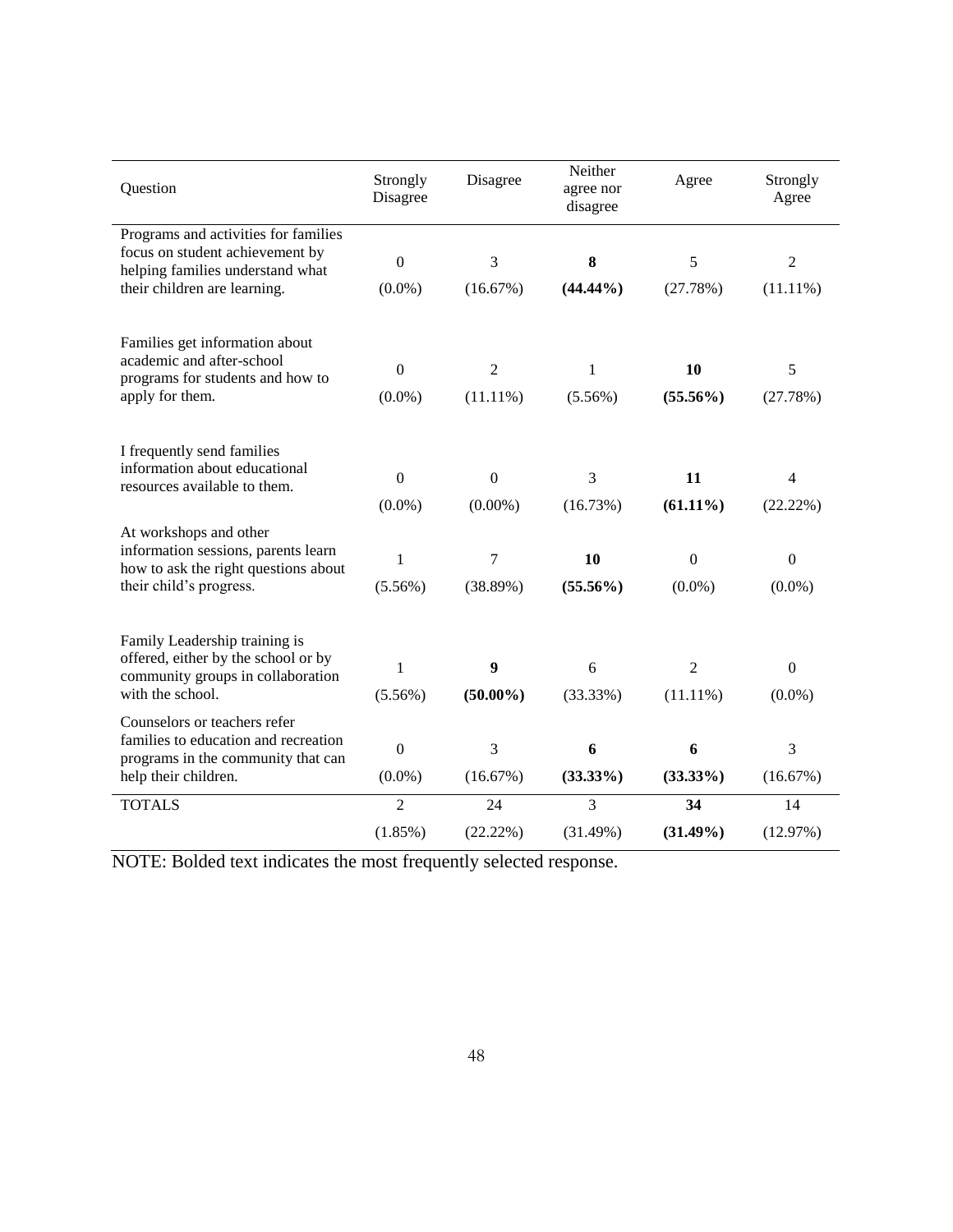In addition to the selected-response questions, the teacher survey provided an opportunity

for teachers to share any thoughts they had about School-Family partnerships. Of the 18

Teachers who completed the survey, six answered and twelve participants skipped the question.

These are their responses:

TEACHER A: Since being at Vista, the school-family relationships have not been great. I seemed to have better parent communication when we were an open campus. I was able to quickly speak to the parents as they dropped off their student. I really miss this part of having a closed campus.

TEACHER B: In the last 2-3 years, the school-family communication has skipped the teachers. We, as teachers, know nothing of what is going on at the school or district level. The communication to the teachers is getting worse. It is very difficult for the teachers to communicate to the parents when we have no idea what is going on. I believe this is a major piece that is missing lately. I hear teachers complain that they do not want to give wrong information to parents when they have not received the information themselves.

TEACHER C: I feel that families and staff aren't aware of programs for students. I also feel that a lot of programs exclude younger students when early intervention would make a huge difference. I think our school can improve the partnership between families and the school.

TEACHER D: The more you get parents involved the more success the students will have. I think our school could improve it a little or let teachers know what the office is doing to improve it. Thank you.

TEACHER E: Virtual opportunities for parents to participate via zoom facilitated communication during the pandemic and hopefully beyond.

TEACHER F: It would be wonderful if we had something once a month for new families. Perhaps on the day of the PTO meeting. Parents welcomed to come and have lunch with their child, invited to sit in the classroom for an hour, maybe having a roving sub or admin take the teacher's class for half an hour so the teacher may meet with the parent, review the I-ready scores (because hopefully that gets done in the first couple of days), discuss questions and concerns. Basically a parent/teacher conference. Go over expectations of the grade level and standards. Time it so the parent is right there to join in with the PTO meeting. A day to embrace the parents into our community....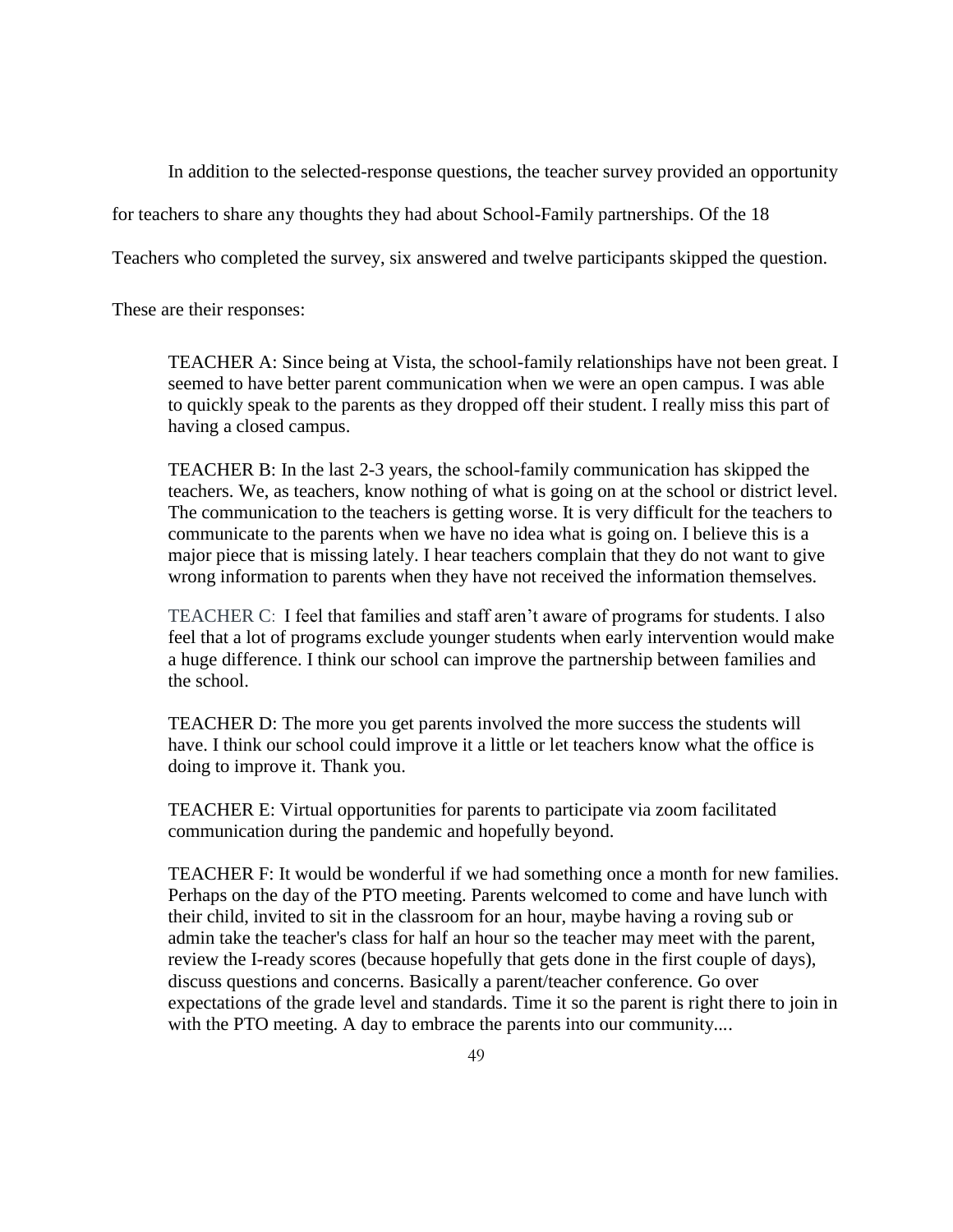#### **PTO Parent Survey**

In all, 3 parents completed the survey out of the 12 of PTO parents invited to complete it. This represents a response rate of 25 %. All three participating parents from this group were mothers of students enrolled at the school. The results of the PTO Parent Survey related to teachers communicating with families are presented in Table 6. These results came from questions 1, 7, 11, 12, 14, 17, and 18 on the survey. Generally speaking, PTO parents either agreed or strongly agreed that teachers communicate with families. The PTO parents' responses were positive regarding communication and they feel equipped to help their children at home. They also felt the school provided information as needed.

#### Table 6

#### *The Teachers Communicate with Families (PTO Parents)*

| <b>Ouestion</b>                                                                    | Strongly<br>Disagree | Disagree | Neither<br>agree nor<br>disagree | Agree       | Strongly<br>Agree |
|------------------------------------------------------------------------------------|----------------------|----------|----------------------------------|-------------|-------------------|
| I have a good relationship with my child's                                         | 0                    | $\theta$ |                                  |             |                   |
| teacher.                                                                           | $(0\%)$              | $(0\%)$  | (33.33%)                         | $(33.33\%)$ | $(33.33\%)$       |
| The school ensures I have access to the<br>information shared at school events and | 0                    | $\theta$ | $\Omega$                         | 2           |                   |
| activities (e.g. providing explanation or<br>translation as needed).               | $(0\%)$              | $(0\%)$  | $(0\%)$                          | (66.67%)    | $(33.33\%)$       |
| I receive help or information from my child's                                      | $\Omega$             | $\theta$ | $\Omega$                         | 2           |                   |
| $teacher(s)$ about how I can support my child's<br>learning at home.               | $(0\%)$              | $(0\%)$  | $(0\%)$                          | (66.67%)    | $(33.33\%)$       |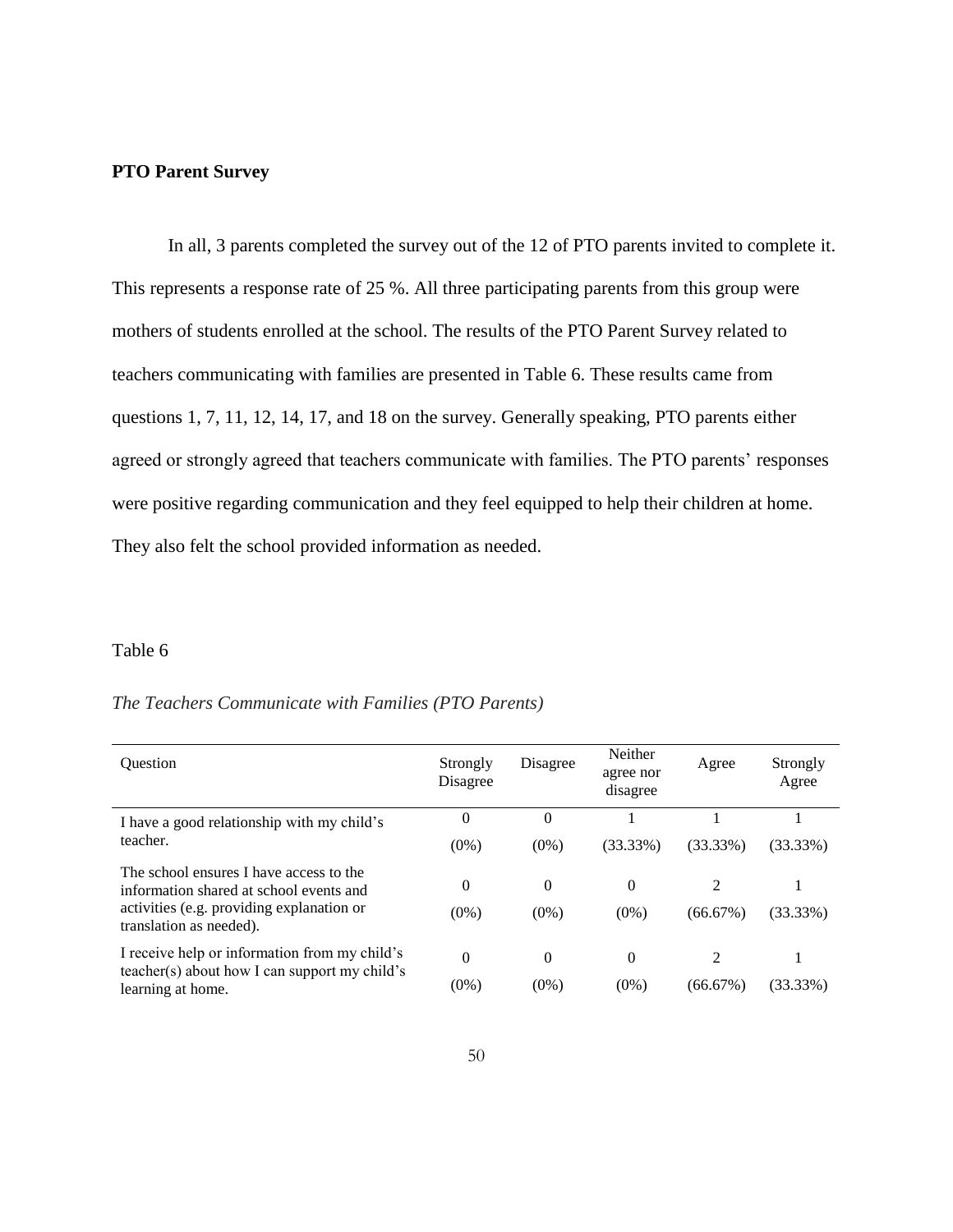| The school keeps me well informed and gives<br>me opportunity to ask about my child's    | $\Omega$ | $\theta$ | $\Omega$  |             | 2           |
|------------------------------------------------------------------------------------------|----------|----------|-----------|-------------|-------------|
| progress.                                                                                | $(0\%)$  | $(0\%)$  | $(0\%)$   | $(33.33\%)$ | (66.67%)    |
| The school shares and explains my child's                                                | 0        | $\theta$ |           |             |             |
| performance on state assessments.                                                        | $(0\%)$  | $(0\%)$  | (33.33%)  | (33.33%)    | $(33.33\%)$ |
| I frequently check the schoolwork my child                                               | 0        | 0        | 0         |             |             |
| brings home.                                                                             | $(0\%)$  | $(0\%)$  | $(0.0\%)$ | (66.67%)    | $(33.3\%)$  |
| I have received training and support from the<br>school and my child's teacher on how to | 0        | $\theta$ | 2         | $\theta$    |             |
| review and discuss my child's homework.                                                  | $(0\%)$  | $(0\%)$  | (66.67%)  | $(0\%)$     | $(33.33\%)$ |
| <b>TOTALS</b>                                                                            | 0        | 0        | 4         | 9           | 8           |
|                                                                                          |          |          | (19.05%)  | (42.85%)    | (38.1%)     |

The results of the PTO Parent Survey related to teachers' beliefs about the degree to which the school is welcoming to families are presented in Table 7. These results came from questions 2, 6, 8, 9, 16, and 25 on the survey. Generally speaking, PTO parents agreed or strongly agreed that the school is welcoming. The school shares information and also cares about the opinions of the parents, per the PTO parents' responses.

## Table 7

| <b>Ouestion</b>                                                                                                                              | Strongly<br>Disagree | Disagree            | Neither<br>agree nor<br>disagree | Agree    | Strongly<br>Agree |
|----------------------------------------------------------------------------------------------------------------------------------------------|----------------------|---------------------|----------------------------------|----------|-------------------|
| I feel welcome at the school.                                                                                                                | 0<br>$(0\%)$         | $\theta$<br>$(0\%)$ | 0<br>$(0\%)$                     | (66.67%) | $(33.3\%)$        |
| The school makes it easier for my family to<br>attend school activities by providing<br>transportation, activities for siblings, meals, etc. | 0<br>$(0\%)$         | $\Omega$<br>$(0\%)$ | (33.33%)                         | (33.33%) | (33.33%)          |

### *The School Welcomes Families (PTO Parents)*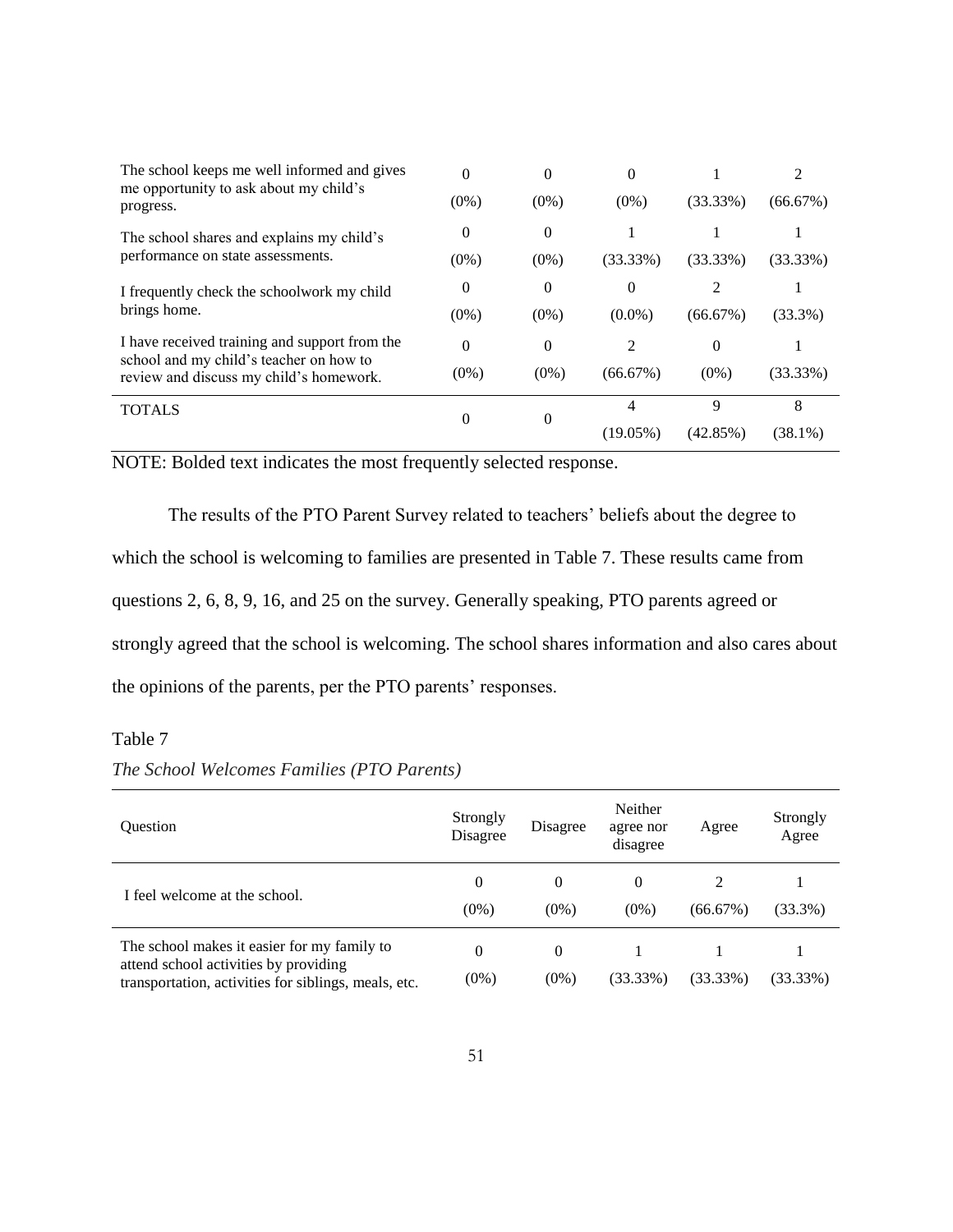| The school communicates with me in multiple                                                  | $\Omega$ | $\Omega$ | 0          |             | 2           |
|----------------------------------------------------------------------------------------------|----------|----------|------------|-------------|-------------|
| ways (e.g., calls, texts, notes, letters, or emails).                                        | $(0\%)$  | $(0\%)$  | $(0\%)$    | $(33.33\%)$ | $(66.67\%)$ |
| The school asks my opinion about issues and                                                  | 0        | $\theta$ | $\theta$   | 2           |             |
| concerns.                                                                                    | $(0\%)$  | $(0\%)$  | $(0\%)$    | $(66.67\%)$ | (33.33)     |
| The school shares information about overall<br>school progress and how my family can support | $\Omega$ | $\Omega$ | $\Omega$   |             |             |
| improvements.                                                                                | $(0\%)$  | $(0\%)$  | $(0\%)$    | $(66.67\%)$ | $(33.33\%)$ |
| I have the opportunity to participate in advisory                                            | $\Omega$ | $\Omega$ | $\theta$   |             | 1,          |
| or advocacy groups (e.g., PTA, accountability<br>committees) to promote student success.     | $(0\%)$  | $(0\%)$  | $(0\%)$    | $(66.67\%)$ | $(33.33\%)$ |
| <b>TOTALS</b>                                                                                | 0        | $\Omega$ |            | 10          |             |
|                                                                                              |          |          | $(5.55\%)$ | $(55.55\%)$ | (38.88%)    |

The results of the PTO Parent Survey related to parents' beliefs about the degree to which opportunities for families to become involved reflect the diversity of families are presented in Table 8. These results came from questions 3, 4, 5, 24, 27, and 30 on the survey. Generally speaking, PTO parents agree or strongly agree that involvement opportunities at school reflect the diversity of the community. They agree that the recruitment of committee members reflects the diversity of the community and that the school staff members respect that diversity.

Table 8

*Involvement Opportunities Reflect the Diversity of Families (PTO Parents)*

| Ouestion | Strongly<br>Disagree | Disagree | Neither<br>agree nor<br>disagree | Agree | Strongly<br>Agree |
|----------|----------------------|----------|----------------------------------|-------|-------------------|
|----------|----------------------|----------|----------------------------------|-------|-------------------|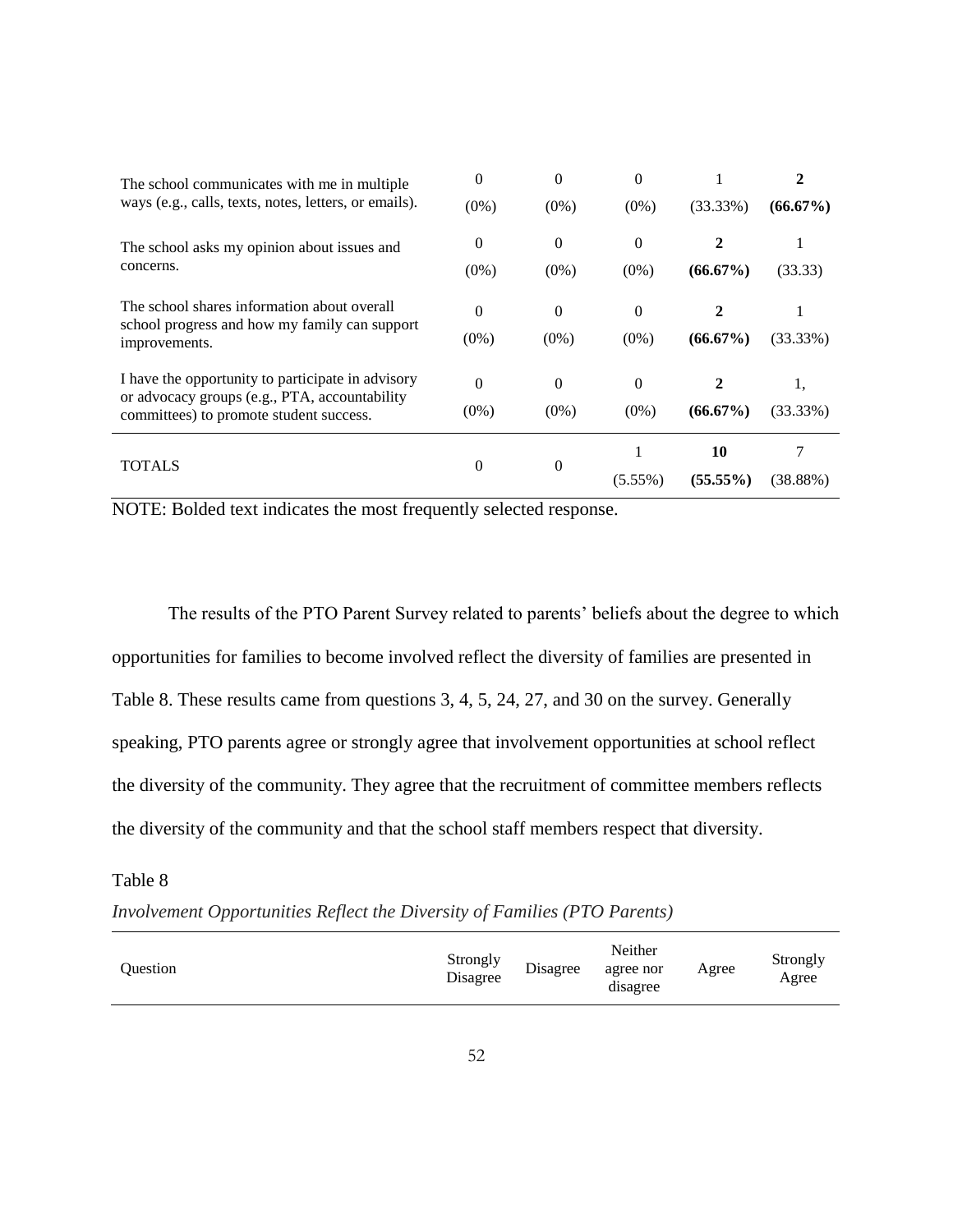| I am invited by my child's teacher(s) to                                                        | $\theta$     | $\boldsymbol{0}$ | $\overline{2}$ | $\boldsymbol{0}$ | 1           |
|-------------------------------------------------------------------------------------------------|--------------|------------------|----------------|------------------|-------------|
| volunteer in their classroom or at the school.                                                  | $(0\%)$      | $(0\%)$          | $(66.67\%)$    | $(0\%)$          | (33.33%)    |
| The school provides multiple volunteer<br>opportunities that fit my schedule and interests      | $\mathbf{0}$ | $\overline{0}$   | 1              | 1                | 1           |
| (e.g., during, before, or after school hours;<br>various types of tasks).                       | $(0\%)$      | $(0\%)$          | (33.33%)       | (33.33%)         | (33.33%)    |
| School staff respect and value the diversity of                                                 | $\mathbf{0}$ | $\boldsymbol{0}$ | $\mathbf{0}$   | 2                | 1           |
| the families in the school.                                                                     | $(0\%)$      | $(0\%)$          | $(0\%)$        | $(66.67\%)$      | (33.33%)    |
| My family has received information on how to                                                    | $\mathbf{0}$ | $\overline{0}$   | 1              | 1                | 1           |
| help improve overall school progress.                                                           | $(0\%)$      | $(0\%)$          | $(33.33\%)$    | (33.33%)         | (33.33%)    |
| The school's racial and cultural diversity is                                                   |              |                  |                |                  |             |
| recognized and openly discussed in a<br>constructive way that includes staff and families       | $\Omega$     | $\mathbf{0}$     | $\overline{2}$ | $\overline{0}$   | 1           |
| (e.g., at family group and faculty meetings,<br>school council meetings, and discussion groups. | $(0\%)$      | $(0\%)$          | $(66.67\%)$    | $(0.00\%)$       | (33.33%)    |
| School committees (such as PTO) actively<br>recruit families from various backgrounds that      | $\Omega$     | $\boldsymbol{0}$ | $\mathbf{1}$   | 1                | 1           |
| reflect the diversity of the school community.                                                  | $(0\%)$      | $(0\%)$          | (33.33%)       | (33.33%)         | (33.33%)    |
|                                                                                                 |              |                  |                |                  |             |
| <b>TOTALS</b>                                                                                   | $\Omega$     | $\Omega$         | 7              | 5                | 6           |
|                                                                                                 |              |                  | $(38.88\%)$    | (27.77%)         | $(33.33\%)$ |

NOTE: Bolded text indicates the most frequently selected response.

The results of the PTO Parent Survey related to parents' beliefs about the degree to which families are empowered are presented in Table 4. These results came from questions 10, 15, 20, 21, 23, and 26 on the survey. Generally speaking, PTO parents either agree or strongly agree that families are empowered. The PTO parents believe that it is easy to bring up concerns to school staff and that they are part of the decision-making process.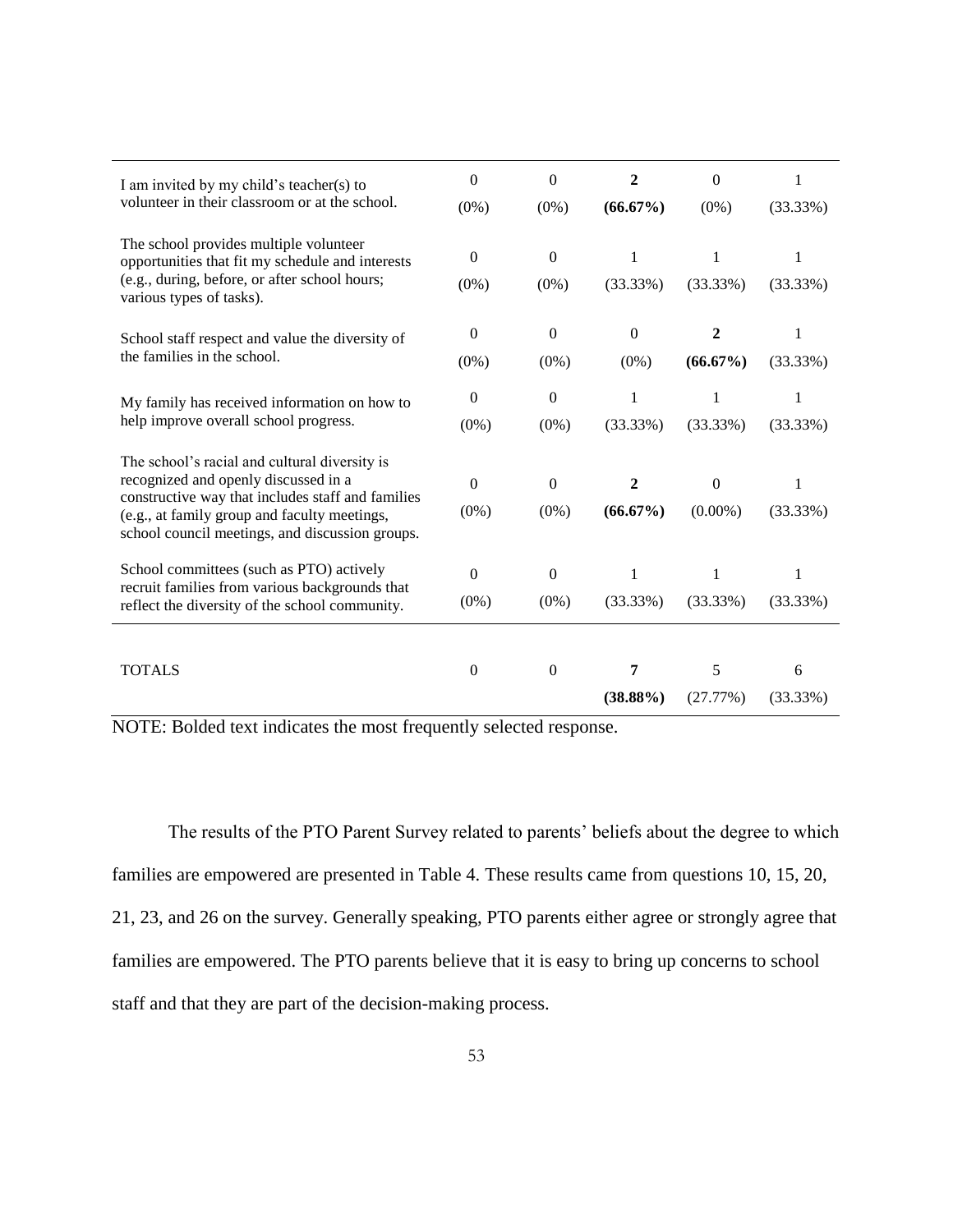#### Table 9

## *Families are Empowered (PTO Parents)*

| Question                                                                                         | Strongly<br>Disagree | Disagree         | Neither<br>agree nor<br>disagree | Agree        | Strongly<br>Agree |
|--------------------------------------------------------------------------------------------------|----------------------|------------------|----------------------------------|--------------|-------------------|
| It is easy for parents to bring up issues or                                                     | $\mathbf{0}$         | $\mathbf{0}$     | $\Omega$                         | 1            | $\mathbf{2}$      |
| concerns with the principal, teachers, or<br>counselors.                                         | $(0\%)$              | $(0\%)$          | $(0\%)$                          | (33.33%)     | $(66.67\%)$       |
| The school explains how state assessment results                                                 | $\mathbf{0}$         | $\boldsymbol{0}$ | $\overline{0}$                   | 2            | 1                 |
| are used to help my child learn.                                                                 | $(0\%)$              | $(0\%)$          | $(0\%)$                          | $(66.67\%)$  | (33.33%)          |
| The school provides training and information                                                     | $\boldsymbol{0}$     | $\boldsymbol{0}$ | $\boldsymbol{2}$                 | $\mathbf{0}$ | $\mathbf{1}$      |
| about how the school system works and how to<br>be an effective advocate for my child.           | $(0\%)$              | $(0\%)$          | $(66.67\%)$                      | $(0\%)$      | (33.33%)          |
| The school helps me understand my rights and                                                     | $\Omega$             | $\boldsymbol{0}$ | $\theta$                         | 2            | 1                 |
| responsibilities and my child's rights and<br>responsibilities under federal and state education | $(0\%)$              | $(0\%)$          | $(0\%)$                          | $(66.67\%)$  | (33.33%)          |
| laws.                                                                                            |                      |                  |                                  |              |                   |
| There is a clear written process for resolving                                                   | $\overline{0}$       | $\boldsymbol{0}$ | 1                                | 1            | 1                 |
| families' complaints or problems with the<br>school, and I know how to use it.                   | $(0\%)$              | $(0\%)$          | (33.33%)                         | (33.33%)     | (33.33%)          |
| I have the opportunity to participate in the                                                     | $\boldsymbol{0}$     | $\boldsymbol{0}$ | $\boldsymbol{0}$                 | 2            | 1                 |
| decision-making process about my child's<br>placement in school programs.                        | $(0\%)$              | $(0\%)$          | $(0\%)$                          | $(66.67\%)$  | (33.33%)          |
|                                                                                                  |                      |                  |                                  |              |                   |
| <b>TOTALS</b>                                                                                    | $\mathbf{0}$         | $\boldsymbol{0}$ | 3                                | 8            | 7                 |
|                                                                                                  |                      |                  | $(16.66\%)$                      | $(44.44\%)$  | (38.88%)          |

NOTE: Bolded text indicates the most frequently selected response.

The results of the PTO Parent Survey related to parents' beliefs about the degree to which the school or teachers provide parents with educational or community resources are presented in Table 10. These results came from questions 13, 19, 22, 28, 29, and 31 on the survey. Generally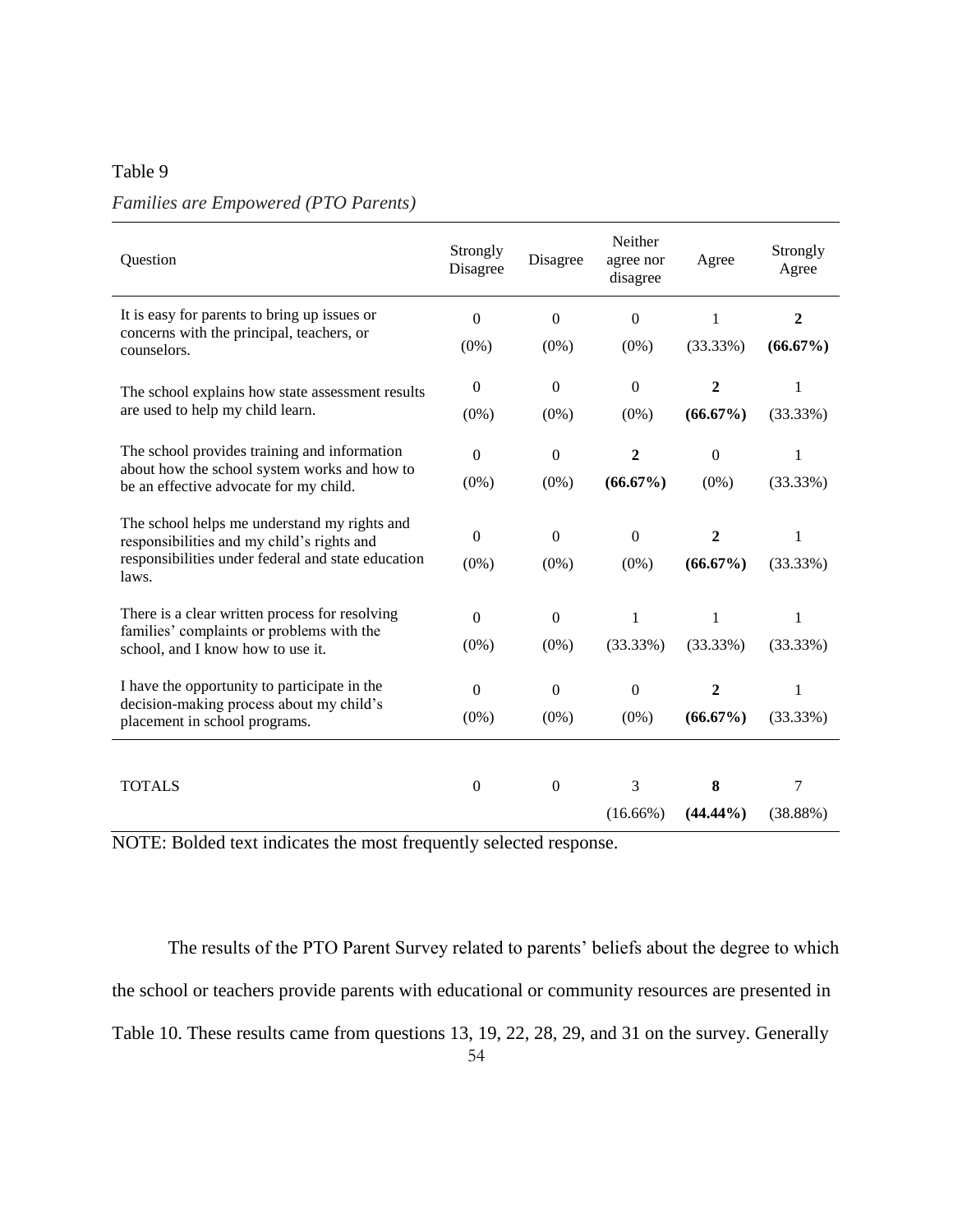speaking, PTO parents believe that the school connects them to resources in the community. They understand what is expected for their children to be successful at school. They also agree that the school provides information about resources but also guidance in applying for programs and resources.

### Table 10

#### *School or Teacher provides Educational or Community Resources (PTO Parents)*

| Question                                                                                    | Strongly<br>Disagree | Disagree         | Neither<br>agree nor<br>disagree | Agree       | Strongly<br>Agree |
|---------------------------------------------------------------------------------------------|----------------------|------------------|----------------------------------|-------------|-------------------|
| I understand what is expected of my child to be                                             | $\mathbf{0}$         | $\overline{0}$   | $\Omega$                         | 2           | 1                 |
| successful at school.                                                                       | $(0\%)$              | $(0\%)$          | $(0\%)$                          | $(66.67\%)$ | (33.33%)          |
| I receive information about after-school                                                    | $\Omega$             | $\mathbf{0}$     | $\overline{0}$                   | 2           | 1                 |
| programs and how to apply for them.                                                         | $(0\%)$              | $(0\%)$          | $(0\%)$                          | $(66.67\%)$ | (33.33%)          |
| I frequently receive information from the school                                            | $\theta$             | $\boldsymbol{0}$ | $\mathbf{1}$                     | 1           | 1                 |
| about how to access educational resources for<br>my child or my family.                     | $(0\%)$              | $(0\%)$          | (33.33%)                         | (33.33%)    | (33.33%)          |
| At workshops and other information sessions,                                                | $\Omega$             | $\boldsymbol{0}$ | 1                                | 1           | 1                 |
| my family learns how to ask the right questions<br>about my child's progress and placement. | $(0\%)$              | $(0\%)$          | (33.33%)                         | (33.33%)    | $(33.33\%)$       |
| Family Leadership training is offered, either by                                            | $\theta$             | $\Omega$         | 2                                | $\Omega$    |                   |
| the school or by community groups in<br>collaboration with the school.                      | $(0\%)$              | $(0\%)$          | $(66.67\%)$                      | $(0\%)$     | (33.33%)          |
| The school connects my family to education and                                              | $\overline{0}$       | $\Omega$         | 1                                | 1           | 1                 |
| recreation resources in the community that can<br>help their children.                      | $(0\%)$              | $(0\%)$          | $(33.33\%)$                      | $(33.33\%)$ | $(33.33\%)$       |
|                                                                                             |                      |                  | 5                                | 7           | 6                 |
| <b>TOTALS</b>                                                                               | $\mathbf{0}$         | $\boldsymbol{0}$ | (27.77%)                         | $(38.88\%)$ | $(33.33\%)$       |

NOTE: Bolded text indicates the most frequently selected response.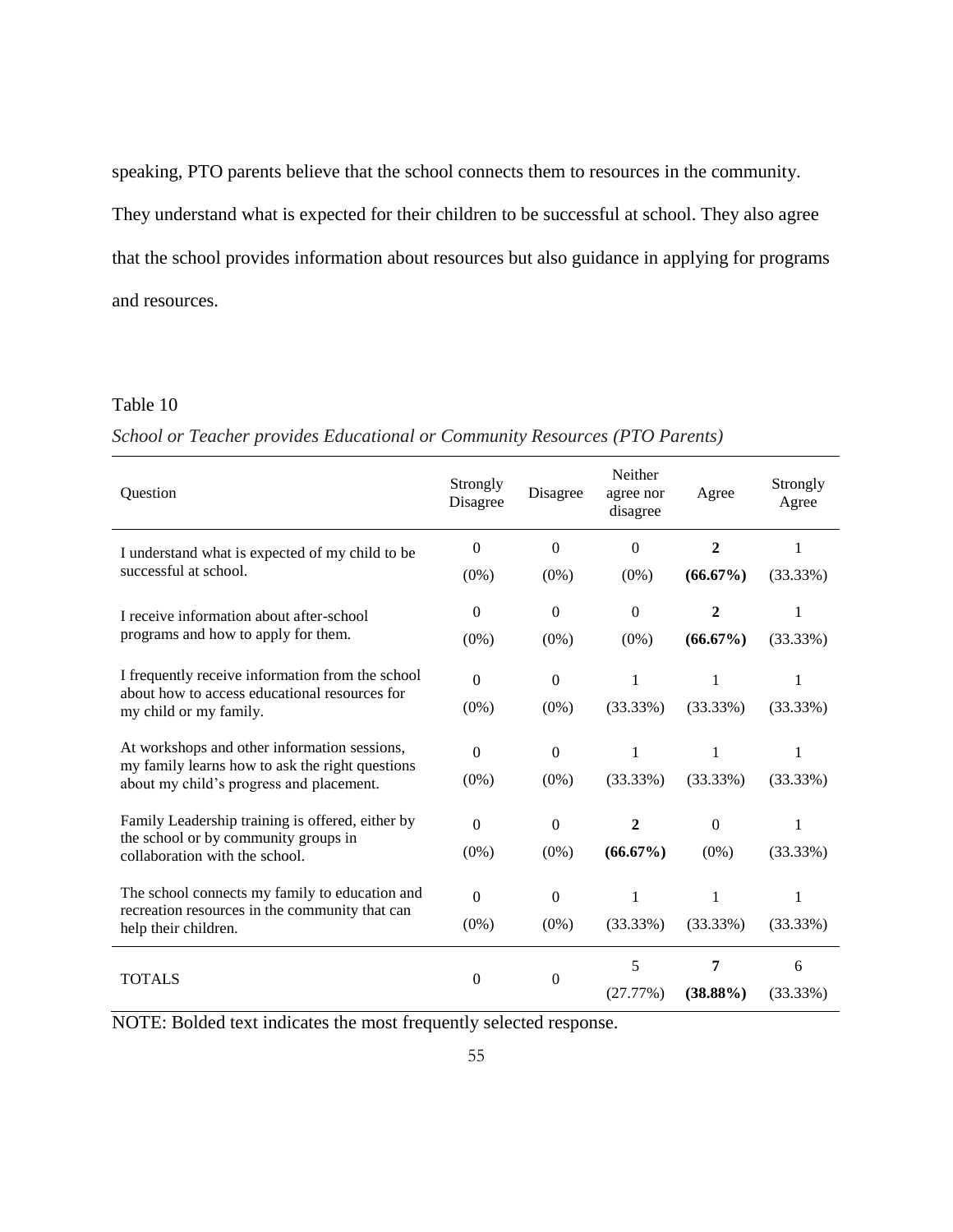#### **EL Parent Survey**

In all, 15 parents of English language learners completed the survey out of the 20 invited to complete it. This represents a response rate of 75 %. The results of the EL Parent Survey related to teachers communicating with families are presented in Table 11. These results came from questions 1, 7, 11, 12, 14, 17, and 18 on the survey. Generally speaking, EL parents agree or strongly agree that teachers communicate with families. Most of the EL parents believed that they have a good relationship with their child's teacher. They also believed that the school provides support and shares information.

### Table 11

| The Teachers Communicate with Families (EL Student Parents) |  |  |  |  |  |  |  |
|-------------------------------------------------------------|--|--|--|--|--|--|--|
|-------------------------------------------------------------|--|--|--|--|--|--|--|

| Question                                                                                                                                                   | Strongly<br>Disagree | Disagree      | Neither<br>agree nor<br>disagree | Agree             | Strongly<br>Agree |
|------------------------------------------------------------------------------------------------------------------------------------------------------------|----------------------|---------------|----------------------------------|-------------------|-------------------|
| I have a good relationship with my                                                                                                                         |                      |               | 3                                | 6                 | 4                 |
| child's teacher                                                                                                                                            | (6.67%)              | (6.67%)       | $(20.00\%)$                      | $(40.00\%)$       | (26.67%)          |
| The school ensures I have access to the<br>information shared at school events and<br>activities (e.g. providing explanation or<br>translation as needed). | $\Omega$<br>$(0\%)$  | 2<br>(13.33%) | 2<br>$(13.33\%)$                 | 6<br>$(40.00\%)$  | 5<br>(33.33%)     |
| I receive help or information from my<br>child's teacher(s) about how I can<br>support my child's learning at home.                                        | $\Omega$<br>$(0\%)$  | 4<br>(26.67%) | $(6.67\%)$                       | 3<br>$(20.00\%)$  | 7<br>$(46.67\%)$  |
| The school keeps me well informed<br>and gives me opportunity to ask about<br>my child's progress.                                                         | $\Omega$<br>$(0\%)$  | (6.67%)       | 3<br>$(20.00\%)$                 | 6<br>$(40.00\%)$  | 5<br>(33.33%)     |
| The school shares and explains my<br>child's performance on state<br>assessments.                                                                          | $\Omega$<br>$(0\%)$  | $(6.67\%)$    | $(6.67\%)$                       | 10<br>$(66.67\%)$ | 3<br>$(20.00\%)$  |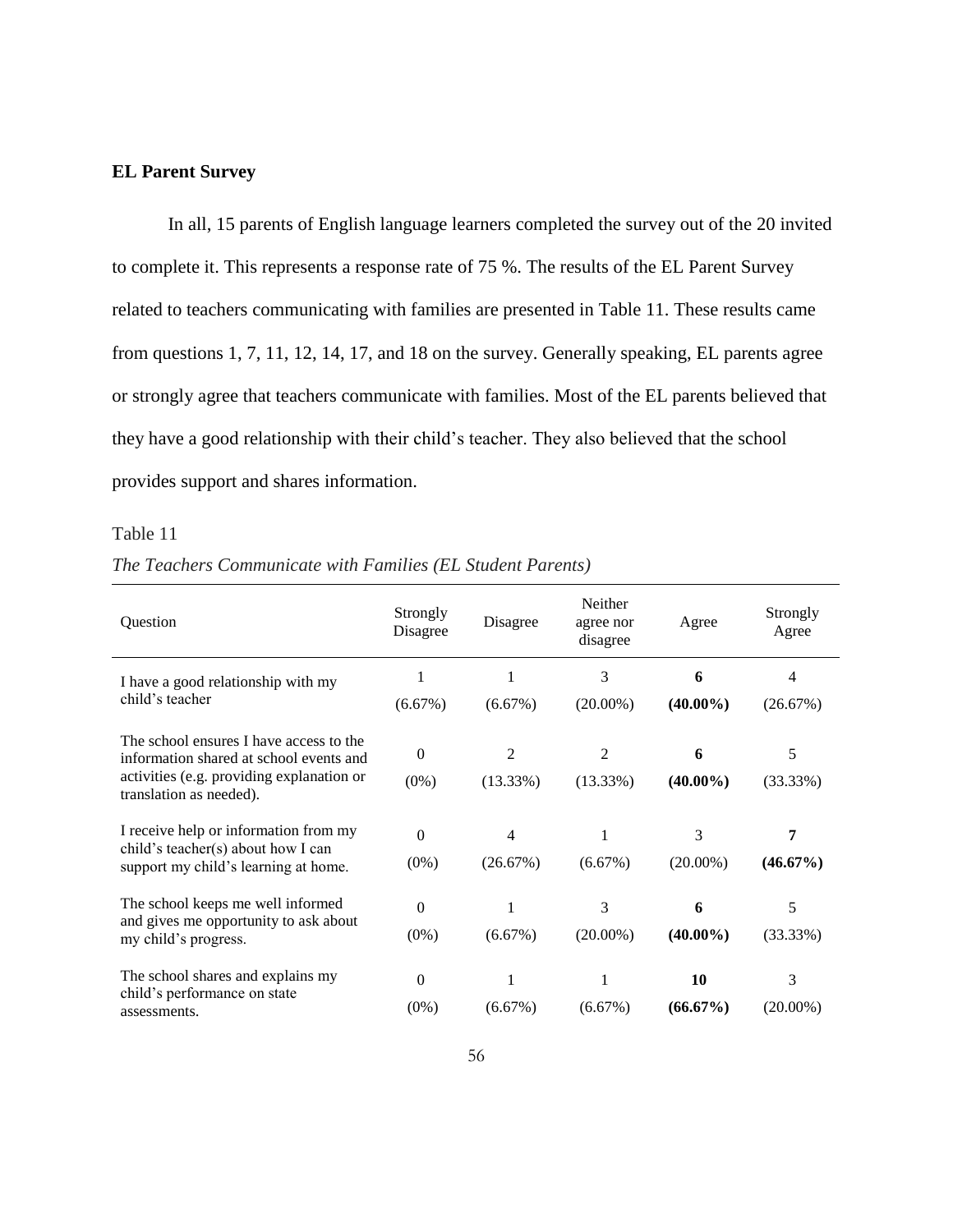| I frequently check the schoolwork my<br>child brings home.                     | 0       | $\theta$    | $\theta$ |             | 8           |
|--------------------------------------------------------------------------------|---------|-------------|----------|-------------|-------------|
|                                                                                | $(0\%)$ | $(0\%)$     | $(0\%)$  | (46.67%)    | $(53.33\%)$ |
| I have received training and support<br>from the school and my child's teacher | 0       |             |          | 6           |             |
| on how to review and discuss my<br>child's homework.                           | $(0\%)$ | $(20.00\%)$ | (6.67%)  | $(40.00\%)$ | (33.33%)    |
|                                                                                |         | 12          | 11       | 44          | 37          |
| <b>TOTALS</b>                                                                  | (.95%)  | $(11.4\%)$  | (10.47%) | $(41.9\%)$  | $(35.24\%)$ |

The results of the EL Parent Survey related to teachers' beliefs about the degree to which the school is welcoming to families are presented in Table 12. These results came from questions 2, 6, 8, 9, 16, and 25 on the survey. Generally speaking, EL parents feel welcome at school although two of the respondents did not feel welcome. Three of the respondents disagreed that the school shares information about overall school progress and how my family can support improvements.

#### Table 12

|  | The School Welcomes Families (Parents of EL Students) |  |  |
|--|-------------------------------------------------------|--|--|
|  |                                                       |  |  |

| <b>Ouestion</b>                                                            | Strongly<br>Disagree | Disagree   | Neither<br>agree nor<br>disagree | Agree       | Strongly<br>Agree |
|----------------------------------------------------------------------------|----------------------|------------|----------------------------------|-------------|-------------------|
| I feel welcome at the school.                                              |                      |            |                                  | 7           | 5                 |
|                                                                            | (6.67%)              | (6.67%)    | (6.67%)                          | $(46.67\%)$ | (33.33%)          |
| The school makes it easier for my<br>family to attend school activities by | $\theta$             |            | 4                                | 5           | 5                 |
| providing transportation, activities for<br>siblings, meals, etc.          | $(0\%)$              | $(6.67\%)$ | (26.67%)                         | $(33.33\%)$ | $(33.33\%)$       |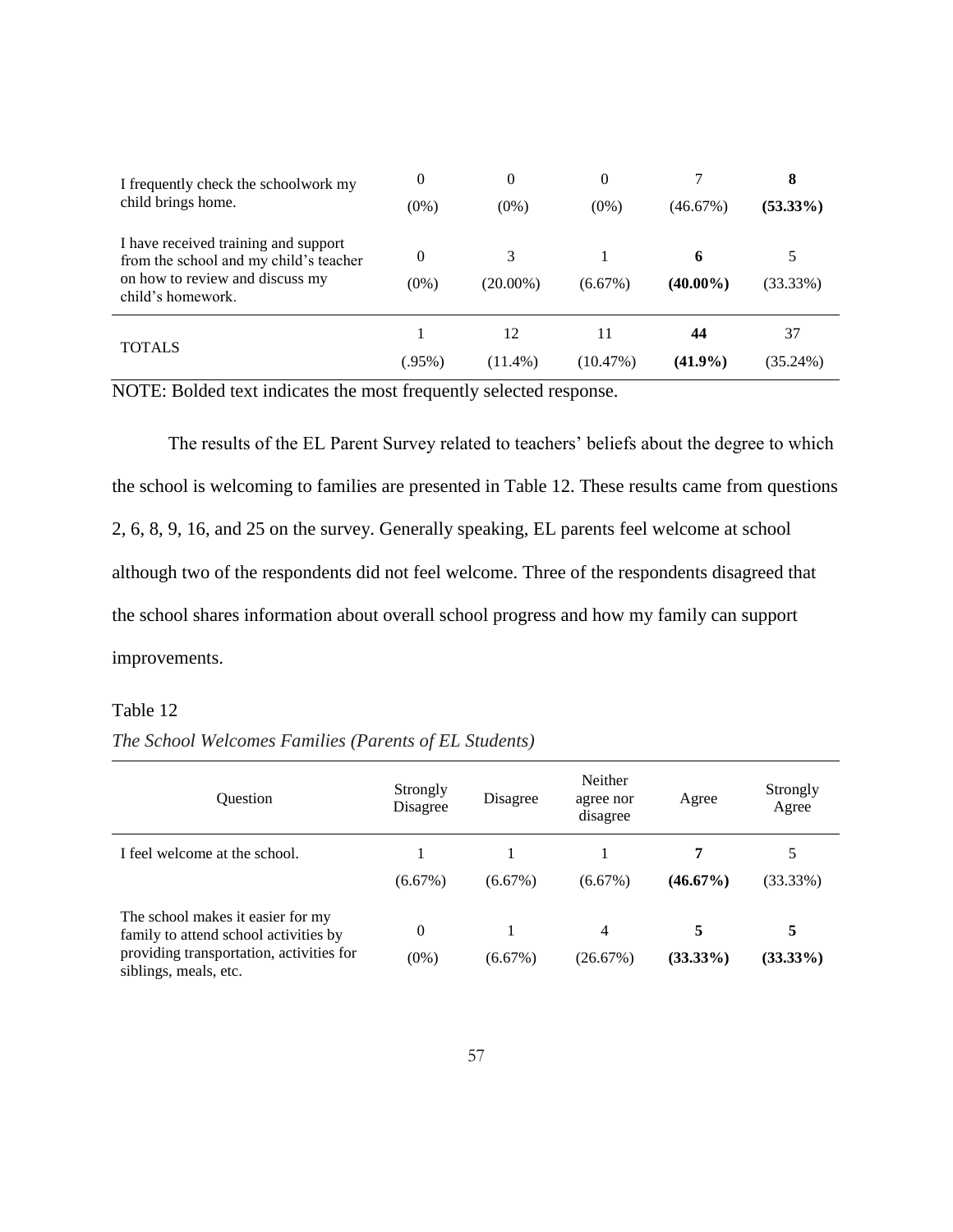| The school communicates with me in<br>multiple ways (e.g., calls, texts, notes, | $\Omega$   |             | 0           | 8           | 6           |
|---------------------------------------------------------------------------------|------------|-------------|-------------|-------------|-------------|
| letters, or emails).                                                            | $(0\%)$    | (6.67%)     | $(0.00\%)$  | $(53.33\%)$ | $(40.00\%)$ |
| The school asks my opinion about                                                |            | $\Omega$    | 5           |             | 2           |
| issues and concerns.                                                            | (6.67%)    | $(0\%)$     | $(33.33\%)$ | $(46.67\%)$ | (13.33)     |
| The school shares information about<br>overall school progress and how my       | $\Omega$   | 3           | 2           | 8           | 2           |
| family can support improvements.                                                | $(0\%)$    | $(20.00\%)$ | (13.33%)    | $(53.33\%)$ | (13.33%)    |
| I have the opportunity to participate in<br>advisory or advocacy groups (e.g.,  |            |             | 3           |             | 3           |
| PTA, accountability committees) to<br>promote student success.                  | (6.67%)    | (6.67%)     | $(20.00\%)$ | $(46.67\%)$ | $(20.00\%)$ |
| <b>TOTALS</b>                                                                   | 3          |             | 15          | 42          | 23          |
|                                                                                 | $(3.33\%)$ | $(7.77\%)$  | $(16.66\%)$ | $(46.6\%)$  | (25.55%)    |

The results of the EL Parent Survey related to teachers' beliefs about the degree to which opportunities for families to become involved reflect the diversity of families are presented in Table 13. These results came from questions 3, 4, 5, 24, 27, and 30 on the survey. Generally speaking, parents of EL students agree that the opportunities to become involved at school reflect the diversity of families. Several of the EL families disagreed that they were invited by their child's teacher to volunteer in the classroom.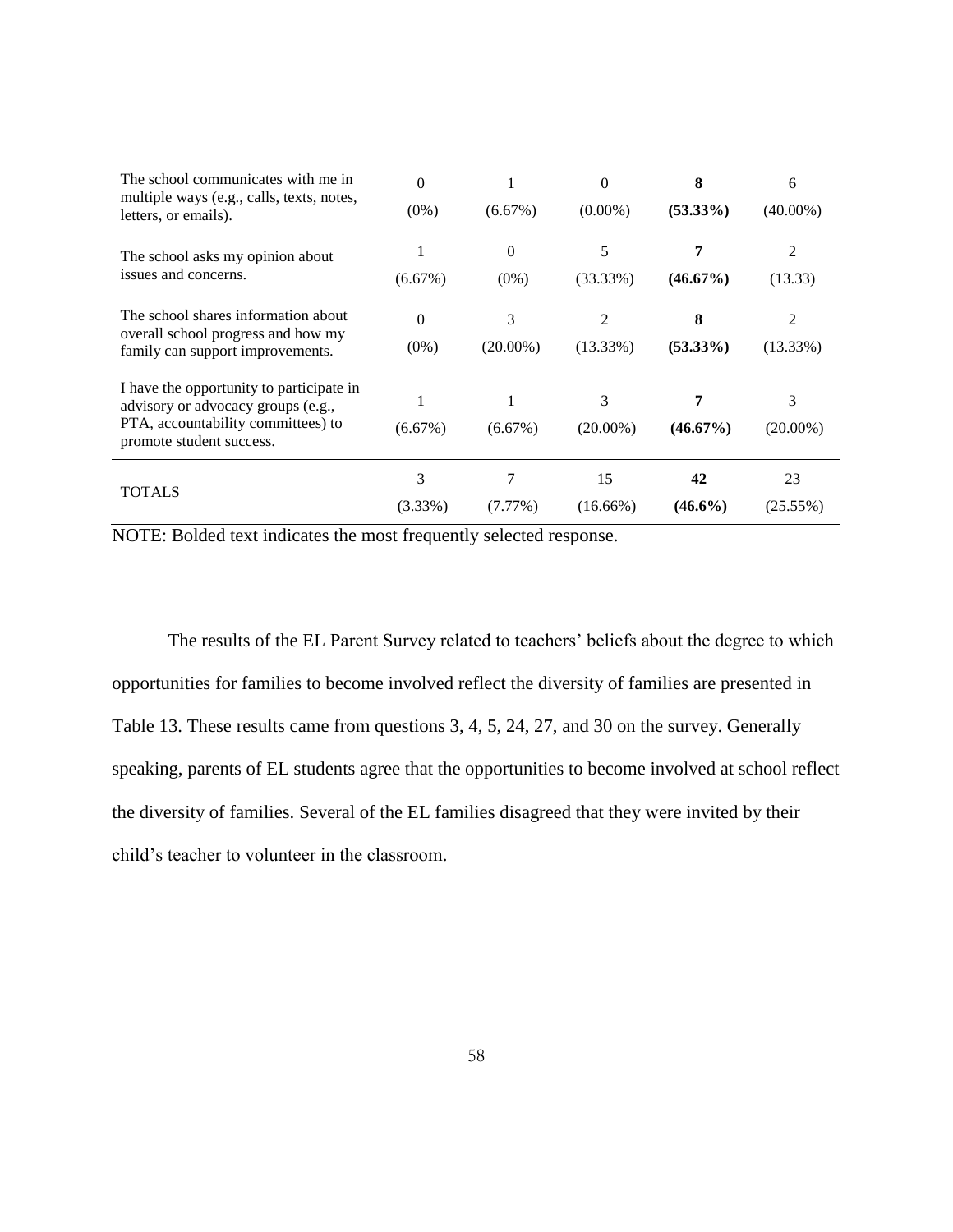## Table 13

*Involvement Opportunities Reflect the Diversity of Families (Parents of EL Students)*

| Question                                                                                                                                                                                                                                            | Strongly<br>Disagree           | Disagree                   | Neither<br>agree nor<br>disagree | Agree             | Strongly<br>Agree |
|-----------------------------------------------------------------------------------------------------------------------------------------------------------------------------------------------------------------------------------------------------|--------------------------------|----------------------------|----------------------------------|-------------------|-------------------|
| I am invited by my child's teacher(s) to                                                                                                                                                                                                            | $\mathbf{1}$                   | 3                          | 4                                | 6                 | 1                 |
| volunteer in their classroom or at the<br>school.                                                                                                                                                                                                   | (6.67%)                        | $(20.00\%)$                | (26.67%)                         | $(40.00\%)$       | (6.67%)           |
| The school provides multiple volunteer<br>opportunities that fit my schedule and                                                                                                                                                                    | $\mathbf{1}$                   | $\mathbf{0}$               | 5                                | 6                 | 3                 |
| interests (e.g. during, before, or after<br>school hours; various types of tasks).                                                                                                                                                                  | (6.67%)                        | $(0\%)$                    | (33.33%)                         | $(40.00\%)$       | $(20.00\%)$       |
| School staff respect and value the                                                                                                                                                                                                                  | 1                              | $\overline{0}$             | 3                                | 7                 | 4                 |
| diversity of the families in the school.                                                                                                                                                                                                            | (6.67%)                        | $(0\%)$                    | $(20.00\%)$                      | $(46.67\%)$       | (26.67%)          |
| My family has received information on                                                                                                                                                                                                               | $\boldsymbol{0}$               | $\overline{2}$             | $\overline{2}$                   | 8                 | 3                 |
| how to help improve overall school<br>progress.                                                                                                                                                                                                     | $(0\%)$                        | (13.33%)                   | (13.33%)                         | $(53.33\%)$       | (20.00)           |
| The school's racial and cultural<br>diversity is recognized and openly<br>discussed in a constructive way that<br>includes staff and families (e.g., at<br>family group and faculty meetings,<br>school council meetings, and<br>discussion groups. | $\boldsymbol{0}$<br>$(0\%)$    | 1<br>(6.67%)               | 4<br>(26.67%)                    | 9<br>(60.00)      | 1<br>(6.67%)      |
| School committees (such as PTO)<br>actively recruit families from various<br>backgrounds that reflect the diversity of<br>the school community.                                                                                                     | $\boldsymbol{0}$<br>$(0.00\%)$ | $\mathbf{0}$<br>$(0.00\%)$ | $\mathfrak{2}$<br>(13.33%)       | 10<br>$(66.67\%)$ | 3<br>$(20.00\%)$  |
| <b>TOTALS</b>                                                                                                                                                                                                                                       | 3<br>(3.33%)                   | 6<br>$(6.66\%)$            | 20<br>(22.22%)                   | 46<br>$(51.11\%)$ | 15<br>$(16.66\%)$ |

NOTE: Bolded text indicates the most frequently selected response.

The results of the EL Parent Survey related to teachers' beliefs about the degree to which families are empowered are presented in Table 14. These results came from questions 10, 15, 20,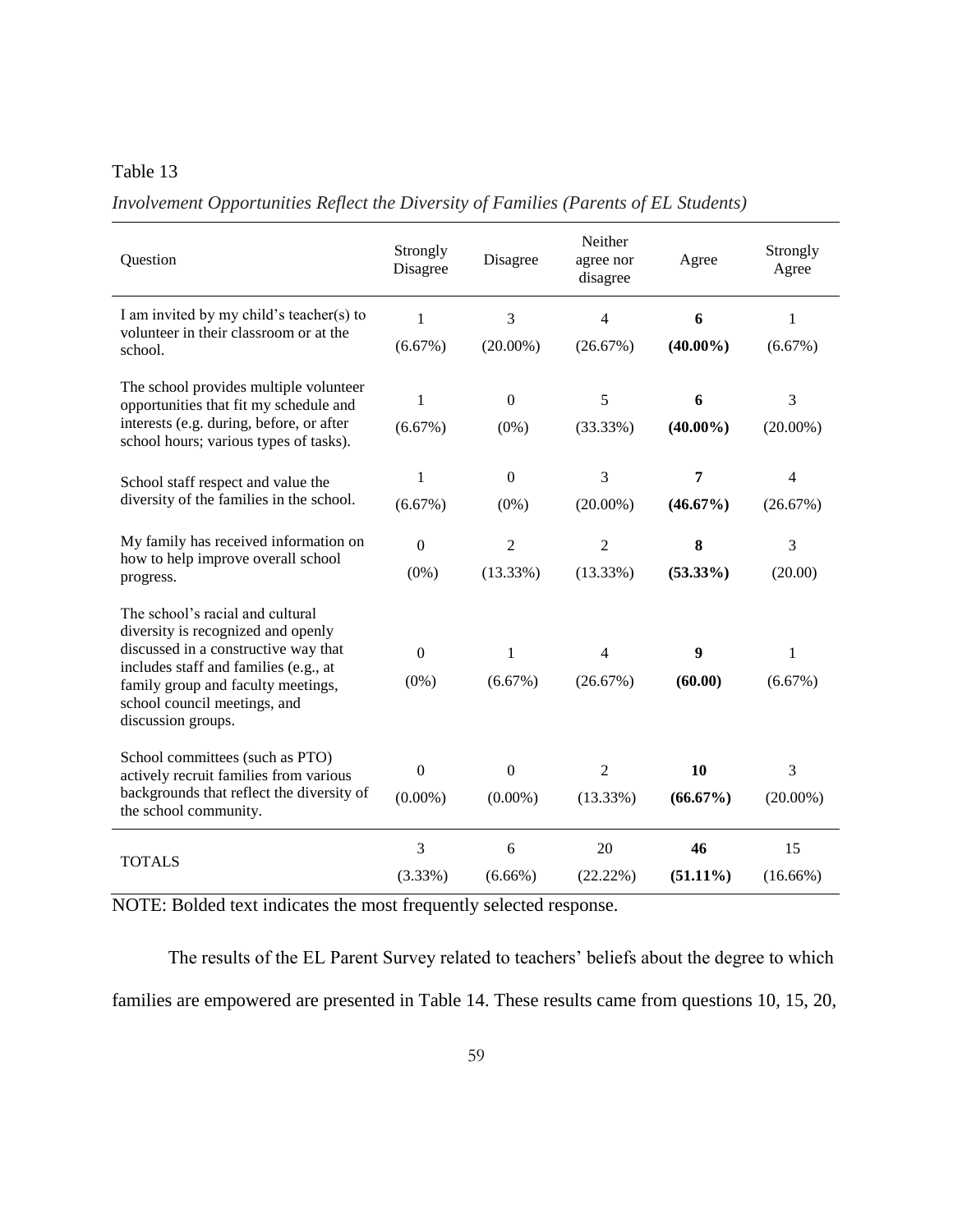21, 23, and 26 on the survey. Generally speaking, parents of EL students believe that families are empowered; the EL families agree that they are part of the decision-making process in their child's placement in academic programs. They also believe that it is easy for them to bring up issues or concerns with the school staff.

## Table 14

#### *Families are Empowered (Parents of EL Students)*

| Question                                                                                                                                                  | Strongly<br>Disagree | Disagree                      | Neither<br>agree nor<br>disagree | Agree            | Strongly<br>Agree          |  |
|-----------------------------------------------------------------------------------------------------------------------------------------------------------|----------------------|-------------------------------|----------------------------------|------------------|----------------------------|--|
| It is easy for parents to bring up issues<br>or concerns with the principal, teachers,<br>or counselors.                                                  | $\theta$<br>$(0\%)$  | (6.67%)                       | 5<br>(33.33%)                    | 7<br>$(46.67\%)$ | $\overline{2}$<br>(13.33%) |  |
| The school explains how state<br>assessment results are used to help my<br>child learn.                                                                   | $\Omega$<br>$(0\%)$  | $\overline{c}$<br>(13.33%)    | $\overline{c}$<br>(13.33%)       | 9<br>$(60.00\%)$ | 2<br>(13.33%)              |  |
| The school provides training and<br>information about how the school<br>system works and how to be an<br>effective advocate for my child.                 | $\Omega$<br>$(0\%)$  | 3<br>$(20.00\%)$              | 3<br>$(20.00\%)$                 | 7<br>$(46.67\%)$ | $\overline{c}$<br>(13.33%) |  |
| The school helps me understand my<br>rights and responsibilities and my<br>child's rights and responsibilities under<br>federal and state education laws. | $\Omega$<br>$(0\%)$  | $\Omega$<br>$(0\%)$           | 3<br>$(20.00\%)$                 | 9<br>$(60.00\%)$ | 3<br>$(20.00\%)$           |  |
| There is a clear written process for<br>resolving families' complaints or<br>problems with the school, and I know<br>how to use it.                       | $\theta$<br>$(0\%)$  | $\overline{2}$<br>$(13.33\%)$ | $\overline{c}$<br>$(13.33\%)$    | 8<br>$(53.33\%)$ | 3<br>(20.00)               |  |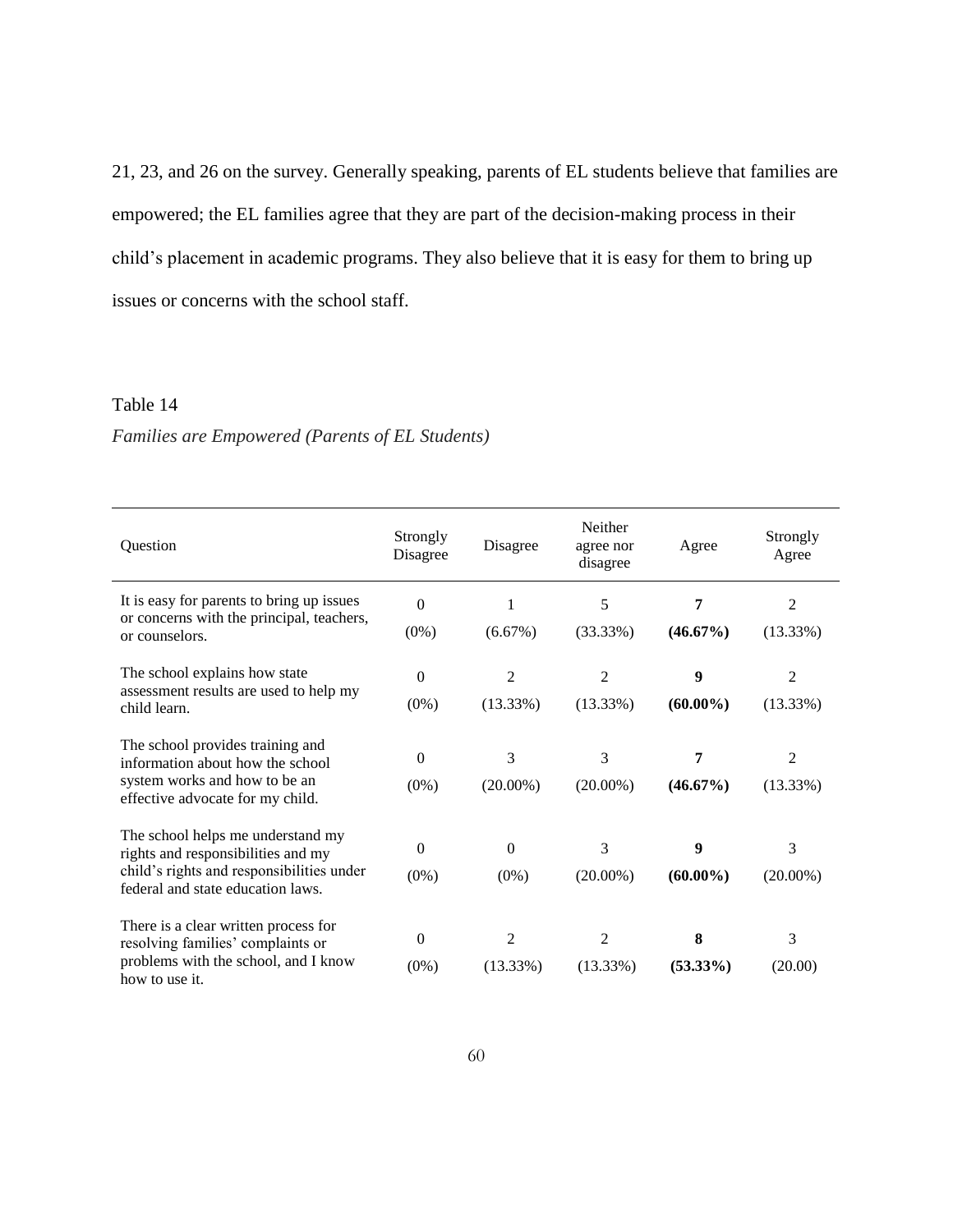| I have the opportunity to participate in                                      |         |            |                |                  |                   |  |
|-------------------------------------------------------------------------------|---------|------------|----------------|------------------|-------------------|--|
| the decision-making process about my<br>child's placement in school programs. | $(0\%)$ | $(6.67\%)$ | $(20.00\%)$    | $(60.00\%)$      | $(13.33\%)$       |  |
| <b>TOTALS</b>                                                                 |         | (10%)      | 18<br>$(20\%)$ | 49<br>$(54.4\%)$ | 14<br>$(15.55\%)$ |  |

The results of the Parents of EL Students Survey related to parents' beliefs about the degree to which the school or teachers provide parents with educational or community resources are presented in Table 15. These results came from questions 13, 19, 22, 28, 29, and 31 on the survey. Generally speaking, parents of EL students agree that the school or teacher provides educational or community resources. The EL parents agree that they understand what is expected for their child to be successful at school. The EL families also believe that they receive information from the school about after-school programs, academic programs, and community resources.

#### Table 15

| <b>Ouestion</b>                                                                 | Strongly<br>Disagree | Disagree    | Neither<br>agree nor<br>disagree | Agree            | Strongly<br>Agree |
|---------------------------------------------------------------------------------|----------------------|-------------|----------------------------------|------------------|-------------------|
| I understand what is expected of my<br>child to be successful at school.        | $\theta$<br>$(0\%)$  | $(13.33\%)$ | $(13.33\%)$                      | 6<br>$(40.00\%)$ | (33.33%)          |
| I receive information about after-school<br>programs and how to apply for them. | $\theta$<br>$(0\%)$  | (13.33%)    | 5.<br>(33.33%)                   | h<br>$(40.00\%)$ | 2<br>(13.33%)     |

*School or Teacher provides Educational or Community Resources (Parents of EL Students)*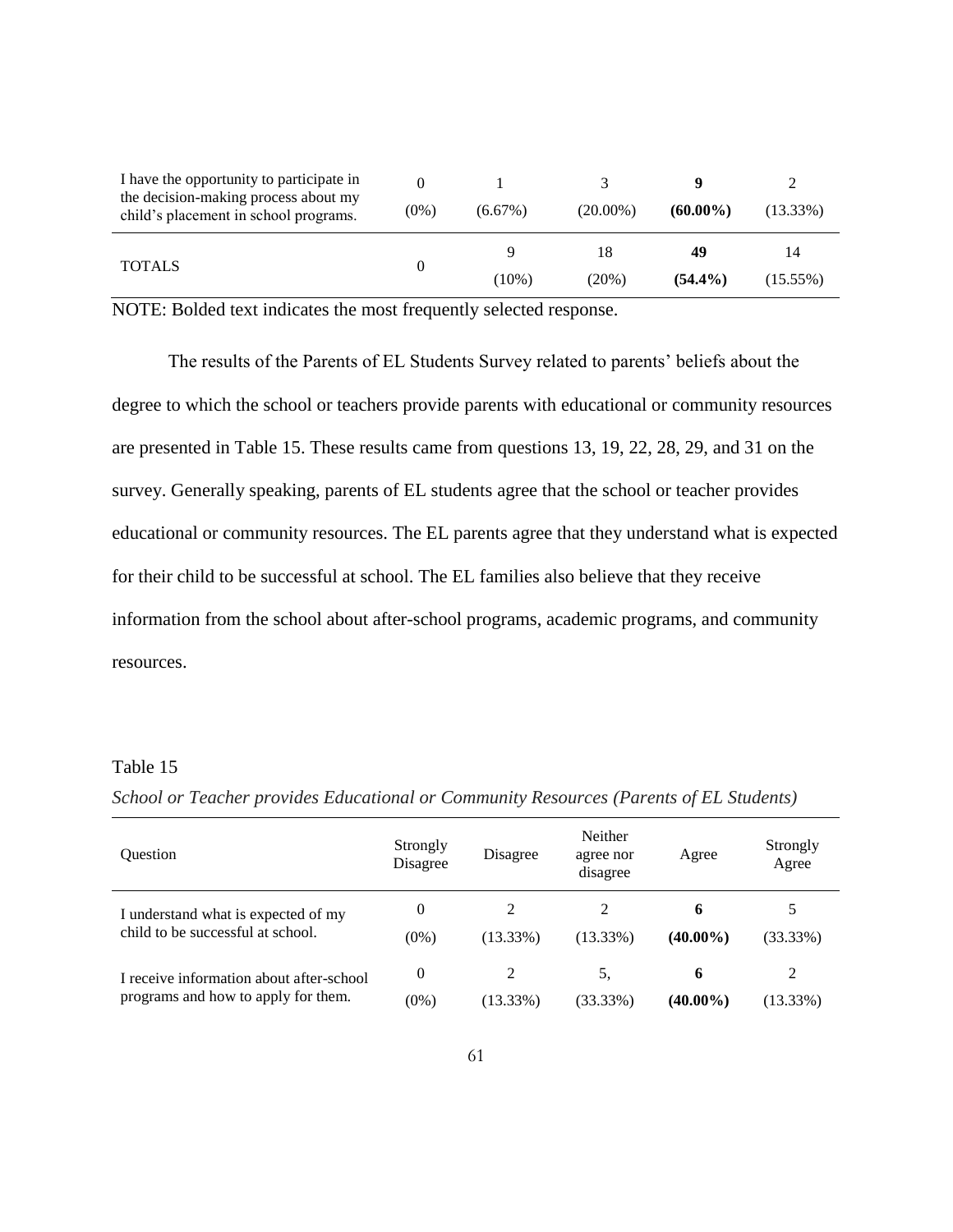| I frequently receive information from<br>the school about how to access<br>educational resources for my child or<br>my family.                 | $\theta$<br>$(0\%)$ | $\overline{2}$<br>(13.33%)    | 2<br>(13.33%)                 | 8<br>$(53.33\%)$ | 3<br>$(20.00\%)$ |  |
|------------------------------------------------------------------------------------------------------------------------------------------------|---------------------|-------------------------------|-------------------------------|------------------|------------------|--|
| At workshops and other information<br>sessions, my family learns how to ask<br>the right questions about my child's<br>progress and placement. | $\Omega$<br>$(0\%)$ | (6.67%)                       | 4<br>(26.67%)                 | 8<br>$(53.33\%)$ | 2<br>(13.33%)    |  |
| Family Leadership training is offered,<br>either by the school or by community<br>groups in collaboration with the school.                     | $\Omega$<br>$(0\%)$ | $\mathfrak{D}$<br>$(13.33\%)$ | $\mathfrak{D}$<br>$(13.33\%)$ | 9<br>$(60.00\%)$ | 2<br>$(13.33\%)$ |  |
| The school connects my family to<br>education and recreation resources in<br>the community that can help their<br>children.                    | $\Omega$<br>$(0\%)$ | 1<br>$(6.67\%)$               | 2<br>$(13.33\%)$              | 8<br>$(53.33\%)$ | 4<br>(26.67%)    |  |
| <b>TOTALS</b>                                                                                                                                  | $\overline{0}$      | 10<br>$(11.1\%)$              | 17<br>(18.88%)                | 45<br>(50%)      | 18<br>(20%)      |  |

#### **Comparison of Responses: Teachers and Two Parent Groups**

I calculated the means and standard deviations for each of the five thematic clusters, and ran an ANOVA to test for statistically significant differences between the three groups. Although descriptively it appears that the PTO parents were consistently more favorable in their responses than either of the other two groups surveyed (see Table 16), the differences were not statistically significant, with one exception. There was a statistically significant difference between the three groups in response to the questions related to their perceptions that the school or teacher provides educational or community resources to parents  $F(2,33) = 3.767$ , p < .05.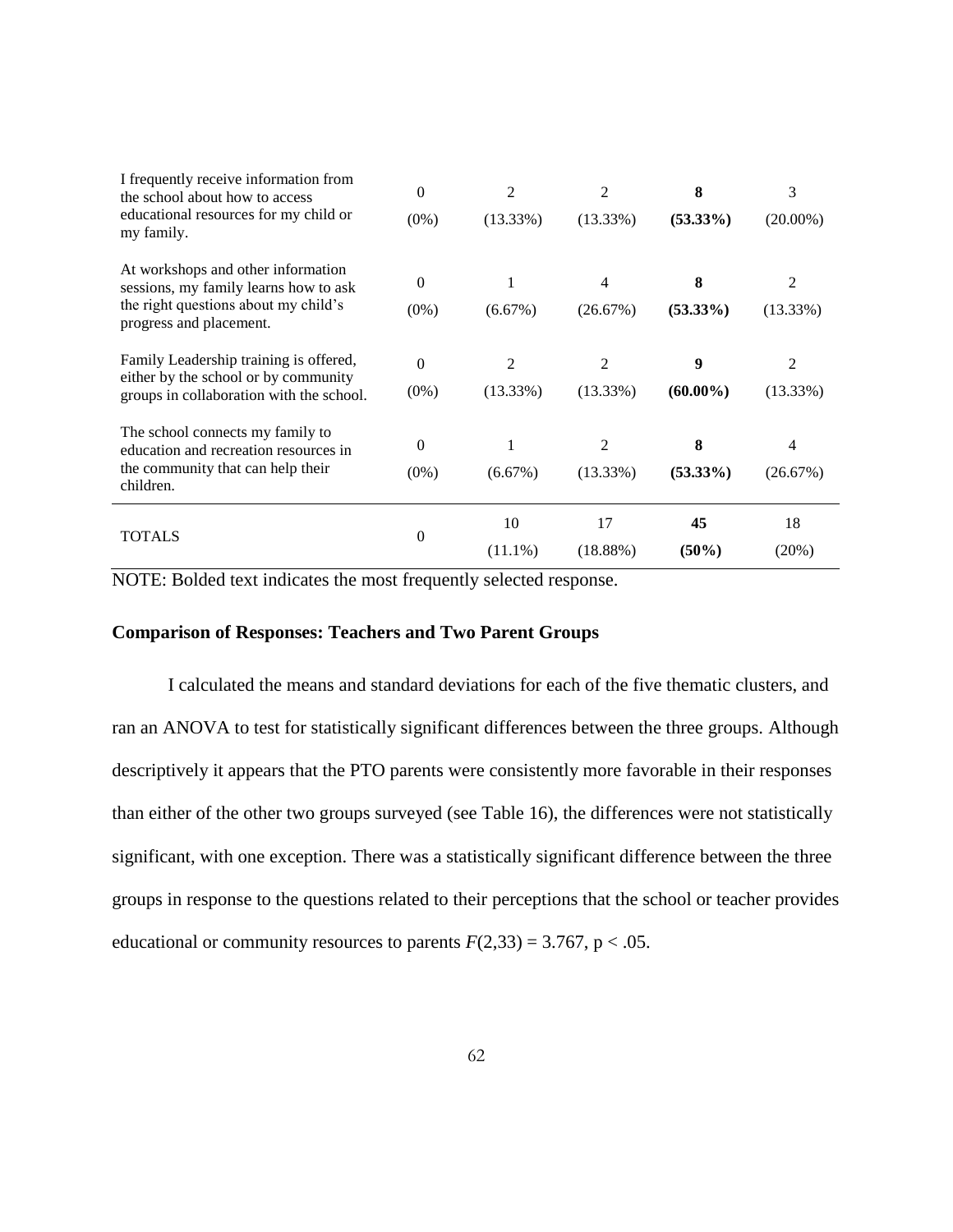## Table 16

# *Descriptive Statistics*

|                   |                   | The Teachers<br>Communicate<br>with Families | The School<br>Welcomes<br>Families | Involvement<br>Opportunities<br>Reflect the<br>Diversity of<br>Families | Families are<br>Empowered | School or<br>Teacher<br>provides<br>Educational<br><b>or</b><br>Community<br>Resources |
|-------------------|-------------------|----------------------------------------------|------------------------------------|-------------------------------------------------------------------------|---------------------------|----------------------------------------------------------------------------------------|
| Teachers          | $\mathbf N$       | 18                                           | 18                                 | $18\,$                                                                  | 18                        | 18                                                                                     |
|                   | Mean              | 3.9524                                       | 3.5185                             | 3.5093                                                                  | 3.3611                    | 3.2037                                                                                 |
|                   | Std.<br>Deviation | .37637                                       | .63629                             | .57301                                                                  | .63465                    | .57325                                                                                 |
| <b>PTO</b>        | ${\bf N}$         | $\overline{3}$                               | 3                                  | 3                                                                       | 3                         | 3                                                                                      |
| Parents           | Mean              | 4.1905                                       | 4.333                              | 3.9444                                                                  | 4.2222                    | 4.0556                                                                                 |
|                   | Std.<br>Deviation | .70470                                       | .60093                             | .94771                                                                  | .69389                    | .82215                                                                                 |
| <b>EL Parents</b> | ${\bf N}$         | 15                                           | 15                                 | 15                                                                      | 15                        | 15                                                                                     |
|                   | Mean              | 3.9905                                       | 3.8333                             | 3.7111                                                                  | 3.7556                    | 3.7889                                                                                 |
|                   | Std.<br>Deviation | .76830                                       | .70147                             | .64077                                                                  | .75295                    | .82247                                                                                 |
| Total             | $\mathbf N$       | 36                                           | 36                                 | 36                                                                      | 36                        | 36                                                                                     |
|                   | Mean              | 3.9881                                       | 3.7176                             | 3.6296                                                                  | 3.5972                    | 3.5185                                                                                 |
|                   | Std.<br>Deviation | .58092                                       | .68755                             | .62756                                                                  | .72306                    | .75884                                                                                 |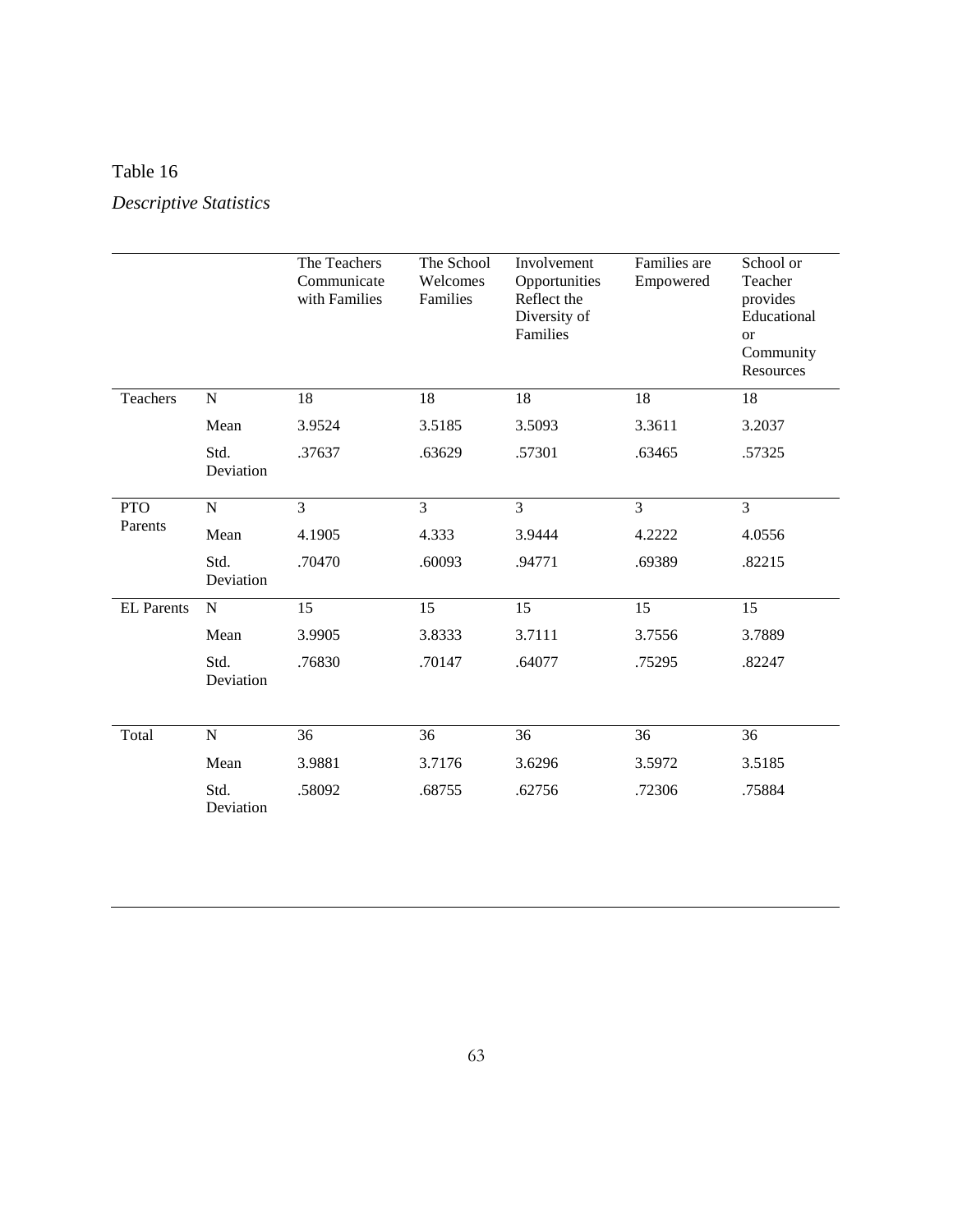|                                              |                       | Sum of<br>Squares | df             | Mean Square | ${\bf F}$ | Sig. |
|----------------------------------------------|-----------------------|-------------------|----------------|-------------|-----------|------|
| The Teachers<br>Communicate<br>with Families | <b>Between Groups</b> | .146              | $\overline{2}$ | .073        | .206      | .815 |
|                                              | Within Groups         | 11.665            | 33             | .353        |           |      |
|                                              | Total                 | 11.811            | 35             |             |           |      |
| The School<br>Welcomes<br>Families           | <b>Between Groups</b> | 2.052             | $\sqrt{2}$     | 1.026       | 2.336     | .113 |
|                                              | Within Groups         | 14.494            | 33             | .439        |           |      |
|                                              | Total                 | 16.546            | 35             |             |           |      |
| Involvement<br>Opportunities<br>Reflect the  | <b>Between Groups</b> | .658              | $\overline{2}$ | .329        | .827      | .446 |
| Diversity of<br>Families                     | Within Groups         | 13.126            | 33             | .398        |           |      |
|                                              | Total                 | 13.784            | 35             |             |           |      |
| Families are<br>Empowered                    | <b>Between Groups</b> | 2.551             | $\overline{2}$ | 1.276       | 3.767     | .034 |
|                                              | Within Groups         | 15.747            | 33             | .477        |           |      |
|                                              | Total                 | 18.299            | 35             |             |           |      |
| School or<br>Teacher<br>Provides             | <b>Between Groups</b> | 3.746             | $\overline{2}$ | 1.873       | 3.767     | .034 |
| Educational<br>Resources                     | Within Groups         | 16.409            | 33             | .497        |           |      |
|                                              | Total                 | 20.154            | 35             |             |           |      |

## Table 17 presents the results of the ANOVA.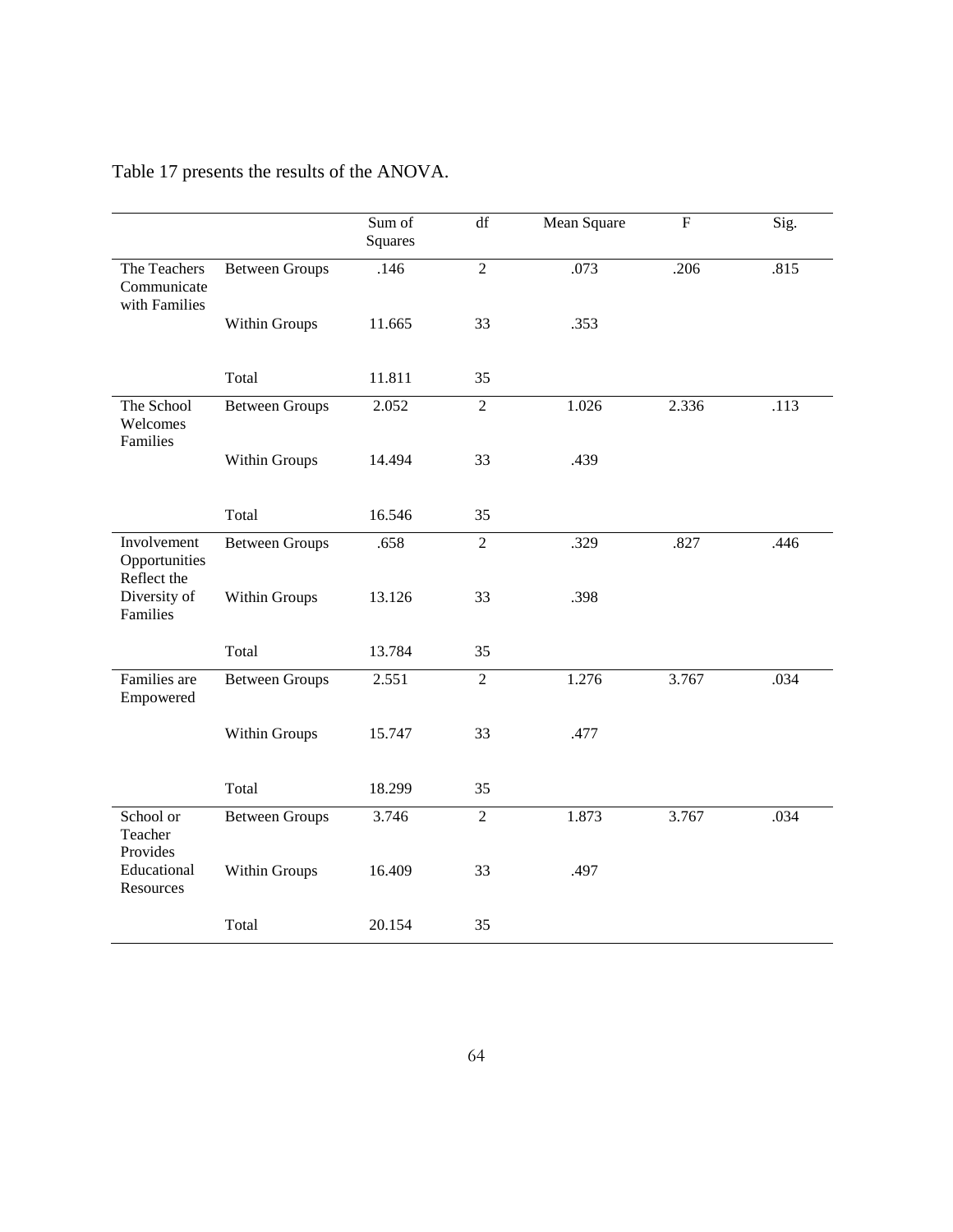#### **Focus Group / Interviews**

All participants in the Parent Surveys were asked at the end of the survey if they would like to participate in a Focus Group. Of the 18 parent participants, only 2 parents from English Learner families agreed to participate. I had scheduled the Focus Group to take place on January 4, 2022 at 10:00 a.m. via Zoom. Although the two parents were scheduled to participate at the same time, the second participant arrived late, after the first participant had left the Zoom meeting. As a result, what I had originally planned as a focus group became two individual interviews. Each participant was asked the following two questions: *What communication approaches are effective at making you feel that you are a valuable part of your child's education?* And, similarly, *What communication approaches are ineffective in making you feel that you are a valuable part of your child's education?*

In response to the first question, Participant A said, "Participant A said it is difficult for the parents to get any information from the school, but Class Dojo makes it easier. I can call the school for any information. Sometimes the teacher on Class Dojo takes a while to respond." She also said that she wished there were parent classes and more parent participation. She would like to see more classes on the importance of parent involvement. Participant B said, "Teacher contacted me because my daughter was not doing well in school. I had many questions. I contacted the school and asked to meet with teacher. I had many questions. I met with the teacher, but she did not speak Spanish. There was no interpreter provided at that meeting, so my questions were not answered. Later, at Parent-Teacher conferences, we had a translator." When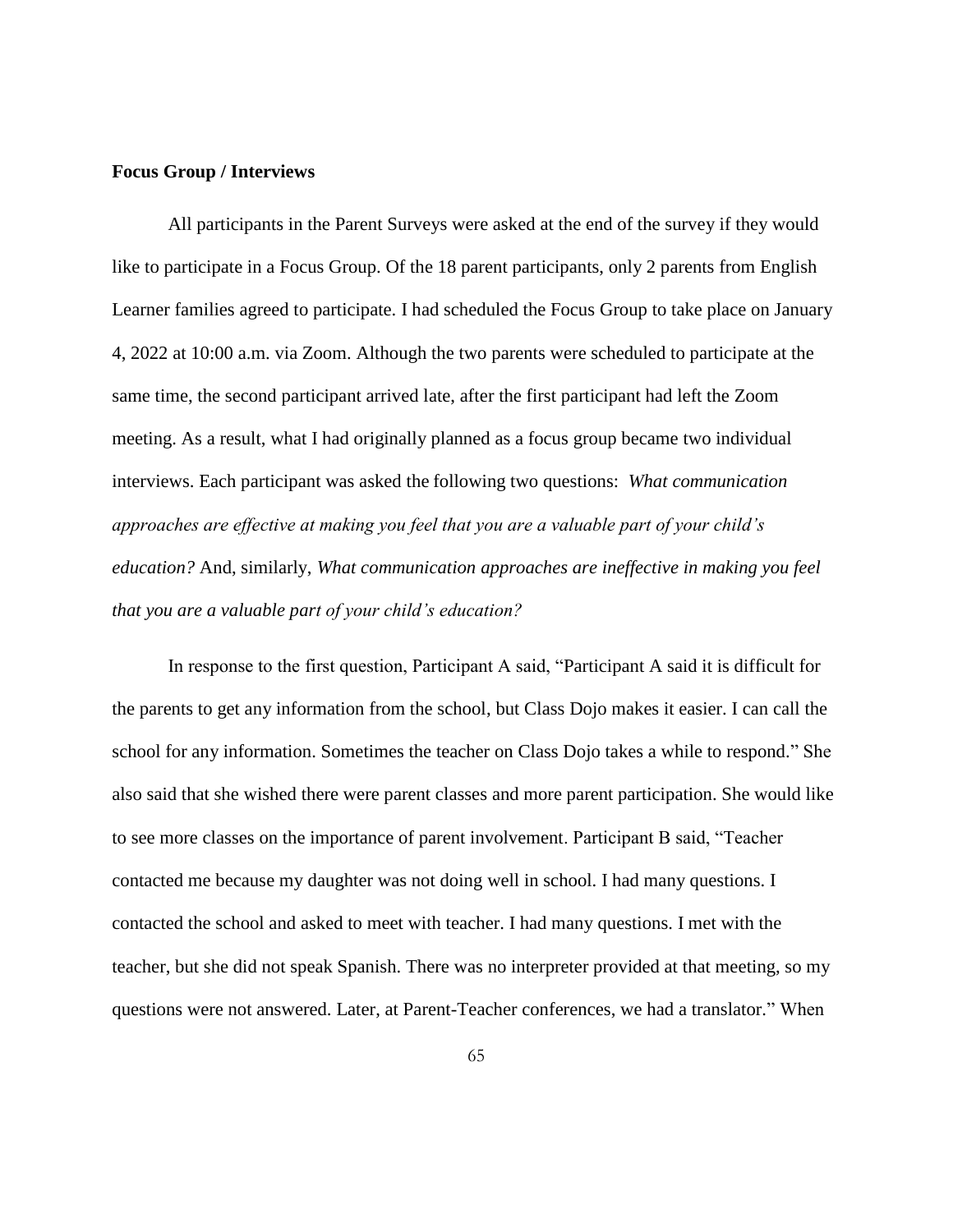asked what would make her feel more connected at school, she said, "it seems like most teachers are trying, but maybe they don't recognize student differences, such as shyness." She stated that teachers may benefit in training on how to communicate with families. She would like to receive training on how to help her children at home.

In response to the second question, Participant A said, "There is a lack of communication between students, teachers, and parents. Like if a student needs help with their homework. There is a lack of communication from the school to parents. My child got hurt at school, and no one from the school called me. I took him to the hospital that night, but no one ever called from the school." Participant B said, "We speak Spanish in the house and there is a lack of communication with the school due to the language barrier. When I met with the teacher in conferences, teacher mentioned how shy my daughter is. She has not bonded with the teacher and that is why she is struggling. I reached out to teacher on Class Dojo because it is translated, but the teacher did not respond. I reached out to teacher because I received a notice that my daughter could be retained. My daughters are twins, and this daughter is very timid, very shy. The other twin is bolder. They have different teachers. Both girls are behind, but the bolder daughter is having a better experience. The shy twin even has had accidents because she doesn't even want to raise her hand to use the bathroom. I just want to know how to help my daughter. I wish teacher would tell me what is happening in the classroom that makes my one daughter so shy. When I called the school, the school office person said to use Class Dojo. When I do send a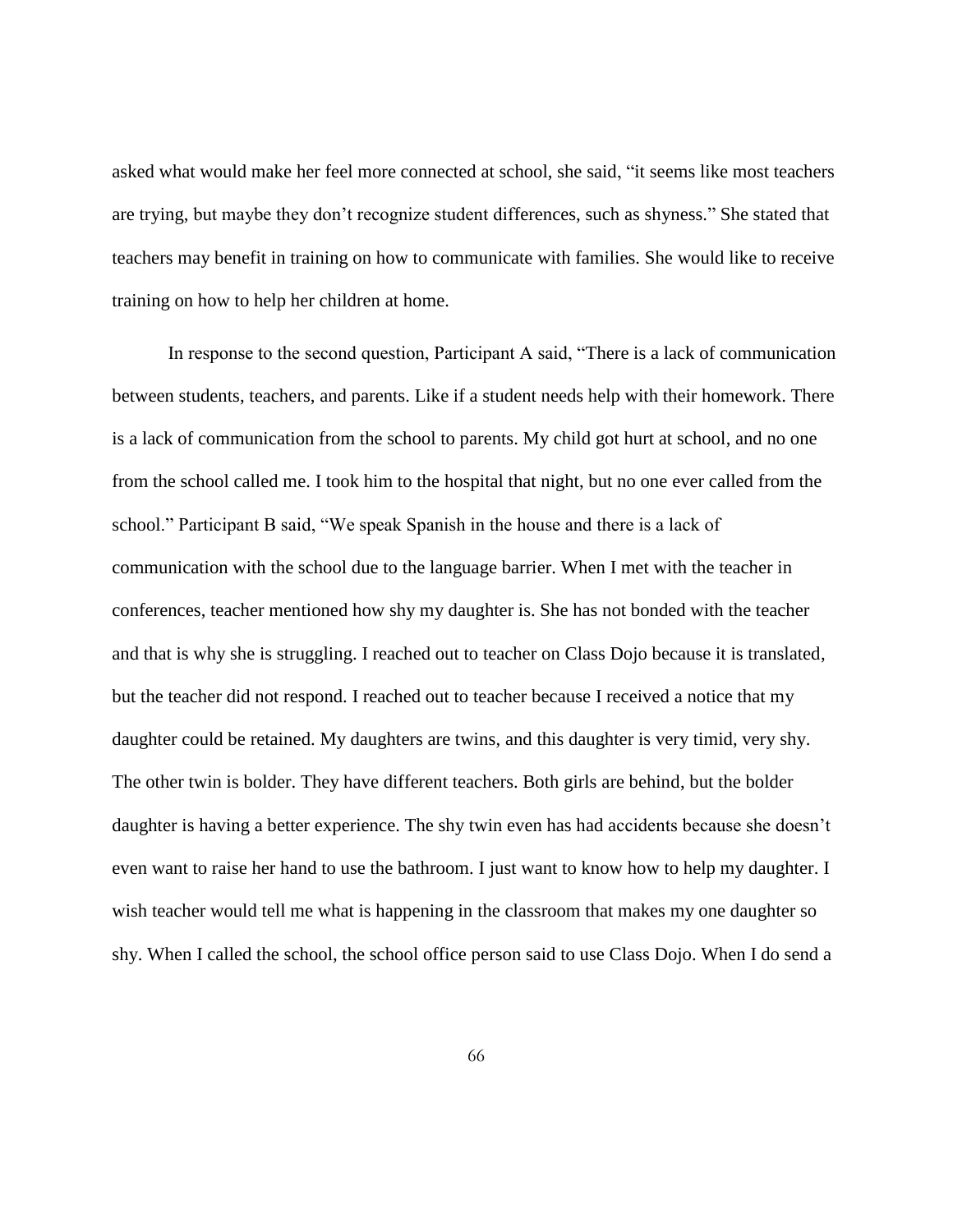message on Class Dojo, the teacher does not respond. I want to work with the teacher. I want to help my child."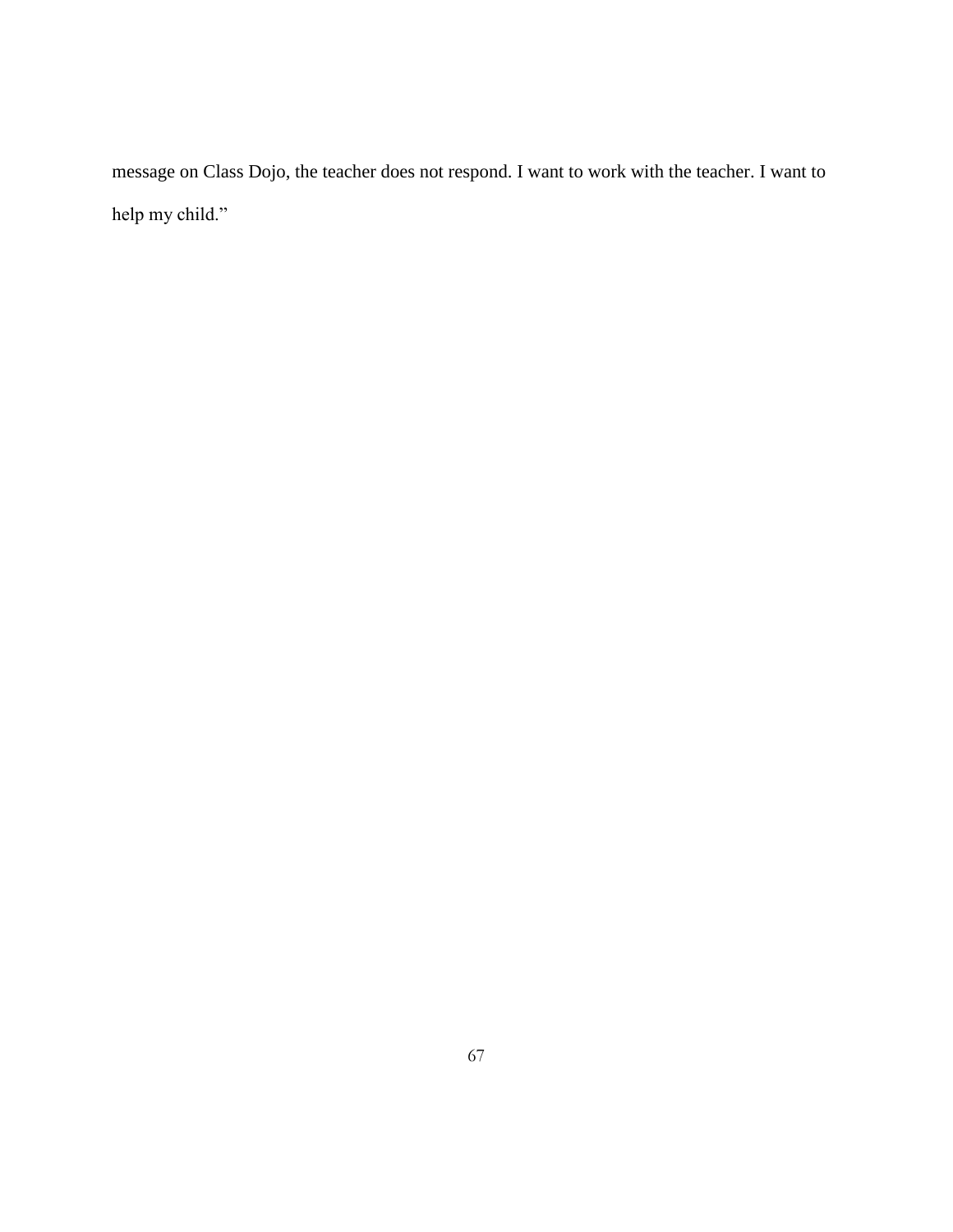#### **CHAPTER IV**

#### **DISCUSSION**

Much has been written about the importance of School-Family partnerships. Parents are most effectively involved when teachers actively encourage school-family partnerships (Epstein, 2001). School and family partnerships are a major component of a successful and effective school (Pansiri & Bulawa, 2014). Specifically, it is the teacher who reaches out to the family to form that partnership, to make that connection, and then, through continued communication, to strengthen that connection (Hoover-Dempsey et al., 1997). Teacher attitudes toward parents are key in parents choosing to participate in their child's yet very little specific guidance has been given about how best to engage parents.

At this elementary school, like many schools, there is inconsistent communication with the families. Many teachers lament that "those parents" never "communicate back." Those teachers who are diligent in attempting to communicate with families utilize a variety of methods. While some use the old school note or phone call home, many use Class DOJO, Remind, or Class Tag, or even personally text parents. The surveys and focus group questions I used in my dissertation study were designed to measure families' and teachers' perceptions of partnership outreach. My research questions were: What communication approaches do families from low-income backgrounds find effective at making them feel they are a valuable part of their child's education? What communication approaches do families from low-income backgrounds report are ineffective at improving the School-Family partnership?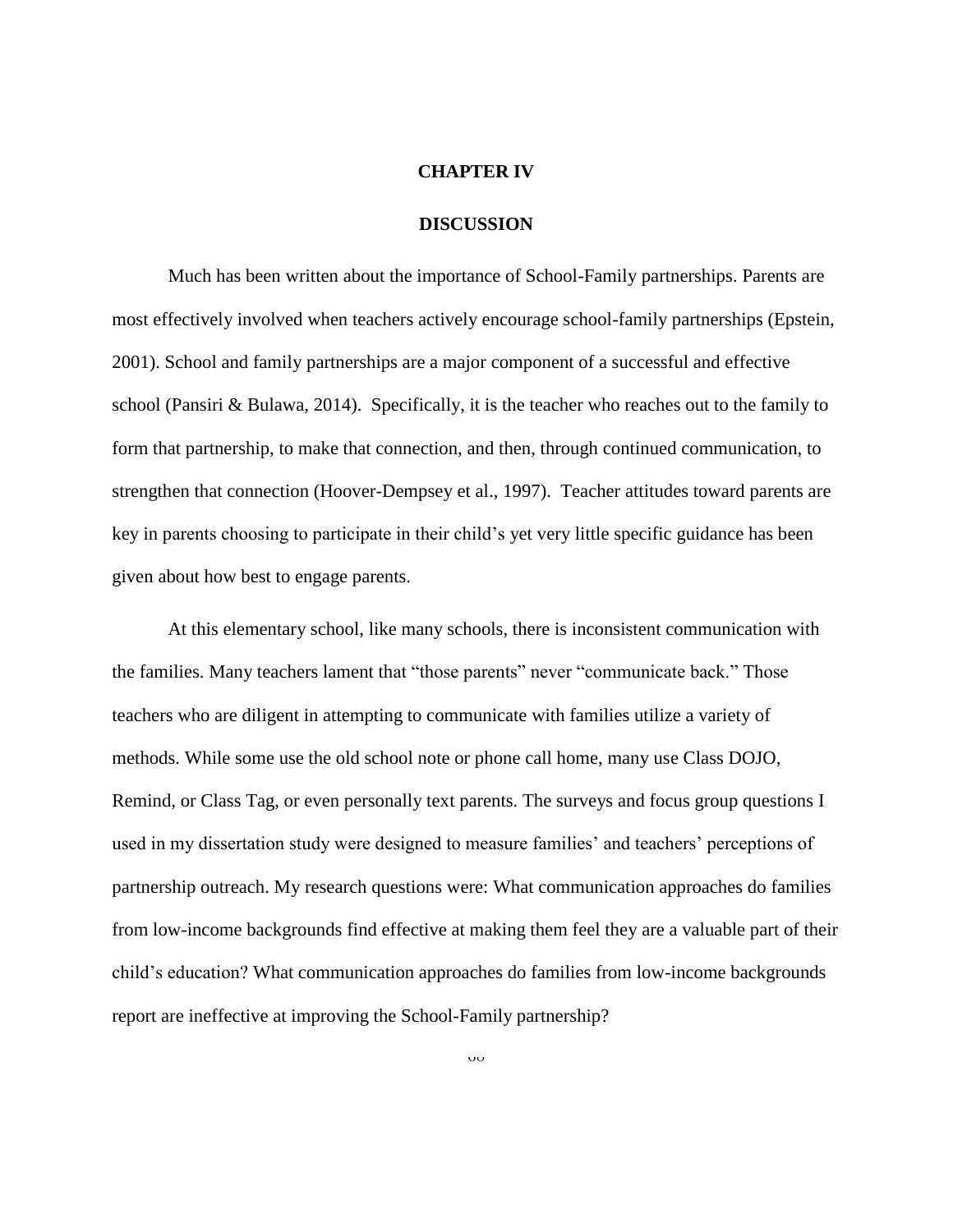Both parent and teacher surveys included similar questions to help identify differences in perception of School-Family Partnerships. Questions asked in interviews provided personal answers, helping to further unpack the information gleaned from the surveys. Although this study was limited to one campus, the demographics of the elementary school mirror many schools serving low-income communities nationwide. The challenge of providing communication from teachers to families from low socio-economic backgrounds and thus, forming a partnership, united in the cause of the student being successful, is universal. The fact that the elementary school serves all the PK-4th grade families in a geographic area, and over 600 students, improves the relevance of the research. Although findings might not generalize more widely, they certainly have the potential to be useful for school staff.

The three groups surveyed were: teachers  $(n=18)$ , PTO parents (involved parents recruited from PTO and School Site Council) (*n*=3), and English Learner (EL) parents (*n*=15). Overall, the responses between the three groups were similar, with the PTO parents being the most positive and the teachers being the least positive, although the differences, with one exception, were not statistically significant. Two respondents of the 15 from the EL parent group frequently marked "disagree" or "strongly disagree."

In the interviews I conducted, two EL parents were questioned. Both appeared to be very frank and elaborated on issues they and their children had at school. Both reported having struggled with communication with their child's teacher. While interviewing them, I wondered if many of my EL families had "Social Desirability Bias" when completing the survey. Over the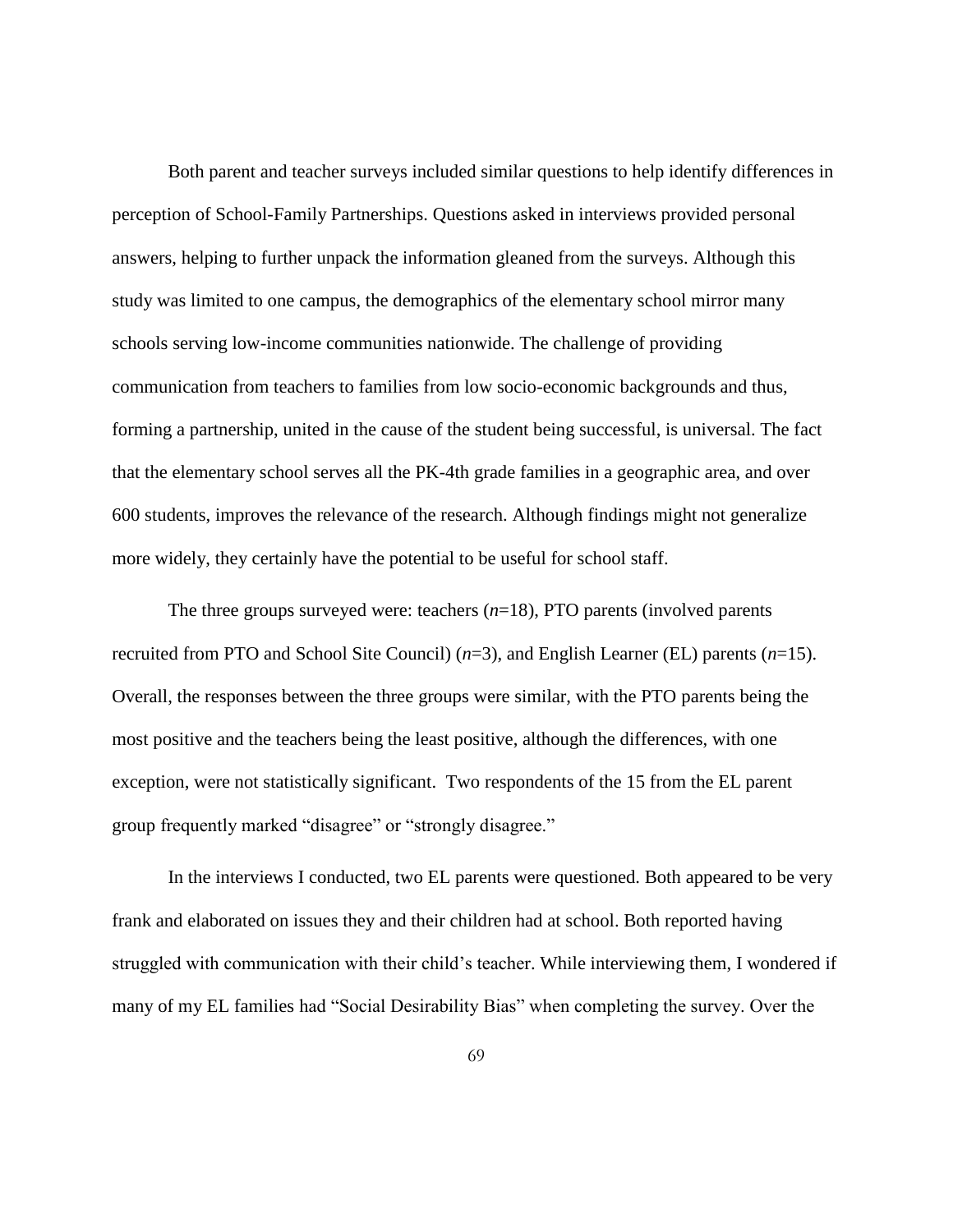years in which I have worked with EL families, I have noticed that many EL parents are hesitant to complain, and often appear to be more concerned with their child's behavior than academic achievement. I wondered if the EL participants in my study were concerned about anonymity and about their child's teacher knowing their answers. By the same token, I am concerned that the PTO parents might also be displaying Social Desirability Bias and were trying to be overly positive.

Teacher participants stated in an open-ended question at the end of the survey that the school-family relationships have not been great. One teacher said that when the school was an "open campus" and parents could drop off their students at the class, teachers could speak directly at that time. Another teacher stated that the school or district has gotten worse in communicating with teachers, which results in deterioration of teacher communication. If teachers do not know what is "going on" at a school or district level, they cannot communicate information to their students' families. That teacher stated that many teachers "feel that way" and do not want to give incorrect information to their families.

Yet another teacher stated that families and staff are not aware of programs available to students and that many programs exclude younger children. This teacher stated that the school can improve the partnership between families and the school. Another teacher stated that the more parents are involved, the more success the students will have. During the closure related to COVID, there were virtual opportunities for parents to participate; such virtual opportunities should be continued.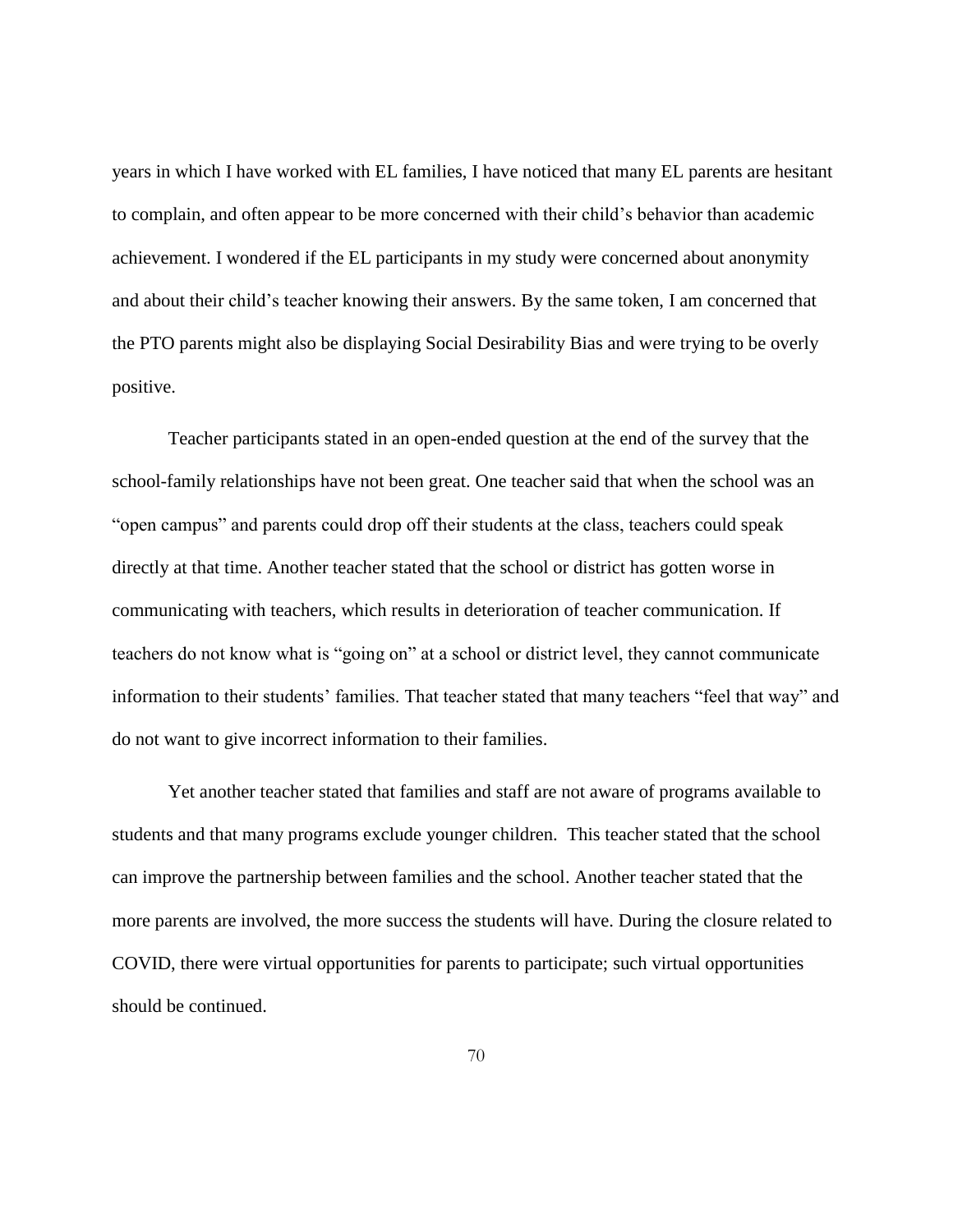One teacher gave a practical suggestion to improve school-family partnerships: They suggested that teachers could have something once a month for new families, perhaps on the day of the PTO meeting. Parents could be welcomed to come and "have lunch with their child, invited to sit in the classroom for an hour, maybe having a roving sub or admin take the teacher's class for half an hour so the teacher may meet with the parent, review the I-ready scores (because hopefully that gets done in the first couple of days), discuss questions and concerns." It would basically be a Parent/Teacher conference and a "day to embrace the parents into our community."

Many of the ideas expressed by the teachers could have a positive impact on school climate and improve school-family partnerships. To achieve a positive partnership, it is important that parents have *confidence* in their child's teacher, feel *welcome* at school, and experience *reciprocity* in their communication with school (Lusse et al., 2019). Communication between parent and teacher needs to be two-way and a conversation, not just about academics but about behavior and socialemotional learning (Lusse et al., 2019). If teachers can encourage two-way communication and discuss their students' social-emotional learning with parents, school-family partnerships should improve. Parental support at home is important, regardless of socioeconomic status, but parents of lower socioeconomic status or parents who are English Learners may have less confidence in advocating for their child (Lusse et al., 2019).

At the school where this study took place, 35% of students are English Learners, and it is estimated that 65%-75% of the parents are Spanish-speaking. As the number of English Learners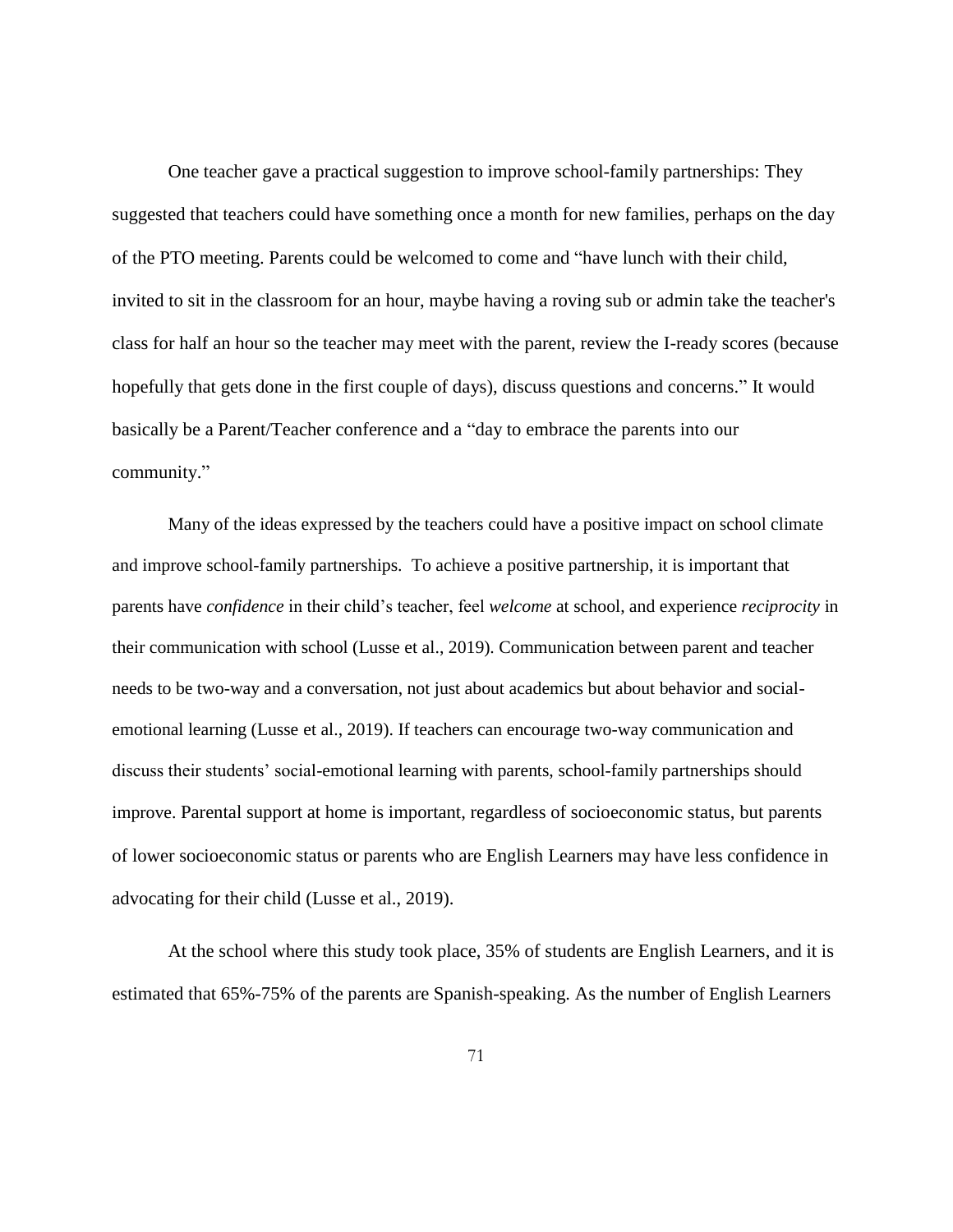in U.S. schools continue to increase, the diversity of families with whom schools engage also increases (Protacio et al., 2020). Some teachers, however, may be unsure or have very little experience in engaging families from culturally and linguistically diverse backgrounds (Protacio et al., 2020.). It was interesting that in this study the EL parents had a much higher participation rate than the PTO parents. That was not what I expected. I attribute this partially to the time of year that the survey was administered. It was a busy time for the PTO parents. Also, the EL parents were personally invited to participate in the survey. After the initial e-mail communication, my translator followed up with the EL families in case they had any questions. That extra follow up with a trusted member of the school community might have improved participation. I believe that that my translator's follow up phone calls with EL families resulted in better participation from those families. Because of inexperience in working with such families, teachers and administrators may misconstrue the lack of family attendance at school events as a lack of caring about their children's education. I observed that communication from a trusted member of the community improved participation. Teachers may need additional Professional Development in interacting, reaching out, or communicating with families. In fact, in most teacher preparation programs at a university level, one or two assignments (letters home, for example) are given to prepare education students for interacting with families. In California, in the Induction Program that is required for new teachers, the focus is lesson planning and classroom management and, according to an Induction Mentor, no work is done related to communication with families or interacting with parents.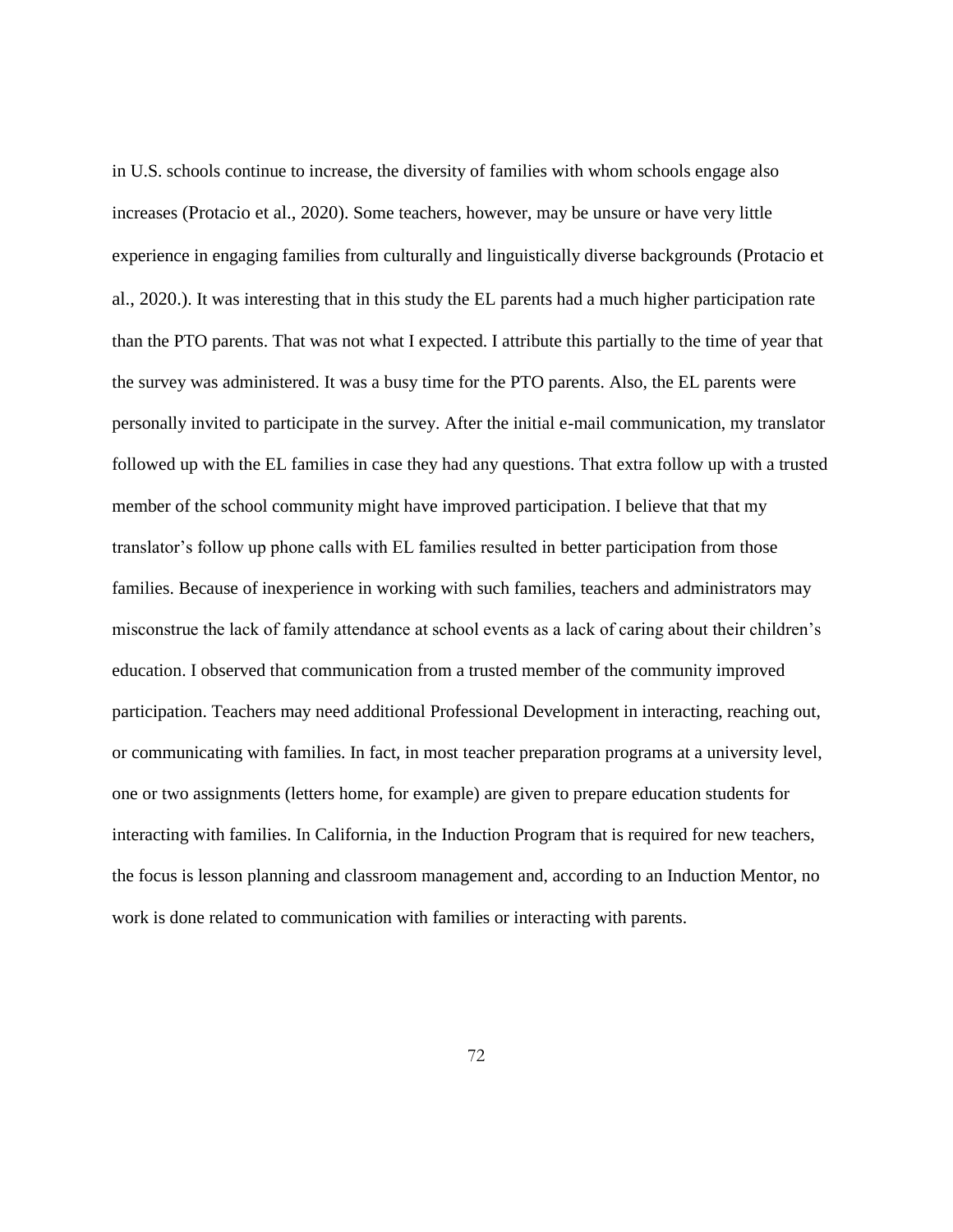Families, and specifically EL families, must not be negatively judged by whether or not they are involved in school-based activities since they are likely supporting their children's education in the home but in ways that are less visible to the school. School improvement plans and policy initiatives often mandate that educators engage families, but research has overwhelmingly documented that teachers often report feeling underprepared to do so (Edwards et al., 2019).

Traditionally, families have very little to no input on how they can be involved. The school is mostly in control. Forming school-family partnerships involves an interchange of information between educators and families. School-family partnerships involve traditional notions of having families come to school to volunteer, chaperone field trips, attend parent– teacher conferences, and participate in school events. "The focus of this interaction is schooling—the processes which surround learning" (Goodall & Montgomery, 2014, p. 404). Activities or initiatives at this point can either be at home or school, but a key point is that families are provided more agency. They also share information about the child's home life and other influences. As an example, Snell (2018) conducted a qualitative study focusing on immigrant and refugee parents' perspectives around their child's schooling. While the school expected traditional notions of involvement, these parents saw their responsibilities involving teaching their children concepts such as respect for elders or helping their children maintain their heritage language and culture.

Although my study was conducted at one rural, remote elementary school, the demographics are similar to many schools nationwide. The sample sizes are small, but the results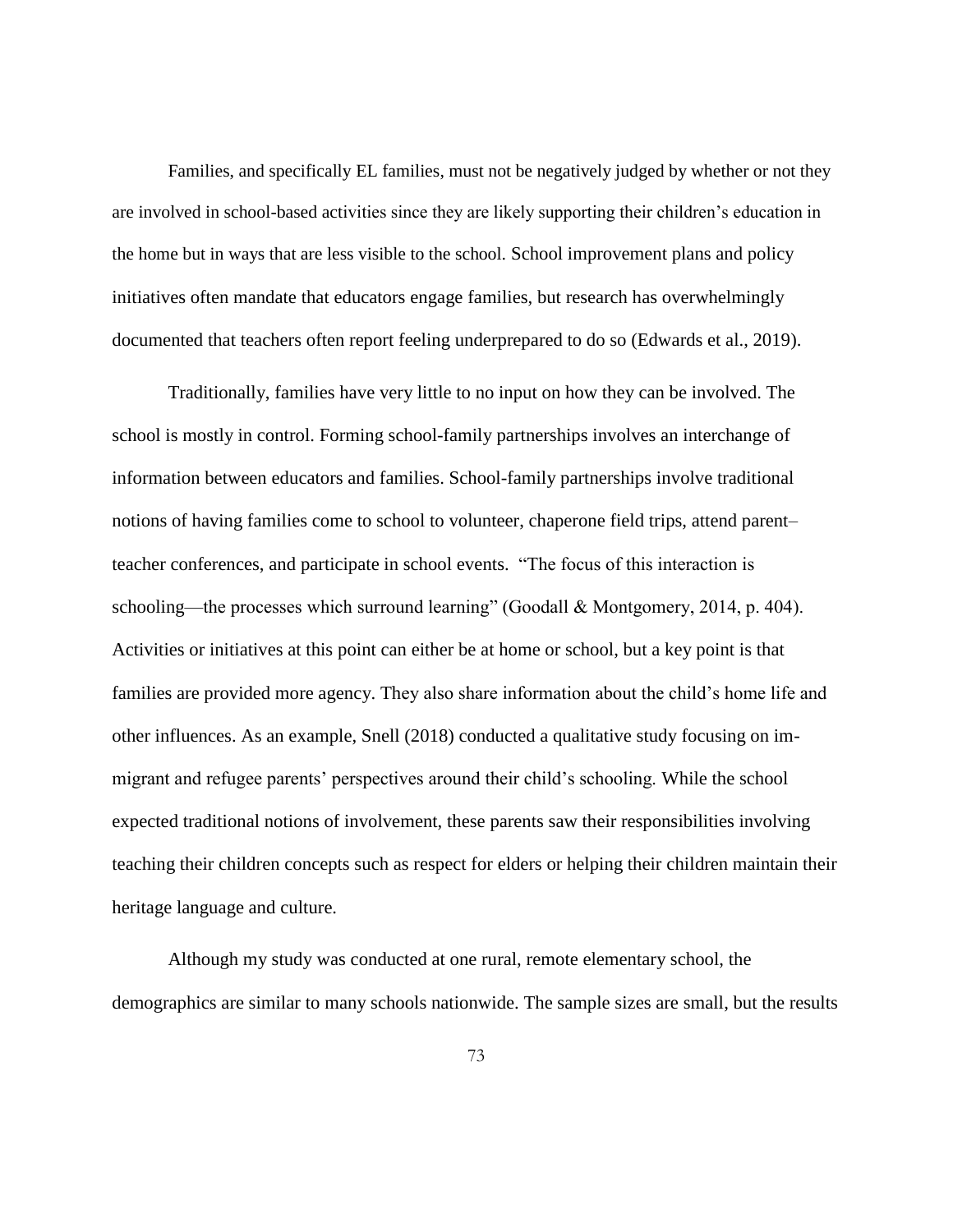tell an important story. The teachers believe they have good relationships with parents and believe that they communicate well. The PTO parents, those parents traditionally identified as involved, were found to be very positive in their perceptions of the school-family partnership. The largest group of respondents in my study was the English Learner parents. EL parents make up approximately 65% of the district's parent population. For the EL parents, the majority of the population, perhaps the district needs to rethink what school-family partnerships look like.

Since the time I administered the survey, the school district has hired a Family Liaison who works in the front office to assist parents. The addition of a staff member who is part of the community, respected in the community, and bilingual has appeared to improve school-family partnerships. That liaison provides a bridge for parents to reach teachers and school leadership. That liaison helps to connect the community and families with resources and assists with teacher communication to families. This is a promising step, but the long-term impact remains to be studied.

Parents are the first educators of their children, and it is parents who know their children the best. In order to connect parents with their child's school, teachers and the school need to communicate and need to assess the needs of the parents and meet them where they are.

74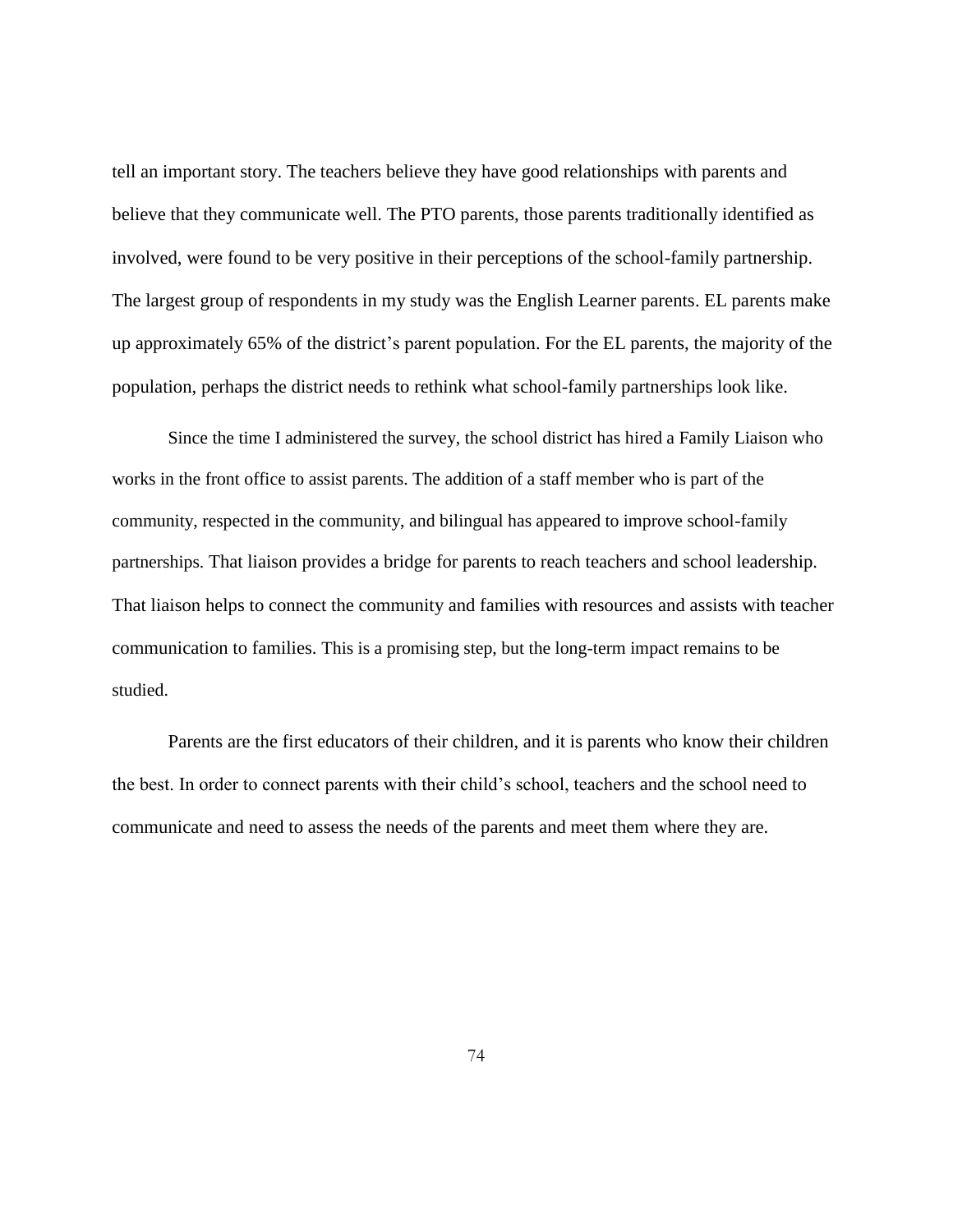## APPENDIX 1

## **TEACHER SURVEY**

## **Directions:**

This questionnaire asks about your perceptions of your school and the extent to which you and the school are engaged with families. Please choose one of the choices for each statement that best represents your feelings. Please attempt to answer all questions on the questionnaire.

|                                                                                                                                                          | Strongly<br>disagree | Disagree                    | Neither<br>agree nor<br>disagree | Agree          | Stron<br>gly<br>agree |
|----------------------------------------------------------------------------------------------------------------------------------------------------------|----------------------|-----------------------------|----------------------------------|----------------|-----------------------|
| 1. I have good relationships with<br>my students' families.                                                                                              | 1                    | $\overline{2}$              | 3                                | $\overline{A}$ | 5                     |
| 2. I see my colleagues<br>consistently interact with families<br>in a positive manner.                                                                   |                      | $\mathcal{D}_{\mathcal{A}}$ | 3                                | 4              |                       |
| 3. The school provides flexible<br>volunteer opportunities for<br>families (e.g., during, before, and<br>after school hours; various types<br>of tasks). | 1                    | $\mathcal{D}_{\cdot}$       | 3                                | 4              |                       |
| 4. The school's policies and<br>programs reflect, respect, and<br>value the diversity of the families<br>in the community.                               |                      |                             | 3                                | 4              |                       |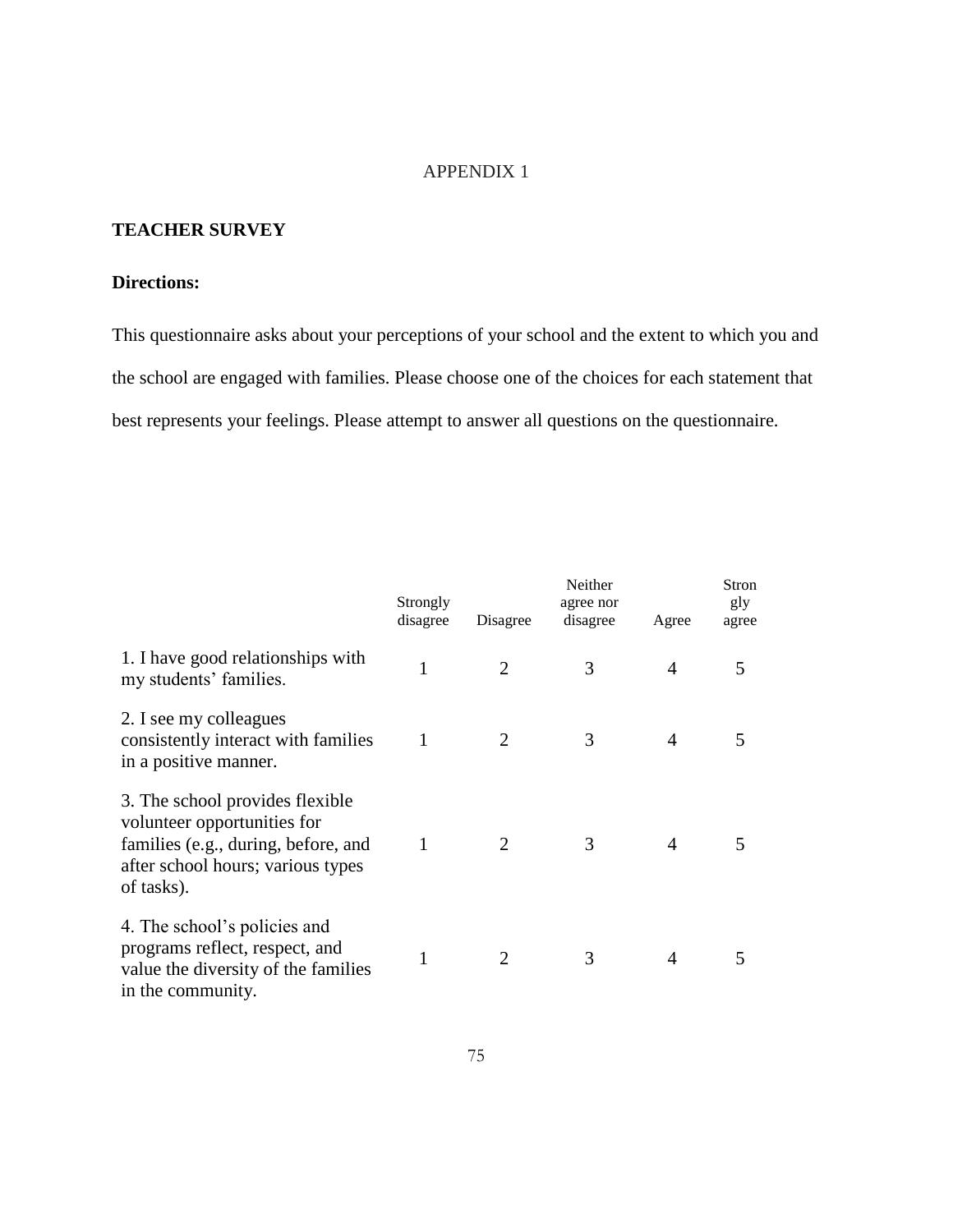| 5. The school removes economic<br>or other obstacles for family<br>participation at school events<br>(e.g., by providing transportation,<br>child activities for siblings,<br>meals). | $\mathbf{1}$ | $\overline{2}$ | 3 | $\overline{4}$ | 5 |
|---------------------------------------------------------------------------------------------------------------------------------------------------------------------------------------|--------------|----------------|---|----------------|---|
| 6. At my school, a family liaison<br>helps teachers connect to families<br>and bridge barriers of language<br>and culture.                                                            | $\mathbf{1}$ | $\overline{2}$ | 3 | $\overline{4}$ | 5 |
| 7. I communicate with families in<br>multiple ways, including calls,<br>texts, or emails.                                                                                             | $\mathbf{1}$ | $\overline{2}$ | 3 | $\overline{4}$ | 5 |
| 8. The school does an annual<br>survey of families to get their<br>ideas about programs, policies,<br>issues, or concerns.                                                            | 1            | $\overline{2}$ | 3 | $\overline{4}$ | 5 |
| 9. It is easy for families to meet<br>with the principal, teachers, or<br>counselors.                                                                                                 | 1            | $\overline{2}$ | 3 | $\overline{4}$ | 5 |
| 10. Families are encouraged to<br>bring up issues or concerns.                                                                                                                        | $\mathbf{1}$ | $\overline{2}$ | 3 | $\overline{4}$ | 5 |
| 11. I provide information or<br>guidance to families about how<br>they can support their children's<br>learning at home.                                                              | $\mathbf{1}$ | $\overline{2}$ | 3 | $\overline{4}$ | 5 |
| 12. I frequently communicate<br>with families about what their<br>child is learning in my classroom.                                                                                  | 1            | 2              | 3 | $\overline{4}$ | 5 |
| 13. Programs and activities for<br>families focus on student<br>achievement by helping families                                                                                       | $\mathbf{1}$ | $\overline{2}$ | 3 | 4              | 5 |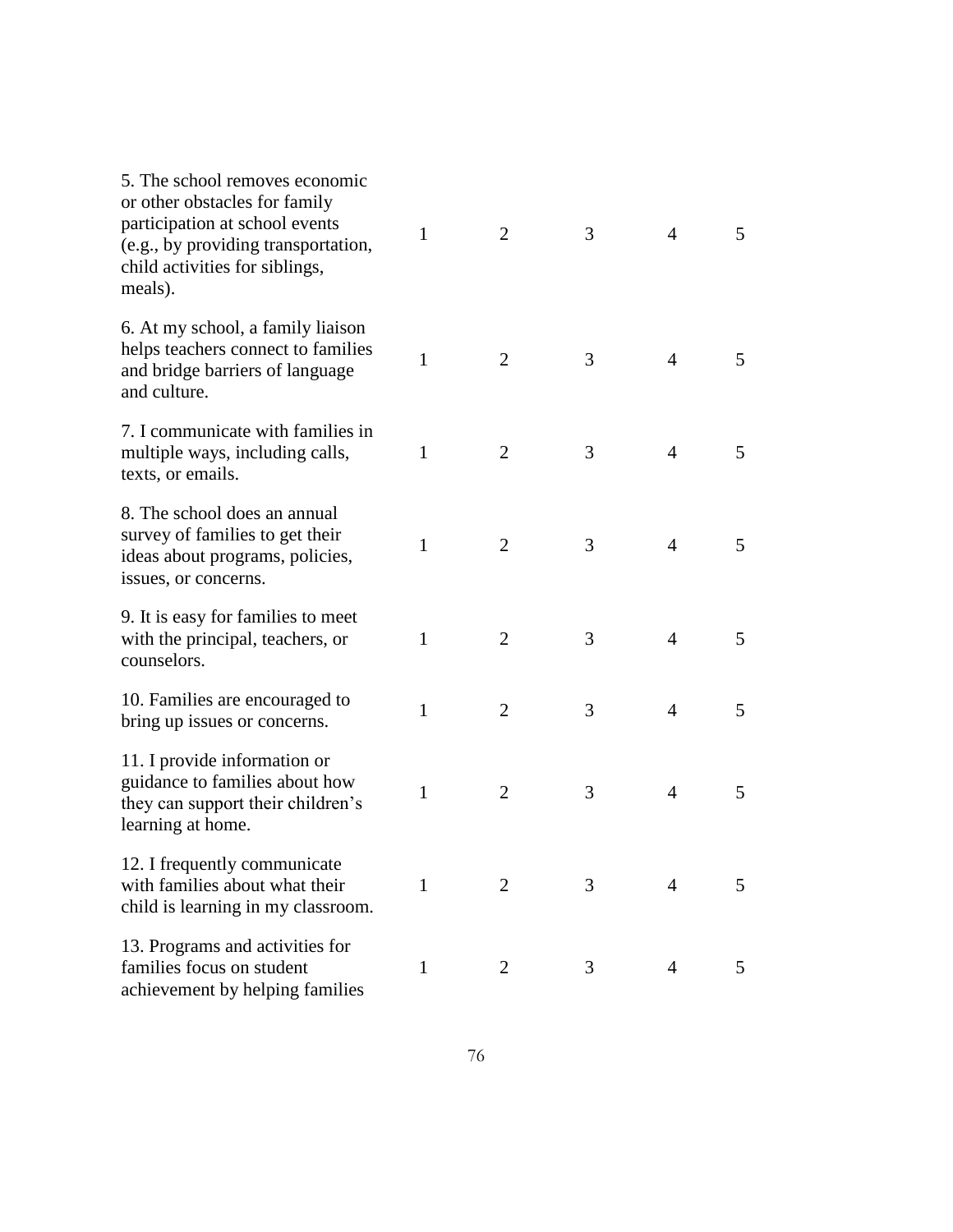understand what their children are learning.

| 14. I share student work with<br>families.                                                                                        | $\mathbf{1}$         | $\overline{2}$ | 3                                | 4              | 5                     |
|-----------------------------------------------------------------------------------------------------------------------------------|----------------------|----------------|----------------------------------|----------------|-----------------------|
|                                                                                                                                   | Strongly<br>disagree | Disagree       | Neither<br>agree nor<br>disagree | Agree          | Stron<br>gly<br>agree |
| 15. Student achievement data are<br>shared with families in ways that<br>solicit their ideas about how to<br>improve achievement. | $\mathbf{1}$         | $\overline{2}$ | 3                                | $\overline{4}$ | 5                     |
| 16. The school reports to parents<br>about student and school<br>progress.                                                        | $\mathbf{1}$         | $\overline{2}$ | 3                                | $\overline{4}$ | 5                     |
| 17. I frequently invite family<br>members to volunteer in my<br>classroom or at the school.                                       | $\mathbf{1}$         | $\overline{2}$ | 3                                | $\overline{4}$ | 5                     |
| 18. I share with family members<br>how to help their child with<br>homework or practice academic<br>skills at home.               | $\mathbf{1}$         | 2              | 3                                | $\overline{4}$ | 5                     |
| 19. Families get information<br>about academic and after-school<br>programs for students and how to<br>apply for them.            | 1                    | $\overline{2}$ | 3                                | $\overline{4}$ | 5                     |
| 20. The school helps families<br>learn how the school system<br>works and how to be an effective<br>advocate for their child.     | $\mathbf{1}$         | 2              | 3                                | $\overline{4}$ | 5                     |
| 21. The school provides<br>information to families about<br>their rights and responsibilities                                     | $\mathbf{1}$         | $\overline{2}$ | 3                                | $\overline{4}$ | 5                     |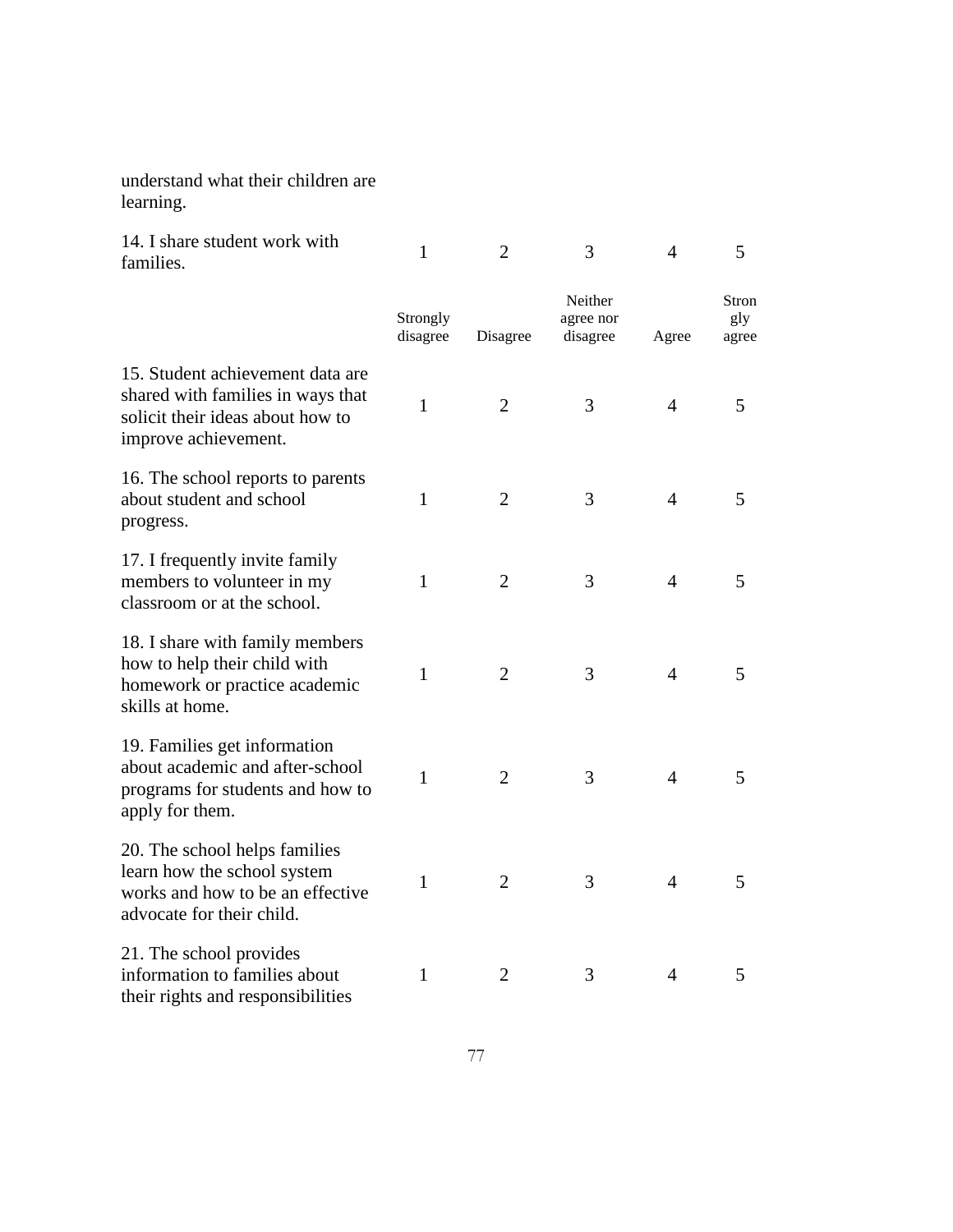under federal and state education laws.

| 22. I frequently send families<br>information about educational<br>resources available to them.                                                   | 2                           | 3 |  |
|---------------------------------------------------------------------------------------------------------------------------------------------------|-----------------------------|---|--|
| 23. There is a clear written<br>process for resolving families'<br>complaints or problems with the<br>school, and families know how to<br>use it. | $\mathcal{D}_{\mathcal{L}}$ | 3 |  |
| 24. Families and staff have<br>opportunities to learn together<br>how to collaborate to improve<br>student achievement.                           | $\mathcal{D}_{\mathcal{L}}$ | 3 |  |

|                                                                                                                                | Strongly<br>disagree | Disagree | Neither<br>agree nor<br>disagree | Agree | Stron<br>gly<br>agree |
|--------------------------------------------------------------------------------------------------------------------------------|----------------------|----------|----------------------------------|-------|-----------------------|
| 25. The school has a process in<br>place to welcome and orient new<br>and incoming students and<br>families.                   | 1                    | 2        | 3                                | 4     | 5                     |
| 26. Families are part of the<br>decision-making process about<br>student placement in school<br>programs.                      |                      |          | 3                                | 4     | 5                     |
| 27. The school's racial and<br>cultural diversity is recognized<br>and openly discussed in a<br>constructive way that includes |                      | 2        | 3                                | 4     | 5                     |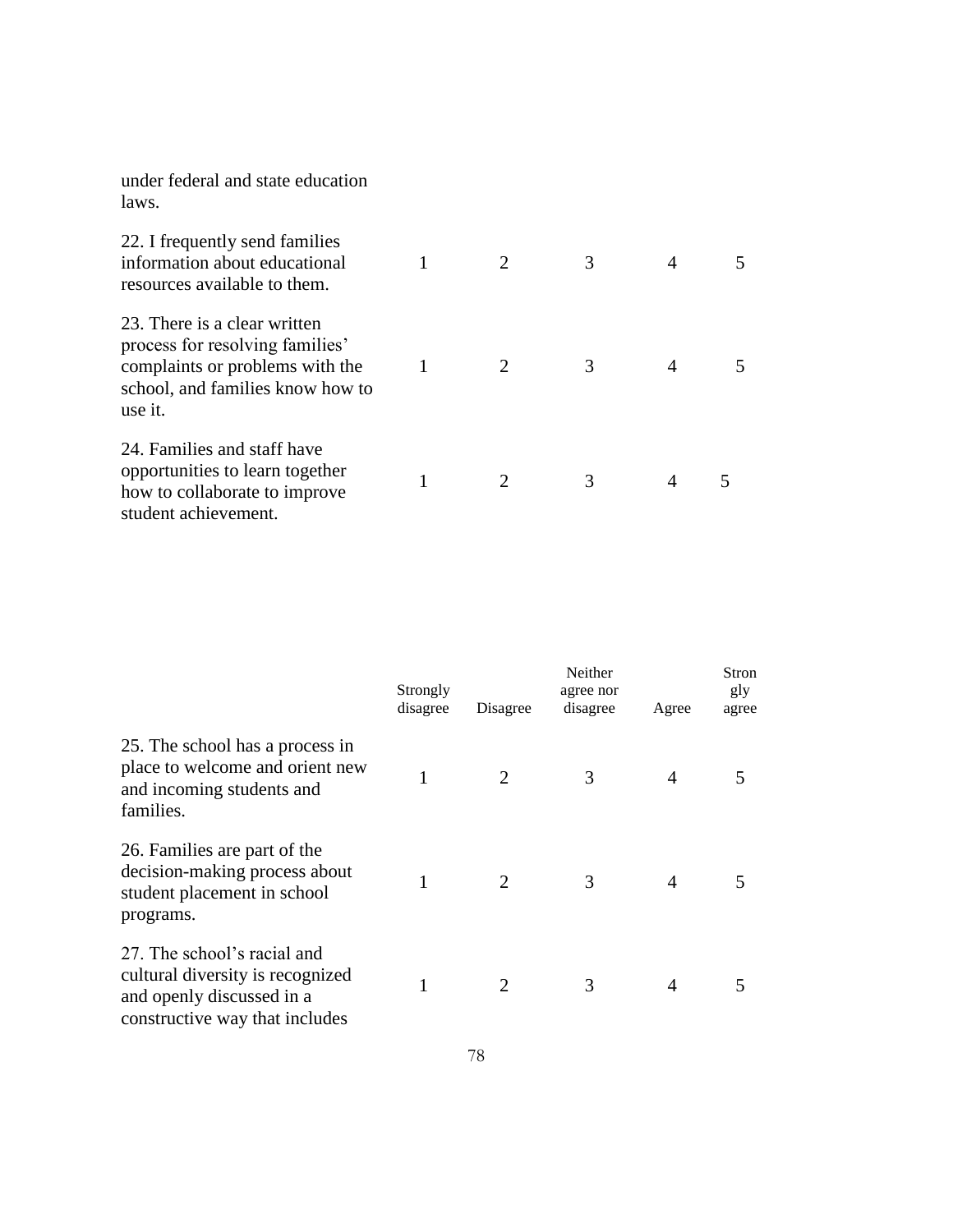| staff and families (e.g., at family<br>group and faculty meetings,<br>school council meetings, and<br>discussion groups).                                |   |                |   |                |   |
|----------------------------------------------------------------------------------------------------------------------------------------------------------|---|----------------|---|----------------|---|
| 28. At workshops and other<br>information sessions, parents<br>learn how to ask the right<br>questions about their children's<br>progress and placement. | 1 | $\overline{2}$ | 3 | $\overline{4}$ | 5 |
| 29. Family Leadership training is<br>offered, either by the school or by<br>community groups in<br>collaboration with the school.                        | 1 | $\overline{2}$ | 3 | 4              | 5 |
| 30. School committees (such as<br>PTO) actively recruit families<br>from various backgrounds that<br>reflect the diversity of the school<br>community.   | 1 | $\overline{2}$ | 3 | 4              | 5 |
| 31. Counselors or teachers refer<br>families to education and<br>recreation programs in the<br>community that can help their<br>children.                | 1 | $\overline{2}$ | 3 | $\overline{4}$ | 5 |

Feel free to share any thoughts you have about school-family partnerships: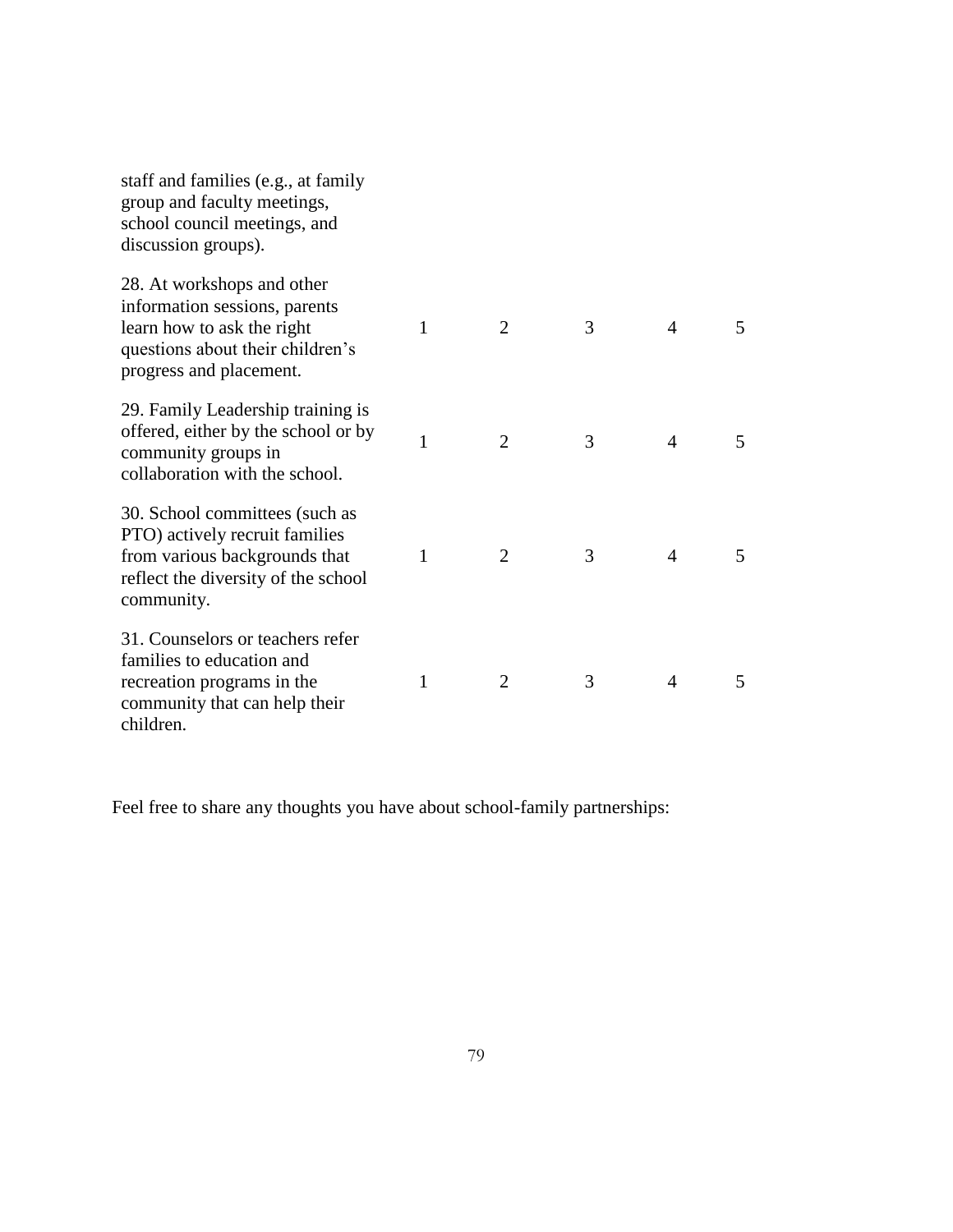## APPENDIX 2

## **Parent Survey**

## **Directions:**

This questionnaire asks about your perceptions of your child's or children's school and staff and the extent to which the school engages you. Please choose one of the choices for each statement that best represents your feelings. Please attempt to answer all questions on the questionnaire. If you have multiple children at the school, try to think of your general interactions for both/all of your children across both/all teachers.

|                                                                                                                                                                                  | Strongly<br>disagree | Disagree       | Neither<br>agree nor<br>disagree | Agree          | Strongly<br>agree |
|----------------------------------------------------------------------------------------------------------------------------------------------------------------------------------|----------------------|----------------|----------------------------------|----------------|-------------------|
| 1. I have a good relationship<br>with my child's teacher(s).                                                                                                                     | $\mathbf{1}$         | $\overline{2}$ | 3                                | $\overline{4}$ | 5                 |
| 2. I feel welcome at the<br>school.                                                                                                                                              | 1                    | 2              | 3                                | $\overline{4}$ | 5                 |
| 3. I am invited by my child's<br>teacher(s) to volunteer in their<br>classroom or at the school.                                                                                 | 1                    | 2              | 3                                | $\overline{A}$ | 5                 |
| 4. The school provides<br>multiple volunteer<br>opportunities that fit my<br>schedule and interests (e.g.,<br>during, before, or after school<br>hours; various types of tasks). | 1                    | $\overline{2}$ | 3                                | $\overline{A}$ | 5                 |
| 5. School staff respect and<br>value the diversity of the<br>families in the school.                                                                                             | 1                    | 2              | 3                                | $\overline{A}$ | 5                 |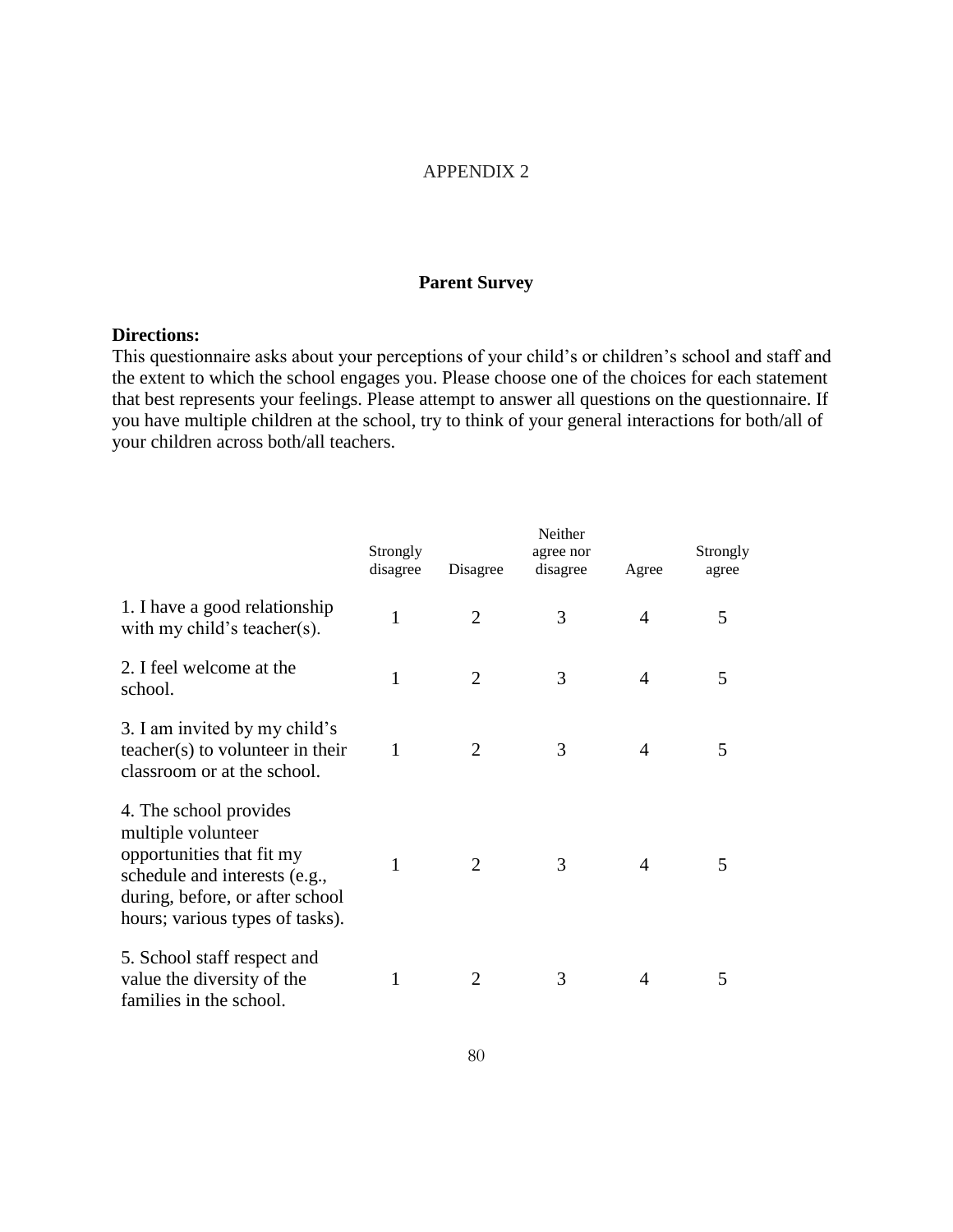| 6. The school makes it easier<br>for my family to attend school<br>activities by providing<br>transportation, activities for<br>siblings, meals, etc.                     | $\mathbf{1}$ | $\overline{2}$ | 3 | $\overline{4}$ | 5 |
|---------------------------------------------------------------------------------------------------------------------------------------------------------------------------|--------------|----------------|---|----------------|---|
| 7. The school ensures that I<br>have access to the information<br>shared at school events and<br>activities (e.g., providing<br>explanation or translation as<br>needed). | $\mathbf{1}$ | $\overline{2}$ | 3 | 4              | 5 |
| 8. The school communicates<br>with me in multiple ways<br>(e.g., calls, texts, notes,<br>letters, or emails).                                                             | $\mathbf{1}$ | $\overline{2}$ | 3 | $\overline{4}$ | 5 |
| 9. The school asks my<br>opinion about issues and<br>concerns.                                                                                                            | 1            | $\overline{2}$ | 3 | 4              | 5 |
| 10. It is easy for parents to<br>bring up issues or concerns<br>with the principal, teachers, or<br>counselors.                                                           | 1            | $\overline{2}$ | 3 | 4              | 5 |
| 11. I receive help or<br>information from my child's<br>teacher(s) about how I can<br>support my child's learning at<br>home.                                             | 1            | $\overline{2}$ | 3 | 4              | 5 |
| 12. The school keeps me well<br>informed and gives me<br>opportunity to ask about my<br>child's progress.                                                                 | 1            | 2              | 3 | 4              | 5 |
| 13. I understand what is<br>expected of my child to be<br>successful at school.                                                                                           | $\mathbf{1}$ | $\overline{2}$ | 3 | $\overline{4}$ | 5 |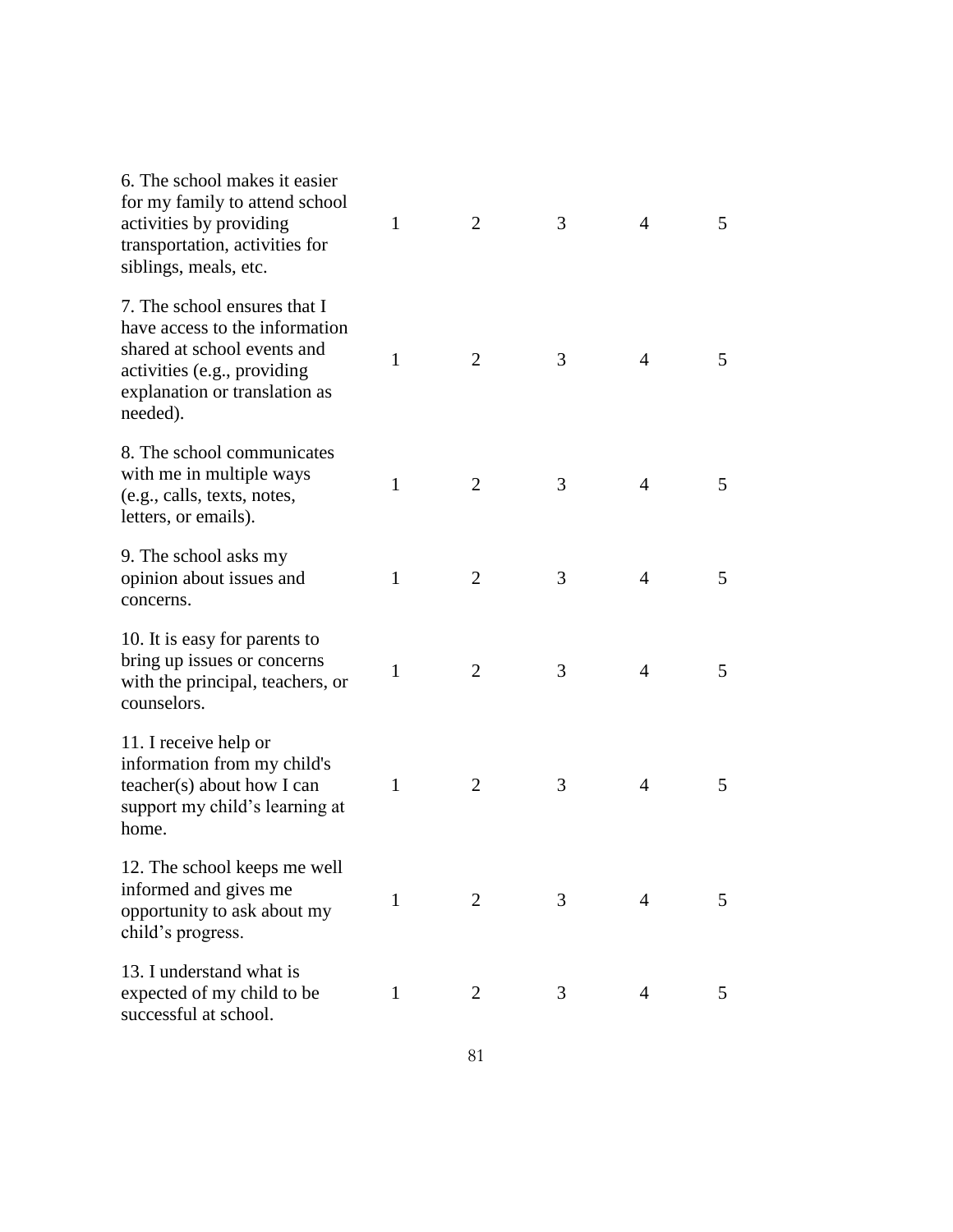| 14. The school shares and<br>explains my child's<br>performance on state<br>assessments.                                                            | 1                    | $\overline{2}$ | 3                                | 4     | 5                 |
|-----------------------------------------------------------------------------------------------------------------------------------------------------|----------------------|----------------|----------------------------------|-------|-------------------|
|                                                                                                                                                     | Strongly<br>disagree | Disagree       | Neither<br>agree nor<br>disagree | Agree | Strongly<br>agree |
| 15. The school explains how<br>state assessments results are<br>used to help my child learn.                                                        | 1                    | $\overline{2}$ | 3                                | 4     | 5                 |
| 16. The school shares<br>information about overall<br>school progress and how my<br>family can support<br>improvements.                             | $\mathbf{1}$         | 2              | 3                                | 4     | 5                 |
| 17. I frequently check the<br>schoolwork my child brings<br>home.                                                                                   | 1                    | $\overline{2}$ | 3                                | 4     | 5                 |
| 18. I have received training<br>and support from the school<br>and my child's teachers on<br>how to review and discuss my<br>child's homework.      | 1                    | $\overline{2}$ | 3                                | 4     | 5                 |
| 19. I receive information<br>about after-school programs<br>and how to apply for them.                                                              | 1                    | $\overline{2}$ | 3                                | 4     | 5                 |
| 20. The school provides<br>training and information<br>about how the school system<br>works and how to be an<br>effective advocate for my<br>child. | $\mathbf{1}$         | $\overline{2}$ | 3                                | 4     | 5                 |
| 21. The school helps me<br>understand my rights and                                                                                                 | $\mathbf{1}$         | 2              | 3                                | 4     | 5                 |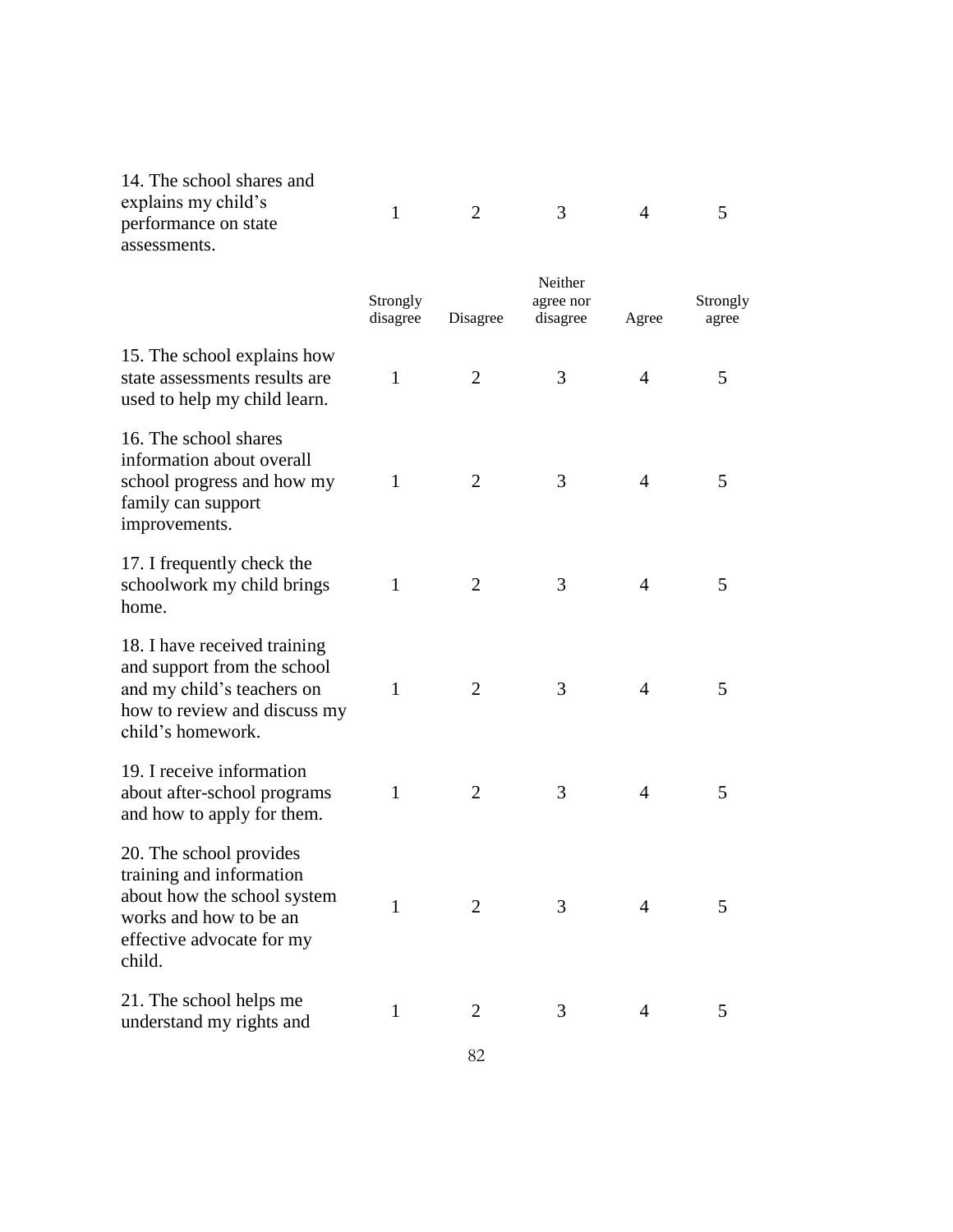| responsibilities and my<br>child's rights and<br>responsibilities under federal<br>and state educational laws.                        |   |   |   |   |   |
|---------------------------------------------------------------------------------------------------------------------------------------|---|---|---|---|---|
| 22. I frequently receive<br>information from the school<br>about how to access<br>educational resources for my<br>child or my family. | 1 | 2 | 3 | 4 | 5 |
| 23. I know the school's<br>process for resolving<br>complaints or problems.                                                           |   |   | 3 | 4 | 5 |
| 24. My family has received<br>information on how to help<br>improve overall school<br>progress.                                       | 1 | 2 | 3 | 4 | 5 |

|                                                                                                                                                         | Strongly<br>disagree | Disagree | Neither<br>agree nor<br>disagree | Agree | Strongly<br>agree |
|---------------------------------------------------------------------------------------------------------------------------------------------------------|----------------------|----------|----------------------------------|-------|-------------------|
| 25. I have the opportunity to<br>participate in advisory or<br>advocacy groups (e.g., PTA,<br>accountability committees) to<br>promote student success. | 1                    |          | 3                                |       |                   |
| 26. I have the opportunity to<br>participate in the decision-<br>making process about my<br>child's placement in school<br>programs.                    |                      | 2        | 3                                | 4     |                   |
| 27. The school's racial and<br>cultural diversity is<br>recognized and openly                                                                           |                      |          | 3                                |       |                   |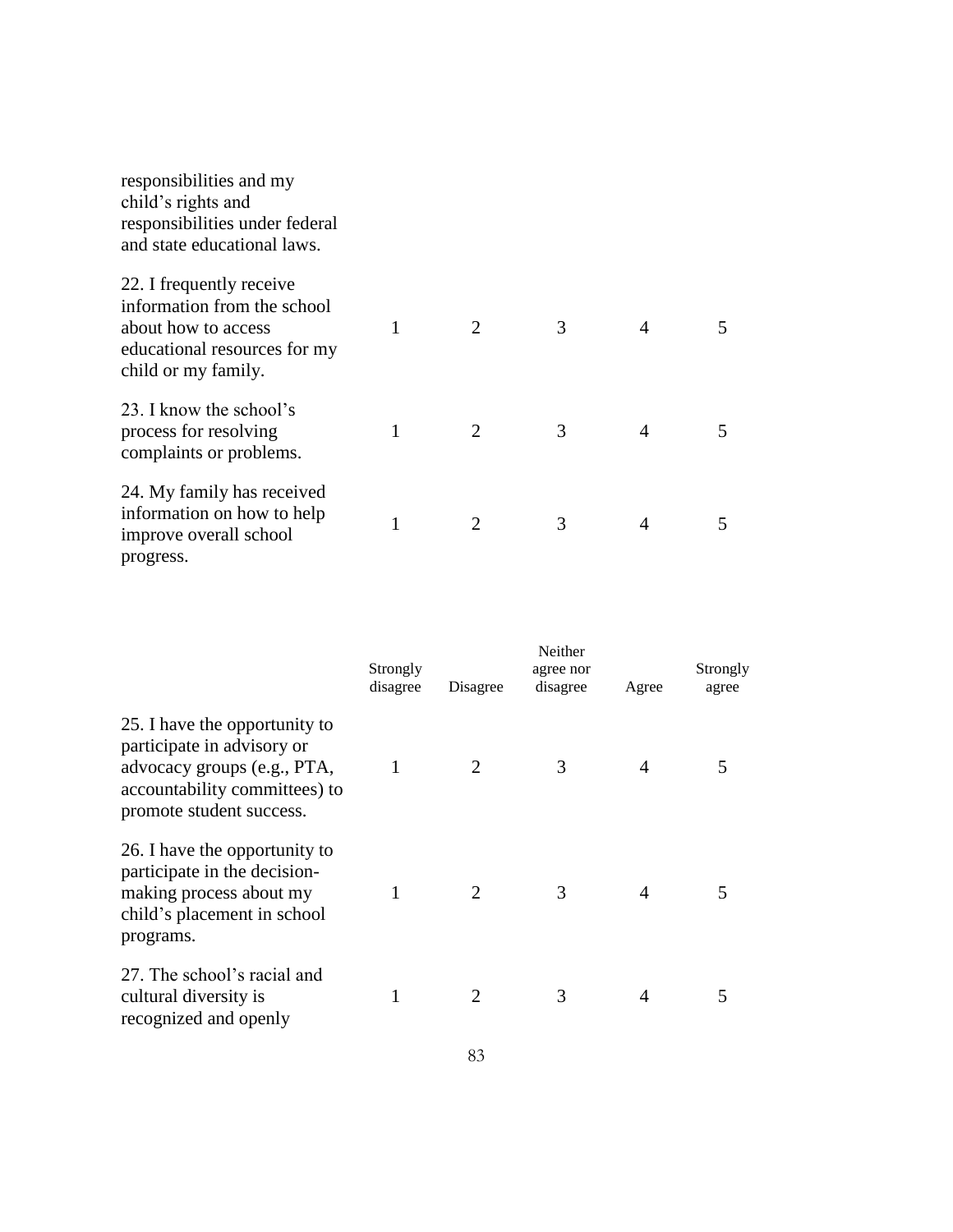| discussed in a constructive<br>way that includes staff and<br>families (e.g., at family group<br>meetings, school council<br>meetings, and discussion<br>groups).           |              |                |   |                |   |
|-----------------------------------------------------------------------------------------------------------------------------------------------------------------------------|--------------|----------------|---|----------------|---|
| 28. At workshops and other<br>information sessions, my<br>family learns how to ask the<br>right questions about my<br>child's progress and<br>placement.                    | 1            | $\overline{2}$ | 3 | $\overline{4}$ | 5 |
| 29. I have the opportunity to<br>learn about family leadership<br>through trainings offered by<br>the school or by community<br>groups in collaboration with<br>the school. | $\mathbf{1}$ | $\overline{2}$ | 3 | 4              | 5 |
| 30. School committees (such<br>as PTO) actively recruit<br>families from various<br>backgrounds that reflect the<br>diversity of the school<br>community.                   | 1            | $\overline{2}$ | 3 | $\overline{4}$ | 5 |
| 31. The school connects my<br>family to education and<br>recreation resources in the<br>community that can help my<br>child.                                                | 1            | $\overline{2}$ | 3 | 4              | 5 |

Feel free to share any thoughts you have about school-family partnerships:

Please provide your e-mail address if you would like to participate in a Focus Group: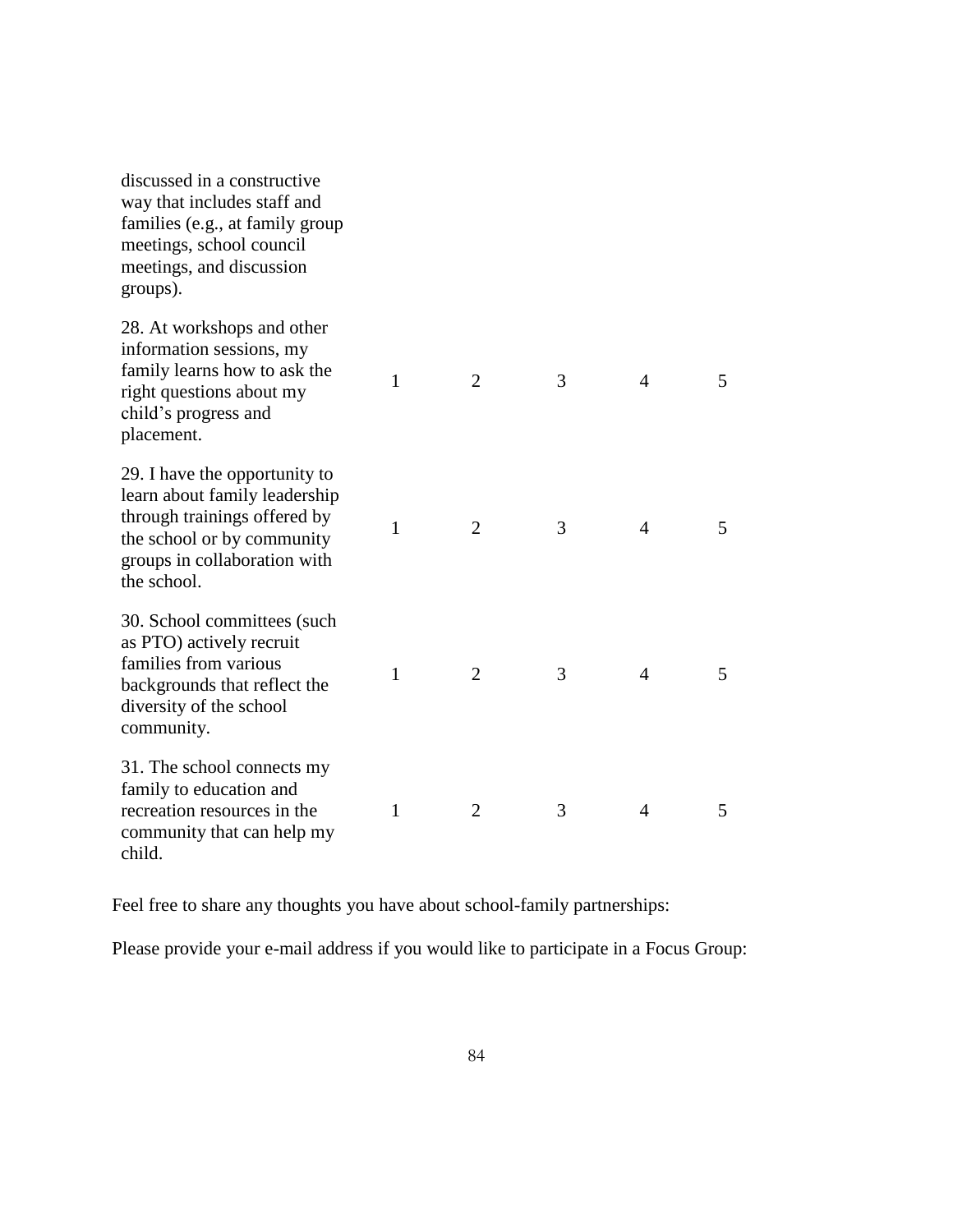## **REFERENCES CITED**

- Baker, T. L., Wise, J., Kelley, G., & Skiba, R. J. (2016). Identifying barriers: Creating solutions to improve family engagement. *School Community Journal*, 161-184.
- Dauber, S. L., & Epstein, J. L. (1993). In N. F. Chavkin (Ed.), *Families and schools in a pluralistic society* (pp. 53–71).
- Eccles, J. S., & Harold, R. D. (1993). Parent-school involvement during the early adolescent years. *Teachers College Record*, *94*(3), 568–587.
- Epstein, J. L., & Dauber, S. L. (1991). School programs and teacher practices of parent involvement in inner-city elementary and middle schools. *The elementary school journal*, *91*(3), 289-305.
- Epstein, J. (2001). Building bridges of home, school, and community: The importance of design. *Journal of Education for Students Placed at Risk, 6, 161-168.*
- Epstein, J. L. (2001). *School, family, and community partnerships: Preparing educators and improving schools*. Boulder, Colorado: Routledge.
- Epstein, J. L., & Sanders, M. G. (2006). Prospects for change: Preparing educators forschool, family, and community partnerships. *Peabody Journal of Education*, 81-120.
- Epstein, J. L. (Aug 27, 2015). Families in Partnership Programs to Promote Student Success [Webinar]. *In REL Mid-Atlantic Educator Effectiveness Webinar Series*. Retrieved from <https://files.eric.ed.gov/fulltext/ED562603.pdf>
- Henderson, A. T., & Berla, N. (1994). *A new generation of evidence: The family is critical to student achievement*. Report prepared for the National Committee for Citizens in Education, Washington, DC. St. Louis, Mo.: Danforth Foundation. Flint, Michigan: Mott (C.S.) Foundation,.
- Hoover-Dempsey, K. V., & Sandler, H. M. (1997). Why do parents become involved in their children's education?. *Review of Educational Research*, *67*, 3-42.
- Hornby, G. & Lafaele, R. (2011). Barriers to parental involvement in education: An explanatory model. *Educational Review*, *63*, 37-52.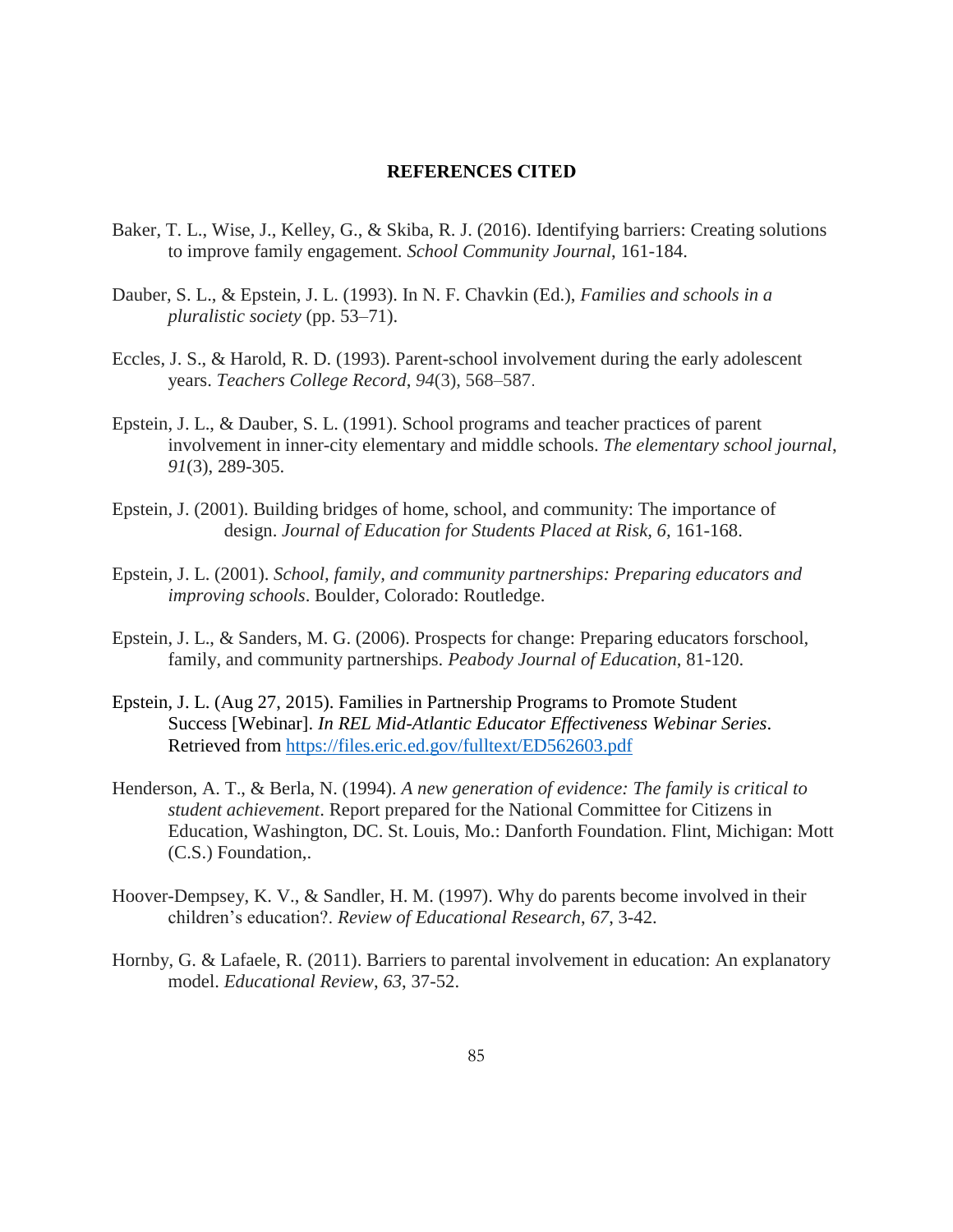- Jeynes, W. H. (2007). The relationship between parental involvement and urban secondary school student academic achievement: A meta-analysis. *Urban Education*, *42*(1), 82-110.
- Housel, D. A. (2020). Supporting the Engagement and Participation of Multicultural, Multilingual Immigrant Families in Public Education in the United States: Some Practical Strategies. *School Community Journal*, *30*(2), 185-209.
- Jung, S. B., & Sheldon, S. (2020). Connecting Dimensions of School Leadership for Partnerships with School and Teacher Practices of Family Engagement. *School Community Journal*, *30*(1), 9-32.
- Kolbert, J. B., Schultz, D., & Crothers, L. M. (2014). Bullying prevention and the parent involvement model*. Journal of School Counseling*, *12*, 14-35.
- Kraft, M. A., & Rogers, T. (2014). Teacher-to-parent communication: Experimental evidence from a low-cost communication policy. Report prepared for the Society for Research on Educational Effectiveness: Evanston, Illinois.
- Lasater, K. (2016). Parent-Teacher conflict related to student abilities: The impact on students and the family-school partnership. *School Community Journal*, *26*, 237-262.
- López, R. M. (2015). Enriching English Learner Education through School and Community Partnerships. *Voices in Urban Education*, *41*, 2-6.
- Lunenburg, F. C., & Irby, B. J. (2002). Parent involvement: A key to student achievement [Electronic Version]. *In an annual meeting of the National Council of Professors of Educational Administration in Burlington, Vermont. Retrieved December* (Vol. 12, p. 2007).
- Lusse, M., Notten, T., & Engbersen, G. (2019). School-Family Partnership Procedures in Urban Secondary Education, Part A: Strengths and Limitations. *School Community Journal*, *29*(1), 201-226.
- Majerus, T. C. (2011). *Development of a parent-teacher relationship survey* (unpublished Doctoral dissertation, University of Missouri--Columbia).
- Pansiri, N. O., & Bulawa, P. (2013). Parents' participation in public primary schools in Botswana: Perceptions and experiences of headteachers. *International Education Studies, 6*, 68-82.